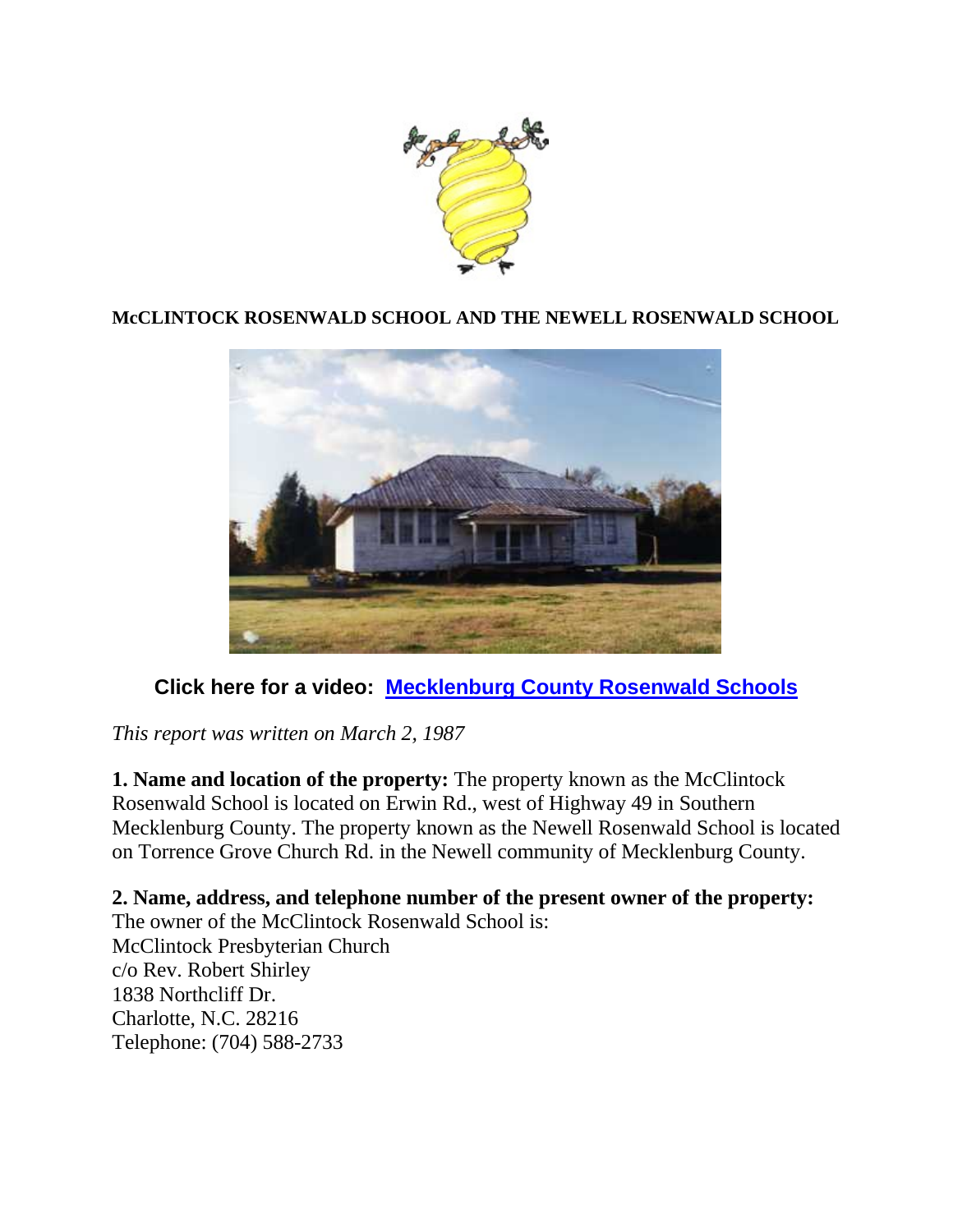The owner of the Newell Rosenwald School is: Silver Set Lodge 327 F & AM Torrence Grove Church Rd. Charlotte, N.C. 28213

Telephone: (704) 394-0401 (Robert L. Moore)

**3. Representative photographs of the property:** This report contains representative photographs of the McClintock Rosenwald School and the Newell Rosenwald School

**4. A map depicting the location of the property:** This report contains a map which depicts the location of the McClintock Rosenwald School and the Newell Rosenwald School.



**5. Current Deed Book Reference to the Property:** The most recent deed to the McClintock Rosenwald School is recorded in Mecklenburg County Deed Book 1667, page 466. The Tax Parcel Number of the property is: 201-211-05. The most recent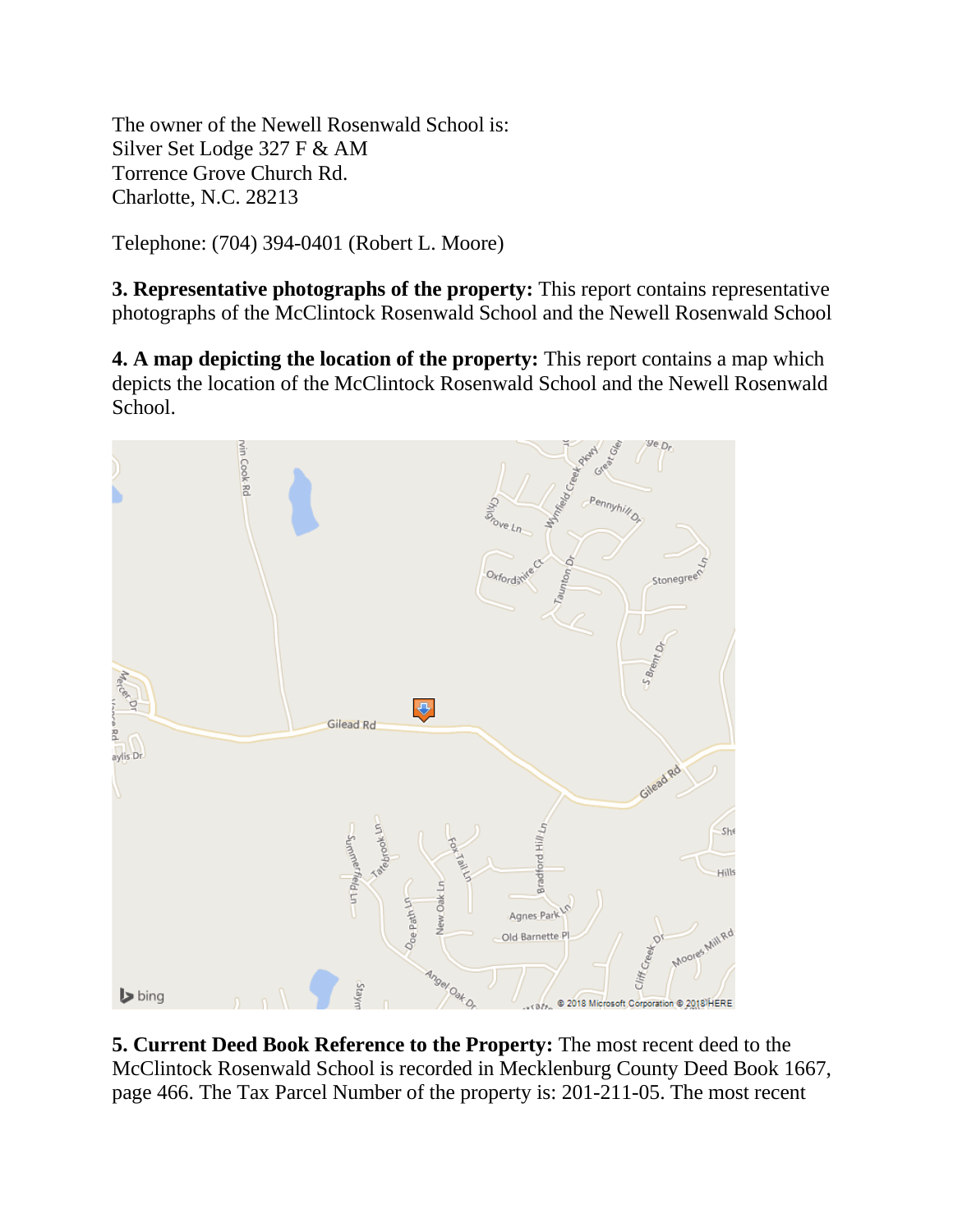deed to the Newell Rosenwald School is recorded in Mecklenburg County Deed Book 1668, page 204. The Tax Parcel Number of the property is 049-051-16.

**6. A brief historical sketch of the property:** This report contains a brief historical sketch of the property prepared by Thomas W. Hanchett.

**7. A brief architectural description of the property:** This report contains a brief architectural description of the property prepared by Thomas W. Hanchett.

# **8. Documentation of why and in what ways the property meets the criteria for designation set forth in N.C.G.S. 160A-399.4:**

**a. Special significance in terms of its history, architecture, and/or cultural importance:** The Commission judges that the property known as the McClintock Rosenwald School and the property known as the Newell Rosenwald School do possess special significance in terms of Charlotte-Mecklenburg. The Commission bases its judgment on the following considerations:

1) the McClintock Rosenwald School and the Newell Rosenwald School are the bestpreserved of the 21 former Rosenwald School buildings that survive in Mecklenburg County;

2) the former Rosenwald School buildings are the earliest black school buildings known to survive in Mecklenburg County;

3) the Rosenwald Schools are a reminder of the Julius Rosenwald Fund's commitment to the improvement of black education and racial cooperation in the South in the early twentieth century;

4) the former Rosenwald School buildings mark black farm communities which once existed in Mecklenburg County, often now vanished;

5) the former Rosenwald School buildings are now local examples of one of America's largest non-residential experiments in standardized architecture in the early twentieth century; and

6) the Rosenwald schools are testimonials to the important contributions made to black education by Dr. George E. Davis.

**b. Integrity of design, setting, workmanship, materials, feeling, and/or association:** The Commission contends that the architectural descriptions included in this report demonstrate that the McClintock Rosenwald School and the Newell Rosenwald School meet this criterion.

**9. Ad Valorem Tax Appraisal:** The Commission is aware that designation would allow the owner to apply for an automatic deferral of 50% of the Ad Valorem taxes on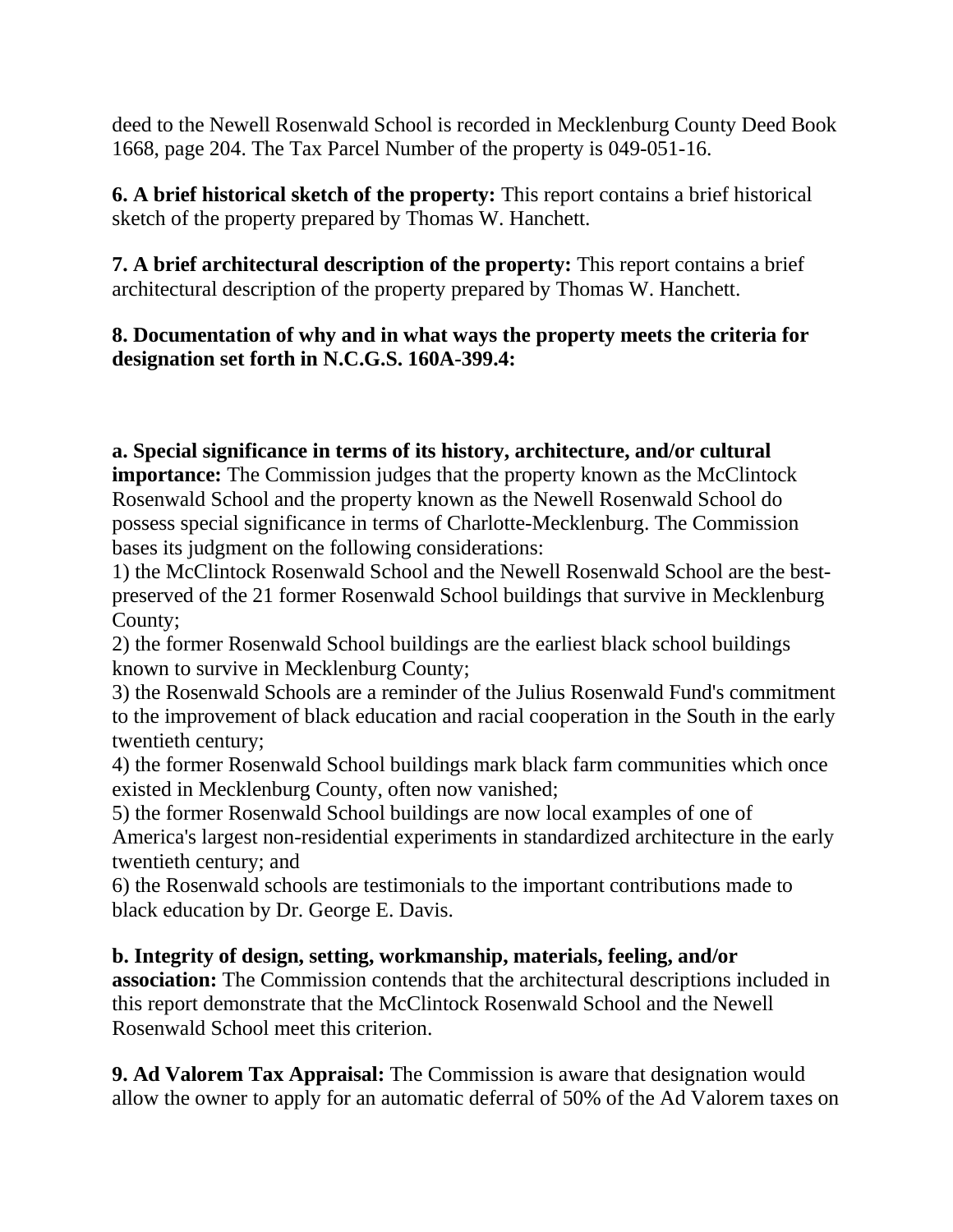all or any portion of the property which becomes "historic property." The current appraised value of the McClintock Rosenwald School is \$12,380. There is no land included in the appraisal of the McClintock and Rosenwald Schools. The current appraised value of the Newell Rosenwald School is \$14,970. The current appraised value of the 1.515 acres of land is \$3,400. The total appraised value of the property is \$18,370. The property is zoned R12.

# **Date of Preparation of this Report:** March 2, 1987

**Prepared by**: Dr. Dan L. Morrill Charlotte-Mecklenburg Historic Properties Commission 1225 S. Caldwell St. Box D Charlotte, NC, 28203

Telephone: (704) 376-9115

# *Historical Overview*

# *Thomas W. Hanchett*

Today few people notice the little wooden buildings scattered through the countryside. Some have been adaptively reused as houses or business. Others, particularly those that stand next to churches as community halls, retain the big banks of windows that mark them as schools. These are Rosenwald Schools, landmarks in black education from the era before federal support of local education. The schools were built with matching funds provided by the Julius Rosenwald Foundation, created by the Chicago entrepreneur who directed the booming growth of Sears, Roebuck and Company. From 1917 to 1932 the building program of the Rosenwald Fund helped construct over 5300 black school buildings across the South, 813 of them in North Carolina.1 Rosenwald not only provided money and architectural assistance to improve school facilities, but also promoted white-black cooperation in the era of Jim Crow. To receive Rosenwald money, the local black community and the local white community both had to contribute funds. Mecklenburg County built 26 Rosenwald schools between 1918 and 1929.<sup>2</sup> All were one-story frame buildings incorporating the most advanced theories of the day and were designed for one to four teachers. Most of the schools were phased out in the 1940s and 1950s as improved roads and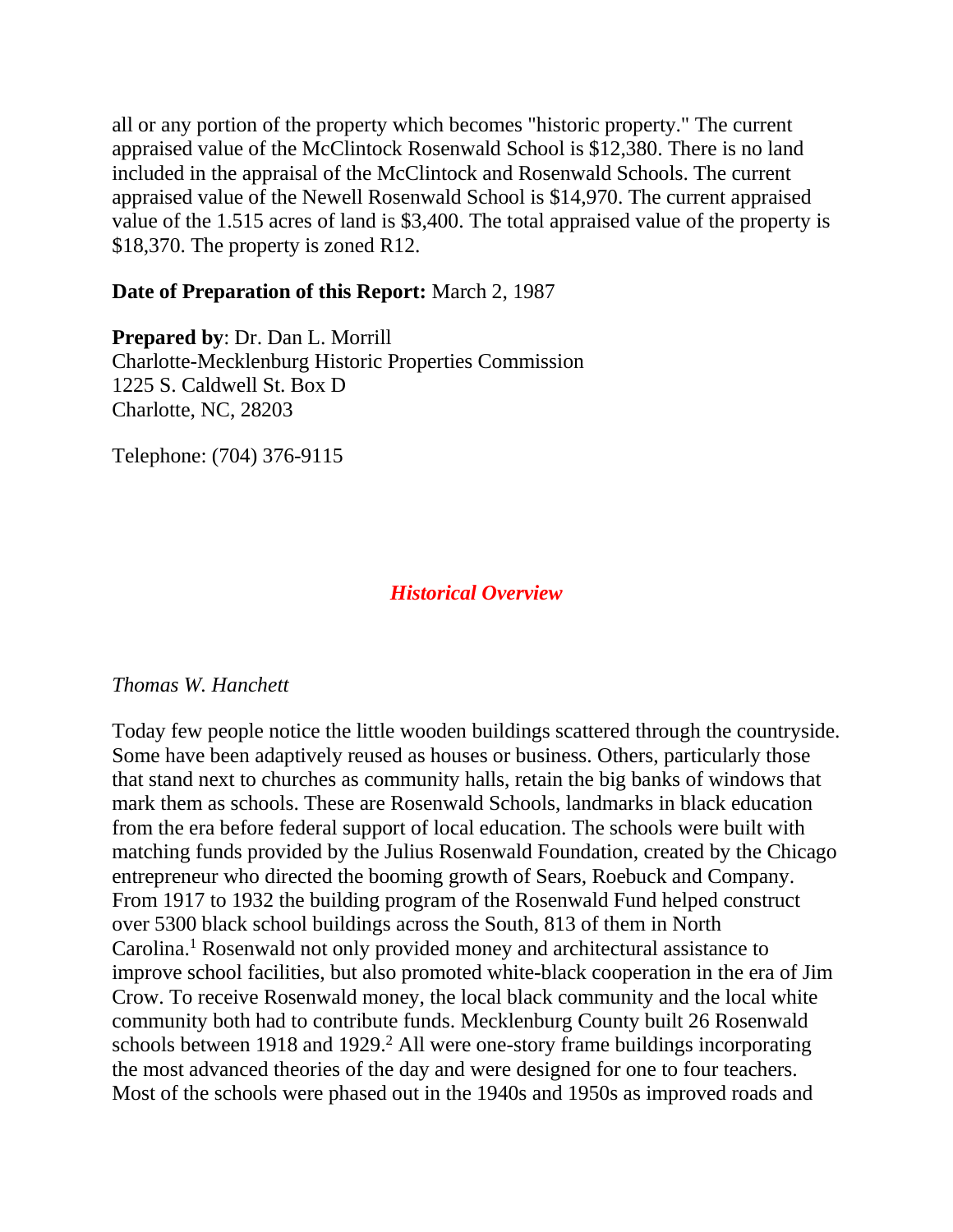the introduction of school buses allowed consolidation of students into more efficient larger facilities. At this writing, the sites of all of the schools have been located. 10 of those buildings still stand - an important reminder of earlier era in rural education and race relations in Mecklenburg.3

# **Mecklenburg Schools Before the Rosenwald Fund**

The Rosenwald schools were by no means the first black schools in Mecklenburg County. In the city of Charlotte, the Freedmen's Bureau set up schools immediately after the Civil War, and in 1882 the city established its first "graded schools,". with separate buildings for black children and white.<sup>4</sup> In the rural areas of the county, history is sketchy. Postbellum North Carolina encouraged counties to operate schools, but for many years funds were so meager that country facilities both black and white had to be subsidized by subscriptions of surrounding families. A glimpse of Mecklenburg's black schools in this early era may be seen in the diaries of young Charles Chesnutt. The Fayetteville, North Carolina, native taught school in the Charlotte area for several years before moving to the north where be won fame as "America's first black novelist."5 Chesnutt's own challenge as a rural educator was finding an operating school. In July of 1874, at the age of eighteen, he was called to teach summer school at Rockwell Church (later a Rosenwald school), five miles north of town on the Statesville Railroad.6 When with high hopes he reached the place, he found there was no money to pay a teacher. He then returned to Charlotte, his daughter later wrote, "hired a saddle horse, and rode down to Morrow's Turnout to find a school, but all the schools were running and no teachers were needed.... At Moore's Sanctuary he was told that the people had used up the school funds in building a schoolhouse and had no money for teacher."7 Chesnutt went home to Fayetteville to teach that summer, but in 1875 he was back in rural Mecklenburg County to teach at a school held in "a church called Jonesville or Jonahville" in the Mallard Creek area:

"...by dint of stopping and inquiring at every house, and by climbing fences and growing cotton fields, I arrived at Jonesville. Where the "ville" was I am not able to say, for there was but one house within nearly a half a mile of the "church." The church itself was a very dilapidated log structure, without a window: but there was no real need of one, for the cracks between the logs furnished a plentiful supply."8

In the l880s, Mecklenburg County evidently stepped up its support for education. During the eighties and early nineties the county purchased a number of sites for black and white schools and presumably provided some funds for construction, maintenance, and teachers.<sup>9</sup> But the situation remained much as Chesnutt had found it,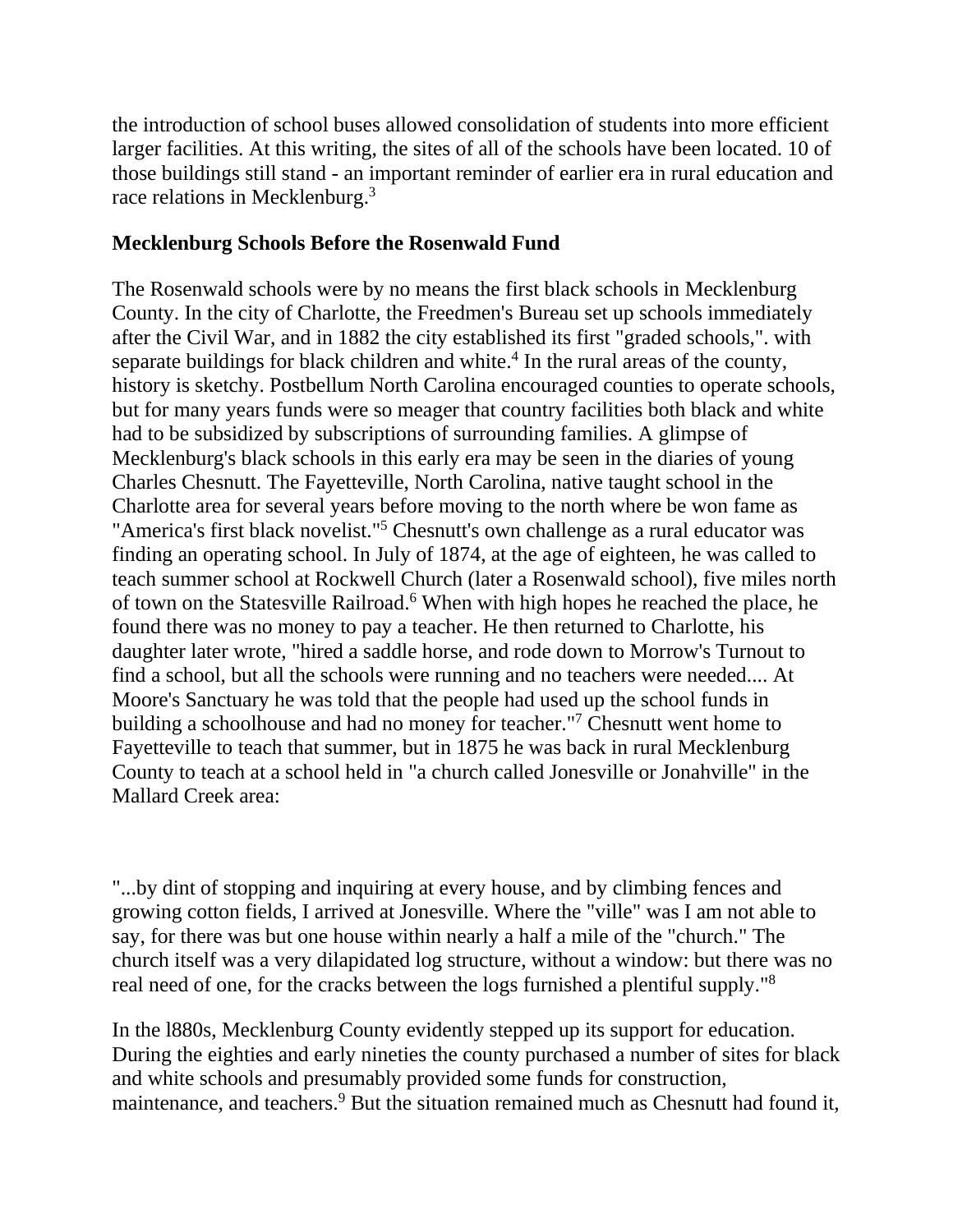particularly for black children. Many facilities had one room. There were no school buses yet, so each building held only as many students as could arrive each day on foot. School terms were short and broken up so that children could help families with planting and harvesting, and black students' school terms were shorter then white's. Public instruction rarely extended beyond the elementary grades for white children and never for blacks. Teachers were often youngsters themselves, with only a bit more education then their charges. There was no federal presence, and not much state development in education, particularly in school construction. All buildings were locally funded. A wealthy area might have good schools, but there was no way to channel public resources to help a poor area improve its facilities. And in the South, most rural areas were poor.

# **Philanthropic Response to "Jim Crow" and Disenfranchisement**

The 1890's witnessed a rising tide of anti-black feeling is the South. Though historical evidence is strong that blacks were at no time treated equally in the decades after the Civil War, it was not until the l890's that Southern whites began in earnest to erect the legal barriers known as the Jim Crow laws. An important step in this direction came with the landmark Plessy vs Ferguson Supreme Court decision of 1895 which sanctioned "separate but equal treatment for black citizens."10 Southern schools had always been separate, but never equal. The new ruling emboldened the forces intent at further curtailing black opportunity.<sup>11</sup> Legislators offered an amendment to the North Carolina Constitution requiring that black schools be locally funded only in proportion to the black share of the taxes. Since blacks were poor and paid a miniscule part of county taxes, this "equality" would ensure substandard schools. The amendment was not passed, but, nevertheless, local school outlays often reflected the tax payment differently between the races. In 1900 North Carolina joined most of the other former Confederate states in requiring that citizens pass a literacy test before registering to vote.<sup>13</sup>

It was no accident that they effectively disenfranchised most of the poor white Populists then challenging the Democratic leadership, and also disenfranchised the Populist black allies. Suddenly schooling was a very tangible sense the key to political power. Scholars have pointed out that one response to loss of voting rights was North Carolina's firm sustained grassroots drive for white public education.<sup>14</sup> Organizations such the Women's Association for the Betterment of Public School sprang up across the state. Another response was sharply increased support by white philanthropy for Negro education after 1900. A few philanthropic agencies had contributed to black education for many years.15 The George Peabody Fund, organized by coal and railroad a millionaire in 1867, set the pattern. It focused on training black teachers, and provided money for colleges and universities in the South. The John F. Slater Fund. created by a Connecticut textile tycoon in 1882, also funded teacher training,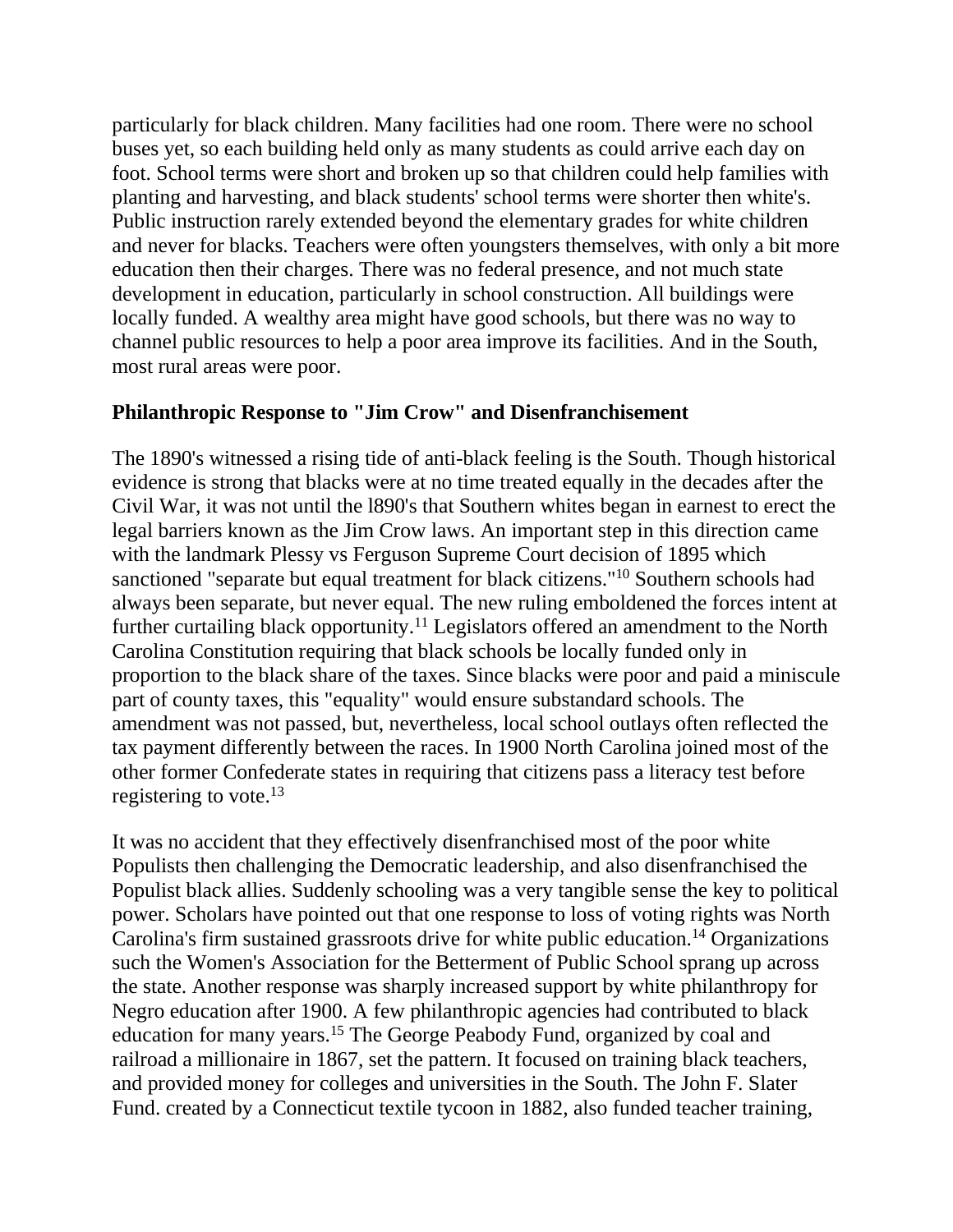mainly at private colleges. Church sponsored programs had the focus. A.M.E. Zion colleges, aimed at turning out teachers, sprang up at Salisbury (Livingstone College, for men) and Concord (Barber Scotia, for women ), North Carolina, in the 1870's and 1880's. The Presbyterian Church, USA, set up a system of preparatory schools that fed into Charlotte's. Biddle Institute (renamed Johnson C. Smith University in the 1920s), highly regarded as a producer of teachers and preachers."<sup>16</sup>

After 1900 efforts shifted from simply training educators toward improving virtually all aspects of black schooling.17 The Rockefeller-funded General Education Board, began it 1902, gave the Southern public schools grants for all types of projects "without distinction of sex, race, or creed. Among its programs was matching funding of State Agents for Negro Rural Schools. which ensured that each state education department would have full-time specialist directing efforts. The Anna T. Jeanes Fund, created by a Pennsylvania Quaker woman in 1908, provided "Jeanes Supervisors" for hundreds of black school districts. These specially trained teachers guided healthcare, childrearing, and home economics. The John F. Slater Fund, 1913, undertook research studies which guided other philanthropists. Among its products was a massive survey of Negro education conducted by Dr. Anson Phelps-Stokes and published in two volumes by the United States Bureau of Education in 1916. All these agencies shared the belief that philanthropic support of black education would promote equality. Supplementary funding would encourage states and localities to increase money spent on schools. Eventually the differences between white and black programs would disappear, and the private agencies would withdraw. As blacks achieved parity in education, the philanthropic hoped, white racism would end and whites would accept black as equals. The capstone of this effort was the Julius Rosenwald Fund, created in 1917.

# **"Mr. Sears-Roebuck" Promotes Cooperation**

Julius Rosenwald was born August 12, 1862, in Springfield, Illinois, the son of a German Jewish immigrant who had worked his way from peddler to partner in a clothing concern.18 Young Julius dropped out of high school at age 17 to be an apprentice in his uncle's clothing firm. In five years he had his own business. By 1897 he had amassed enough capital that Richard Sears approached him about investing in the new, fast-growing mail-order firm of Sears, Roebuck, and Company. Rosenwald came in on a good thing. In his first three years, Sears' sales jumped from \$1.4 million to nearly \$11 million. All of America turned eagerly to the thick Sears, Roebuck catalog to order everything from furniture to fiddles. By the mid 1900's consumers could even mail-order automobiles or an entire ready-to-assemble house from the company's massive warehouses centered in Chicago. In 1909 Rosenwald became president of Sears, Roebuck. When he retired in 1924 yearly sales stood at \$200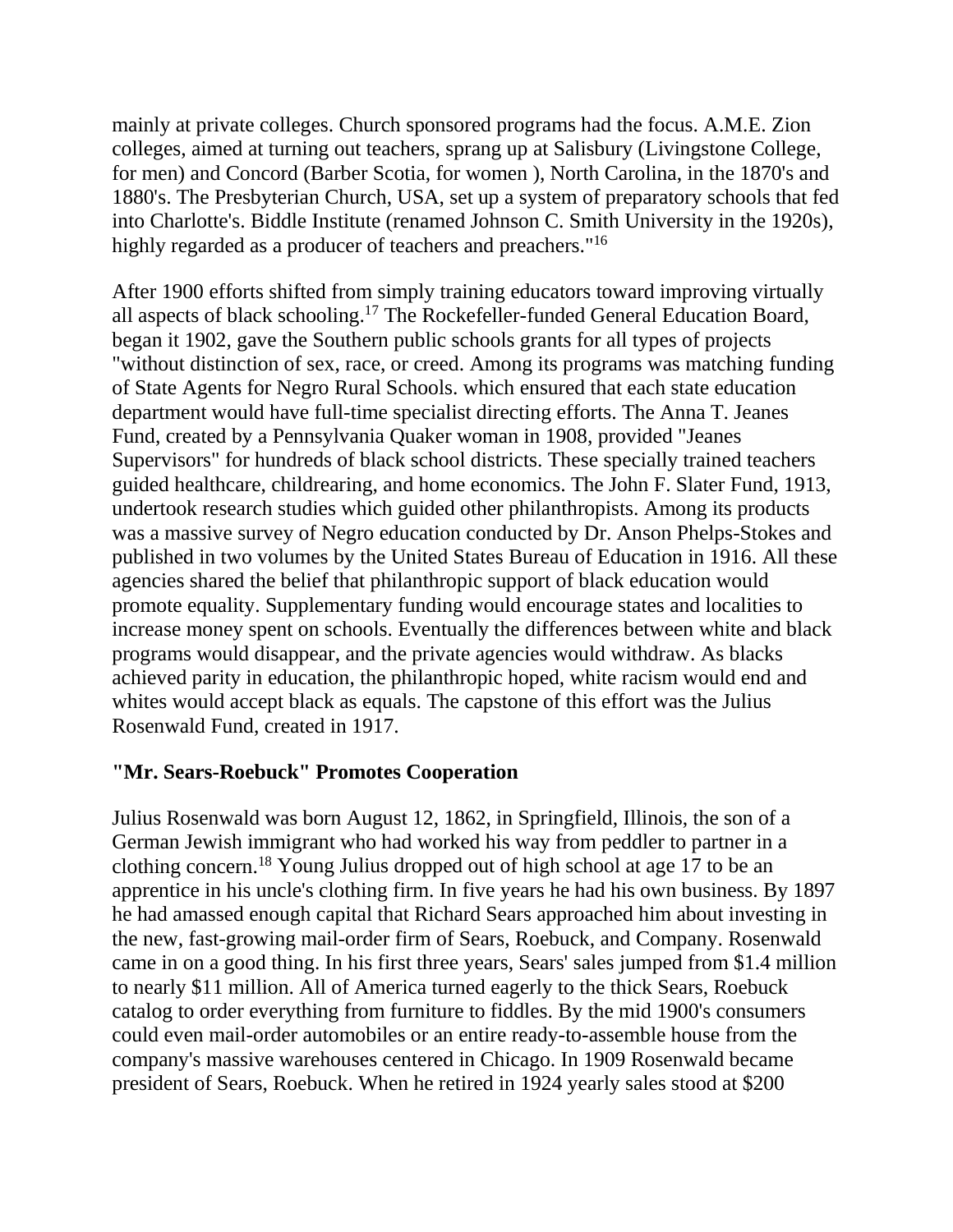million. Along the way he acquired a reputation as an incisive and generous industrial leader, who initiated one of America's first large profit-sharing plans at Sears in 1916.

With the personal fortune he amassed, he also became known as one of America's leading philanthropists. Rosenwald took interest in a wide range of causes, including hospitals and health care, colleges and museums, and Jewish charities. But his chief concern was Negro equality in the South, particularly in education. It seemed an unexpected calling for a wealthy white man whose life and business concerns were centered in the Mid West. Rosenwald's interest was sparked by fellow philanthropists Paul J. Sachs of the Goldman Sachs investment house and William H. Baldwin of the Southern Railway and by books, especially Booker T. Washington's *Up from Slavery*. <sup>19</sup> After providing matching grants for a handful of black YMCAs, Rosenwald met the great black educator in 1911 and soon became a trustee of Washington's Tuskeegee Institute in Alabama. It was Washington who suggested that Rosenwald's help was needed not just with higher education, as offered at Tuskeegee, but with elementary schools throughout the South. Rosenwald's first effort was a oneroom school near Tuskeegee in 1913.20 By Dr. Washington's death in 1915, Rosenwald's had already personally given matching funds for some eighty black schools in a three-state area.

Two years later Rosenwald set up his foundation to continue and expand the schoolbuilding program The late nineteenth and early twentieth century marked the beginning of America's great foundations. The families who gained fabulous wealth building industrial America began to set up professionally-run organizations to direct portions of the wealth to the solution of social ills.<sup>21</sup> The age saw the creation of the Ford, Rockefeller, and Reynolds foundations, the Duke Endowment, and many others. Among the best-known foundation projects of the day was steel tycoon Andrew Carnegie's gift of matching funds for public libraries, erected in 1,412 American towns and cities.22 The Carnegie Library effort aimed at communities of all races all over the United States, but otherwise was a model for the Rosenwald school effort. The Julius Rosenwald Fund was incorporated in October 30, 1917, to carry out all of its founder's charitable activities.23 Fund officials recognized that the problem of black schooling in the South were very broad: Education was so poor that it was hardly worth the name. In all of the South there was not a single standard eight-grade rural Negro public school, no Negro public high school approved for even two years of high school work. The schools, such as they were, were open for an average of four months a year, were presided over by teachers whose average training was that of an eighth grade student and whose annual salary in many states was less than \$150.00.

Of all these shortcomings, Julius Rosenwald directed the Fund to attack first the most visible problem, poor elementary school buildings. In 1917, a Fund official wrote later the typical black school in the South was a one- or two- room hand-me-down, an old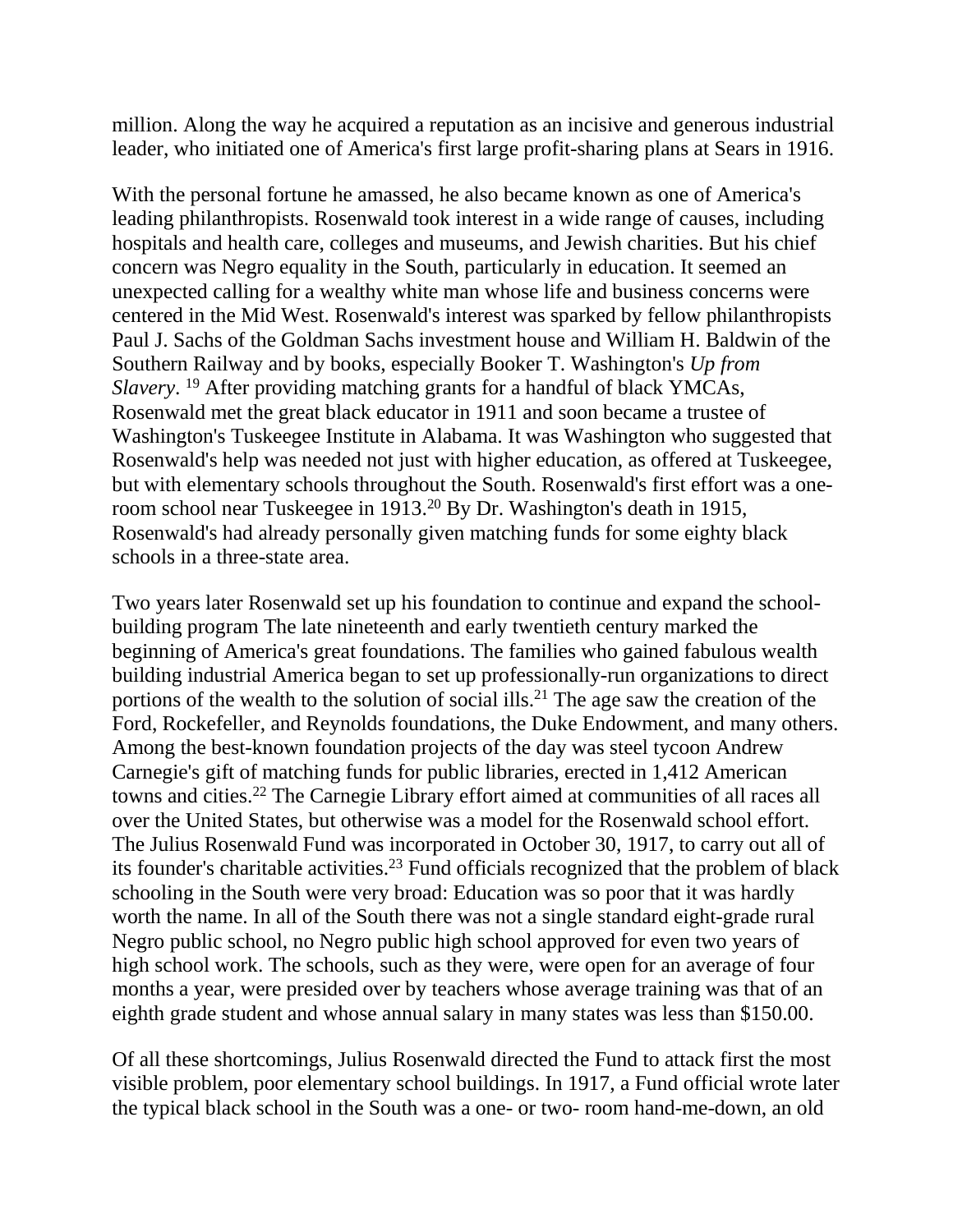white school, a rotting log cabin, or even a corncrib. For its initial decade, rural school construction was the Rosenwald Fund's major focus, accounting for all but \$600 thousand of the \$4 million spent.23 Julius Rosenwald could simply have addressed the school house problem by giving money. But instead he sought to use his gifts to break down the barriers between whites and blacks which had led to the inequality: Certain definite conditions had to be met before the Fund would consider (making) a contribution:

• A school had to represent common effort by the state and county authorities and the local colored and white citizens. The state and county had to contribute to the building and agree to maintain it as a regular part of the public school system.

• White citizens had to take an interest and contribute part of the money, since it was felt that white leadership was essential to the success of the program in the South. Usually land for the school was deeded to the state or county as the gift of a local white man.

• The Negroes themselves had to show their desire for education by making gifts of money or labor, usually both. The program was projected not merely as a series of school houses, but as a community enterprise in cooperation between citizens and officials, white and colored.

Though the Rosenwald Fund was a latecomer among the interlocking array of philanthropies that underwrote black education in the South, its wide-ranging building program quickly made it the most important. Wrote North Carolina's Director of Negro Education N.C. Newbold:

School Superintendents, Jeanes teachers, General Education Board Agents, County Training School Principals, and people, all seized upon the Rosenwald school as something visible, tangible, and evidence of progress in Negro education that could not be gainsaid. It probably was the "missing link" all agencies needed to round out a complete program for Negro schools.

The program initially covered states: Alabama, Arkansas, Florida, Georgia, Kentucky, Louisiana, Maryland, Mississippi, North Carolina, Tennessee, Texas, and Virginia.<sup>28</sup> Missouri was added soon after. The border state of Delaware did not participate in the Rosenwald program, but did have a similar fund provided by industrialist Pierre S. DuPont. By 1920 the building program was so big that it could no longer be administered from Chicago. Rosenwald established a Southern office in Nashville, under the direction of S. I. Smith, an experienced administrator previously with the Tennessee state education department.<sup>29</sup> Rosenwald gave Smith direct charge of the school-building program across the South.

### **The Interstate School Building Service**

One of S. I. Smith's first actions at the Nashville office was to create an architectural department to research and draw school designs.<sup>30</sup> The move was a logical one for a foundation established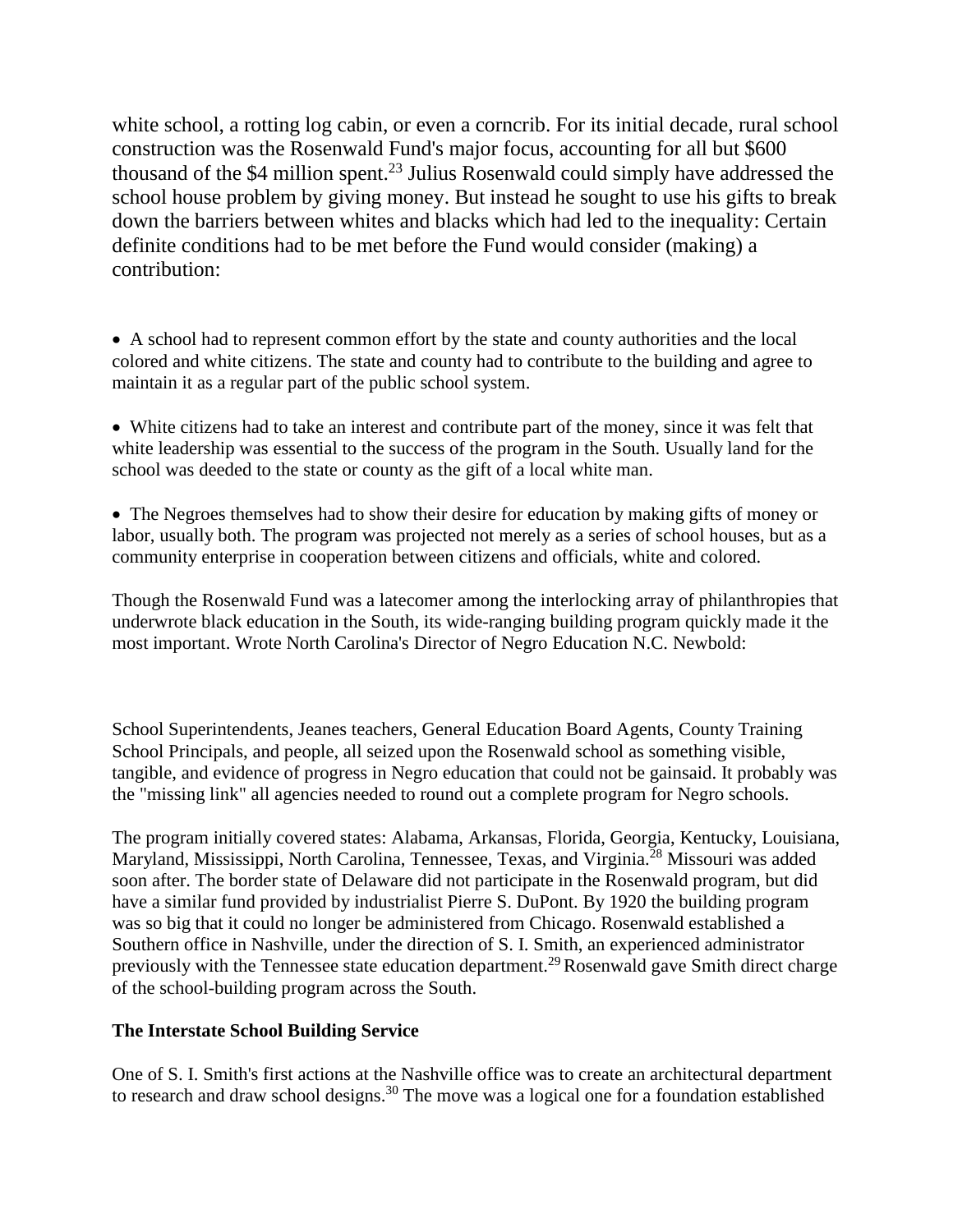by the precedent of Sears, Roebuck and Company. Sears had included building supplies in its catalogs since 1895, and in 1908 began issuing a special catalog of houseplans for which all materials could be ordered precut and ready for assembly.<sup>31</sup> The company sold so many "mail order houses" that in 1919, under president Rosenwald, Sears established its own in-house Architectural Division in Chicago. The school-house office in Nashville was almost certainly a separate entity. and it never provided building materials along with its plans, but the concept may well be traced to Julius Rosenwald's commercial involvement in residential architecture. Smith initially issued school designs one at a time in four page pamphlets, "made available upon request to white and Negro schools alike."32

Demand proved so great that in 1924 that pamphlets were reissued and a booklet entitled *Community School Plans*. The booklet included designs for seventeen schools ranging in size from one-teacher to seven-teachers. For each design the book showed a floor-plan and an artist's rendering of the exterior. There were also two plans for teacher's houses, plus a "Sanitary Privy for Community School." Along with the designs the book: included sample contractor's specifications. and advice on site location and size, painting, and landscaping. Once a community chose a design, detailed blue-prints and specifications could be obtained via the state education office. In his introduction, Smith suggested the school be erected "as near the center of population as possible," preferably near a public road.33 The site should be at least two acres, with the school located near one corner, to "give ample space for the schoolhouse, two sanitary privies, a teacher's home, playgrounds for the boys and girls, a plot for agricultural demonstrations, and proper landscaping." Classroom space should exceed current enrollment, since a "new school will generally attract larger numbers than the old.

A one-teacher community school will accommodate not more than 45 pupils, a two-teacher not more than 90, a three-teacher 115 to 125, etc." The designs were planned to be "simple and efficient," even omitting corridors where possible to save on costs. Construction specifications matched those of a good suburban bungalow of the day. Exteriors were usually weatherboard nailed over a subwail of diagonal sheathing. Three exterior color schemes were suggested: "white wood preservative stain, a nut brown trimmed in white or cream would be satisfactory." Brick chimneys carried the smoke from the coal or wood stoves that stood in each classroom. Interior featured a sub-floor topped by oiled wooden flooring, wooden tongue-andgroove wainscoting, and plaster walls. Each room had a blackboard set at a scientifically determined height. Even the smallest designs included a small porch and a pair of cloak rooms. The Rosenwald designs represented the state-of-the-art in American school architecture. The buildings were one-story tall, a characteristic which did not become prevalent in American schools until the 1950's. Correspondence in the files of the North Carolina Rosenwald office indicates that rural blacks were sometimes reluctant to build a one-story building, feeling that a two-story architecture was more prestigious. "It is a fact," noted North Carolina official W. F. Credle, "that the colored people themselves prefer the two-story type."34 In a letter to Credle, Smith succinctly set forth reasons why the Rosenwald Fund disliked two-story designs:

The one-story looks better, is more convenient in organization, administration, etc., furnishes safety against fire or unexpected collapses and will cost less than the two-story, provided the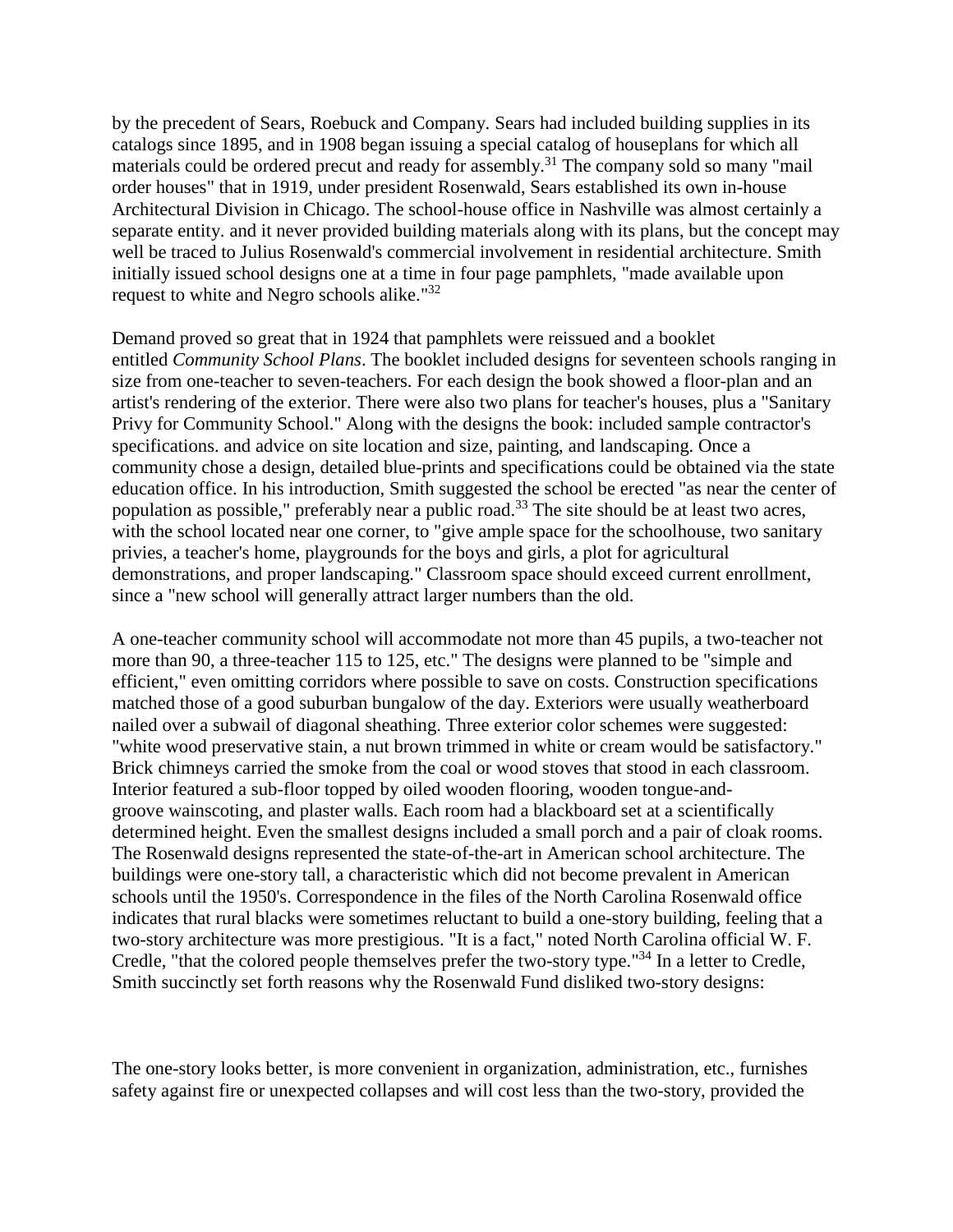two-story is built with reasonable safety in construction and safety to life. Somehow, I would feel rather mean if I were to be party to erecting a two-story pine building in the country and later on should learn that the building had burned, causing the loss of many innocent lives. This is why we do not furnish any two-story plans from this office.<sup>35</sup>

Since there was seldom electricity available, the overriding design concern was the maximization of natural light. The architects used groupings of tall double hung sky windows oriented to catch only east-west light, rather then the less-intense north-south sunshine. Each school type as drawn in two variations, one which could be oriented north-south, the other east-west. An injunction in capital letters at the beginning of Community School Plans emphasized:

## **THE BUILDING SHOULD ALWAYS BE SET WITH POINTS OF THE COMPASS, AND THE PLAN SO DESIGNED THAT EVERY CLASSROOM WILL RECEIVE EAST OR WEST LIGHT. A PLAN DRAWN TO FACE EAST OR WEST COULD NOT PROPERLY BE USED TO FACE NORTH OR SOUTH, OR VICA VERSA.**

Color schemes, seat arrangements, and even window shade arrangements were specified to make the fullest use of sun light. Tan window shades should be used rather than the traditional green, preferably with a two shades per window for more accurate regulation of light. Floor plans showed seating always arranged so that the windows were at the children's left side: that way the pupil's writing arms would not cast shadows on their desk tops (this worked only for the righthanded majority, of course). The Rosenwald Fund required that interiors not be left unpainted. This was for sanitary, aesthetic, and maintenance reasons, but mainly because, "it will materially increase the amount of light in the classroom." The Fund permitted only two interior paint schemes:

**COLOR SCHEME NO. 1 - Cream ceiling, buff walls and walnut wainscoting or dado - is very desirable for the interior of a classroom, as it is pleasing to the eye and reflects an abundance of light.** 

**COLOR SCHEME NO. 2 - Ivory cream ceiling, light gray walls and walnut stain wainscoting or dado - if paint is properly mixed and applied is generally satisfactory.**

Contractors were cautioned to use non-gloss paint and, conversely, "not to mix lamp black with white paint in order to make for interior walls, as such a mixture will reflect very little light." Smith noted proudly that all Rosenwald designs provided neutral light well in excess of minimums proved by the National Education Association's Committee on Schoolhouse Planning and Construction:

The Foot-Candle meter has been used to measure the amount of daylight illumination in a sufficient number of schools built on these plans to demonstrate clearly that they have ample light at all times of the year, provided the windows are constructed according to plans, the interior painted in keeping with directions and the high sky light not shut out by dark green roll shades fastened at the top of the windows or by trees or other obstructions too near the windows.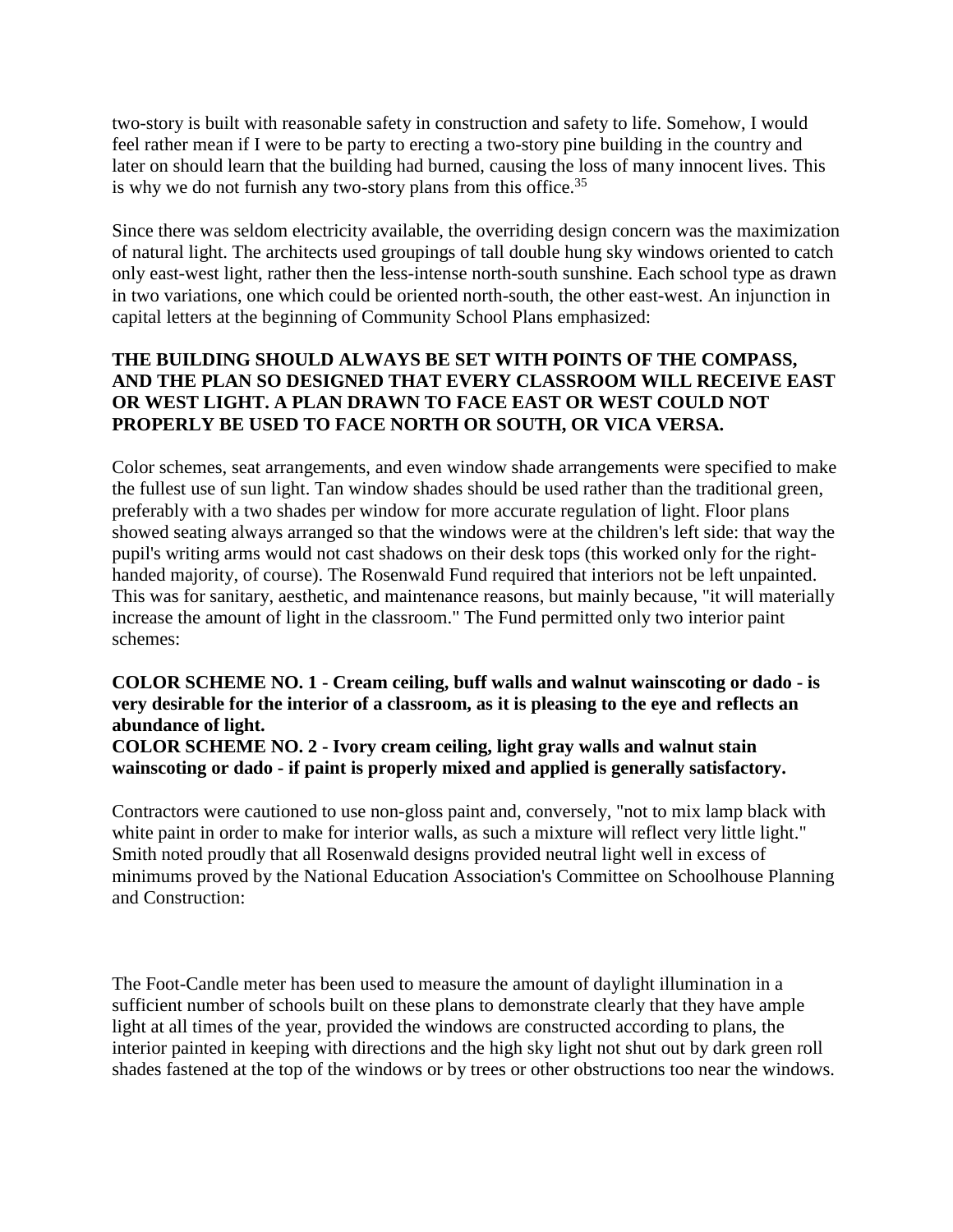These techniques, now being rediscovered by architects interested is "passive solar" design were not offered merely as suggestions. Warned Smith "the Fund will not aid in the construction of any building improperly lighted and painted." An important provision was an "Industrial Room" in every design, something which flowed already from Booker T. Washington writings.<sup>36</sup> According to Fund officials, the rural schools "were not to provide only formal and theoretical 'book larnin' but also practical work and to have at least one room for shop and home arts and two acres of land available for farm gardens. In addition, to their lessons, the girls were expected to learn sewing and cooking and the boys farming and simple work with tools."37 Another key provision was an auditorium or meeting room. Rosenwald envisioned his schools as community centers for adults as well as children. Wrote Smith:

...the best modern school is one which is designed to serve the entire community for twelve months in the year....Whenever possible a good auditorium, large enough to seat the entire community, should be erected in connection with every community school. If there are not sufficient funds for an auditorium, two adjoining classrooms with movable partitions may be made to serve this purpose.

In fact, most Rosenwald buildings were middle-sized, designed for two to four teachers, and most incorporated the movable partition scheme, either with commercially available folding doors or sliding blackboard panels. The work of the architectural office proved extremely worthwhile. It became a division of Peabody College in Nashville, and the General Education Board and the Rosenwald Fund supported it long after the building program itself ended. Known as the Interstate School Building Service, it continued as late as 1950 to "supply plans and specifications for a variety of school buildings, together with information on such related problems as landscaping, rehabilitation of schools, playgrounds, etc."38 The impact of the Interstate School Building Service on educational architecture in the first half of the twentieth century cannot be overemphasized. In addition to its original mission, it also helped to shape more than fifteen thousand white schools which otherwise had no relation to the fund.<sup>39</sup>

### **The North Carolina Division for Negro Education**

The school planning office was one important early concept of the Rosenwald Fund. Another was that Fund activities be channeled through the state education departments of the Southern states.<sup>40</sup> Rosenwald officials hoped to bring a lasting commitment to black education at the state level by creating a network of knowledgeable, dedicated administrators. In the early 1910s, the General Education Board had provided money to help states hire administrators to deal specifically with rural schools. North Carolina was the second state (after Virginia) to appropriate the required matching funds, and in 1913 the state appointed two "agents for rural schools."<sup>41</sup> N.C. Newbold was the choice for "Negro agent," and proved to be an able leader. A white man from Washington, North Carolina, he won respect of rural blacks and whites and legislators as well. $42$ 

Newbold's enthusiasm for Rosenwald schools predated formal creation of the Fund. In 1915, Newbold arranged with Julius Rosenwald for the construction of one of the first school houses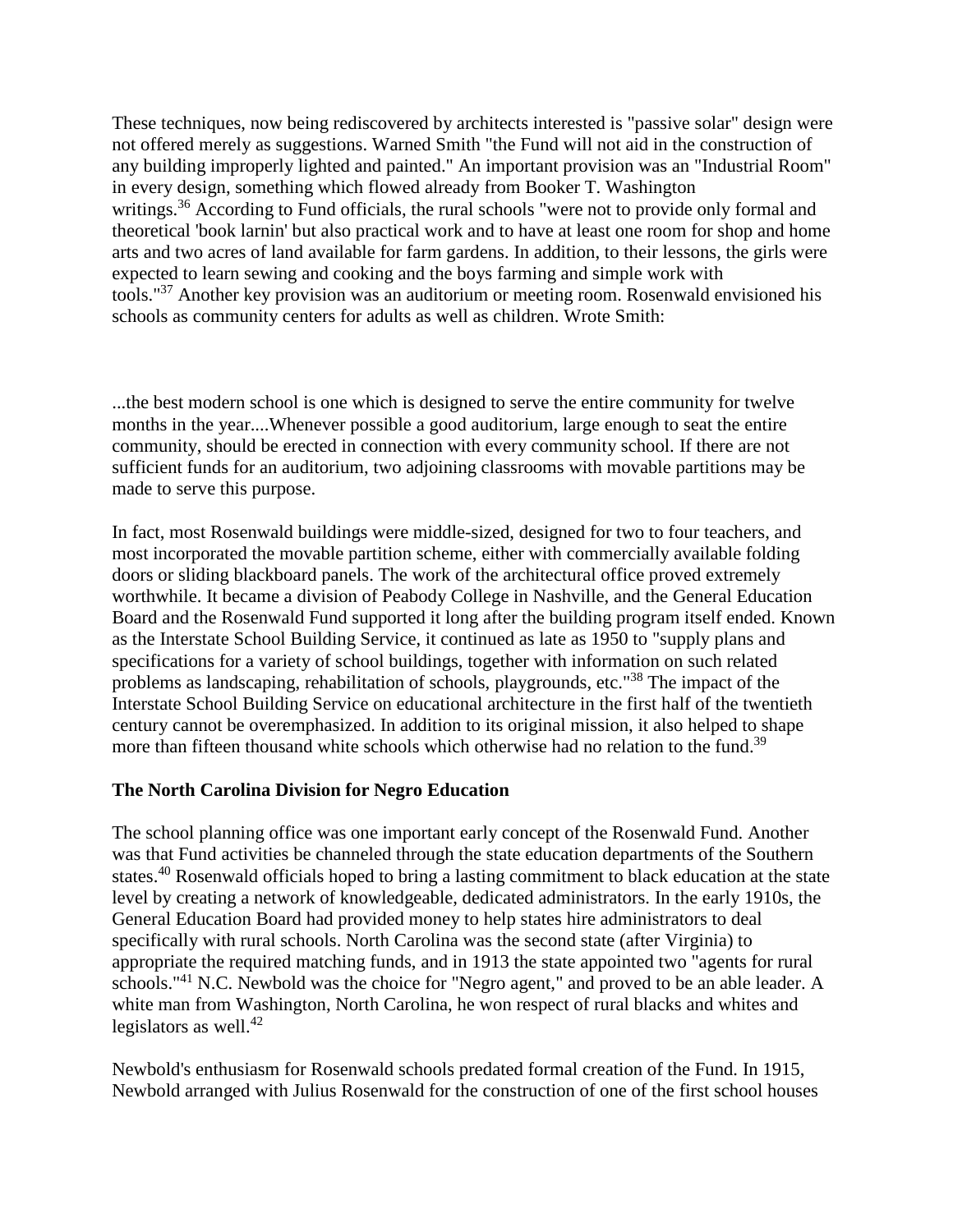outside the Tuskeegee area. On October 8, 1913, the school - a two teacher facility in Chowan County - was completed and inspected.<sup>43</sup> The black community contributed \$836, and Julius Rosenwald himself provided \$300, for a total of \$1,622. With the establishment of the Rosenwald Fund in 1917 came assistance for Newbold. Julius Rosenwald offered to pay one-half the salary of a trained Negro assistant in each southern state, on condition that the state provide at least half the salary and expenses....by 1918, Negro assistants were employed in Alabama, Arkansas, Kentucky, Louisiana, Mississippi, North Carolina, Tennessee, and Virginia. They worked directly under the state agents in arousing interest among Negro schools and communities, helping them to raise money to qualify for the building of Rosenwald schools, a county training school, the employment of county Jeanes supervisors, and lengthening the school term, and whatever else the superintendent of the county might want him to do while visiting his county.<sup>44</sup>

As work increased, the state offices of Negro education began to hire white assistants as well, under a new program funded by the General Education Board. These individuals either had special training in education or were sent back to college for graduate study. Their responsibilities were quite different from the grassroots fund-raising work of their black counterparts:

[The white assistants] took special work in such subjects as curriculum development, rural education, schoolhouse planning, and sanitation, and secondary education. In this way various aspects of the Negro school program were developed on professional bases (sic). They were in a position to succeed to the position of state agent, whenever there was a vacancy."43

North Carolina was the first state to hire a white assistant under the program, in July 1919.<sup>46</sup> In 1921 the General Assembly formally created the Division of Negro Education within the State Department of Public Instruction.<sup>47</sup> The staff consisted of Director Newbold and five administrators, three black and two white, plus a secretary and two stenographers.<sup>48</sup> In addition to directing the Rosenwald program, the office supervised black state colleges and other teacher training activities, oversaw black high school and elementary school education and eventually also administered North Carolina's Jeanes program.<sup>49</sup> W. F. Credle was hired in 1921 as Supervisor of the Rosenwald Fund, and George E. Davis of Charlotte joined that about the same time as Supervisor of Rosenwald Buildings.<sup>50</sup> Together the white assistant and the black assistant made North Carolina the leading state in the Rosenwald building program. By 1932 North Carolina's rural black communities raised money for 813 Rosenwald school buildings.<sup>51</sup> This achievement was far ahead of second-place Mississippi, which erected 633 and third place Texas, which built 527. In part the Fund's success in North Carolina can be laid to the continuity of effort of Newbold. and the support he won is state government. North Carolina not only had one of the largest Negro Education staffs in the South, but it was one of the most sincere in its pursuit of black participation. The Office in neighboring South Carolina, for example, had only two professional staff members and never hired any black administrators.<sup>52</sup> Credit was due as well to W. F. Credle, a University of North Carolina graduate and former county superintendent who the office sent to Peabody College in Nashville for graduate courses in school-house planning. Credle was so effective an administrator that Smith brought him to Nashville in about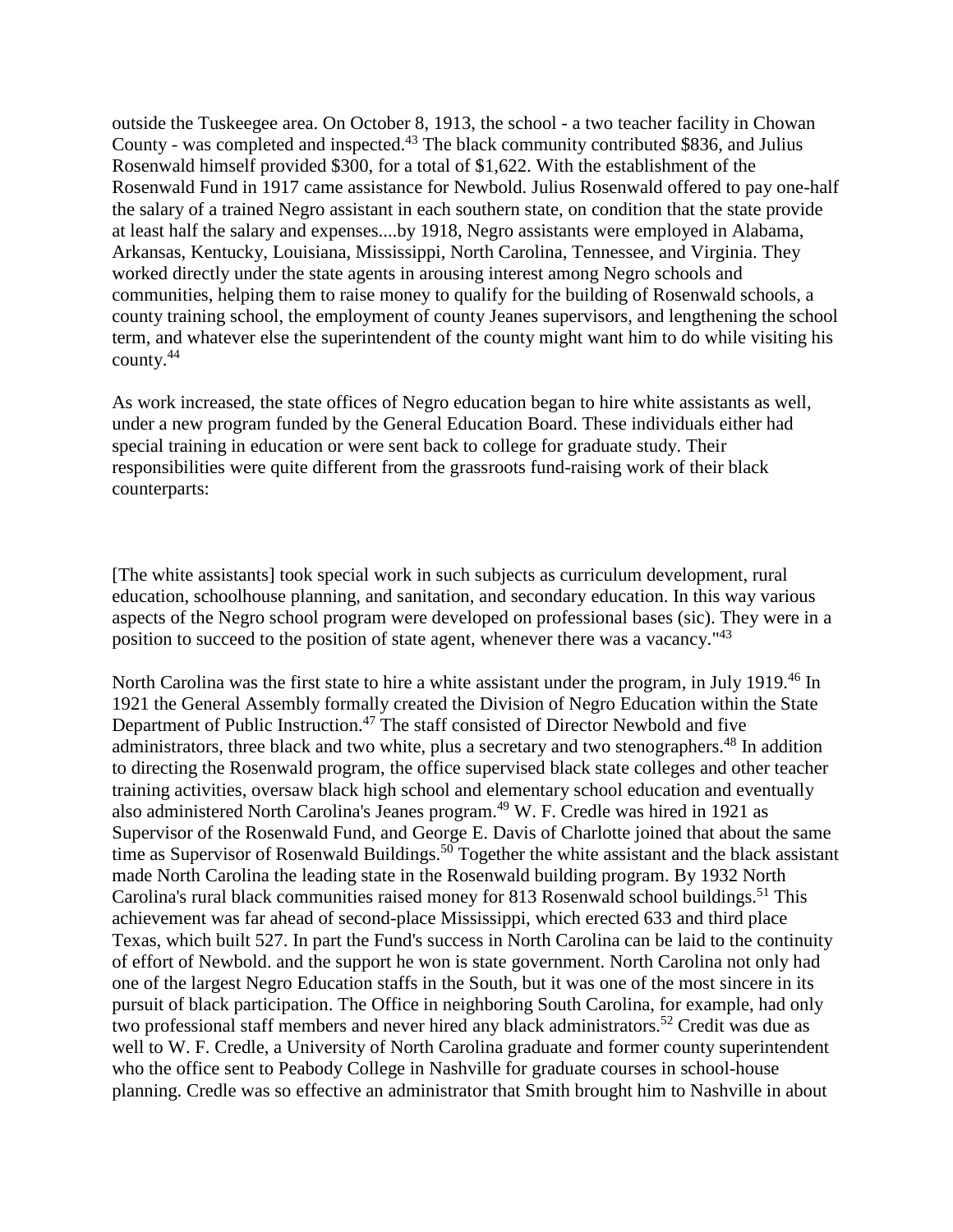1929 to help direct the school house building program in its last two years. Julius Rosenwald is said to have joked with S. L. Smith, "go ahead and employ him. He is building so many schools in North Carolina we will save money by bringing him into our office."53

## **Dr. George E. Davis, North Carolina Fundraiser**

Much credit for the success of the Rosenwald program in North Carolina must also go to Dr. George E. Davis, tireless foot-soldier of fund-raising. Davis was born in 1862 in Wilmington, North Carolina, son of a policeman. <sup>54</sup> His upbringing was unusually privileged for a nineteenth century black youth, but it provided a valuable grounding for the future Rosenwald officer.55 After attending Wilmington's Gregory Institute, Davis taught himself in Laurinburg in his late teens. He went on to Charlotte's Biddle Institute (now Johnson C. Smith University), which was to improve black education in the South. After graduate work at Howard's University in Washington D.C., Davis returned to Charlotte in 1885 to become Biddle's first black professor. He taught natural science and sociology for nearly four decades, served as an athletic coach, was Dean of Faculty for fifteen years, and "was at different times Secretary and President of the State Teacher's Association."56 Though his focus was on the Biddle campus in this period, Davis also became involved in public schools, though his wife Marie G. Davis who was principal of the city's black Fairview School. Together the couple took a leading role in the establishment of summer institutes at Biddle, designed to provide supplemental training for the young teachers in the region's black elementary schools.<sup>57</sup> By the time he retired from teaching at Biddle in 1920, George E. Davis had five grown children, lived in a handsome two-story Victorian residence at the edge of campus, and had a number of profitable real estate investments. Many men would have simply sat on the front porch and rocked. But Davis gave up the comfort of home for a second career as a builder of schools. Raising the local black money toward the Rosenwald schools was no simple task among the cotton and tobacco tenants of North Carolina. Fund officials noted:

The lethargy and suspicion of Negroes had to be overcome. It was difficult to change old ways. Some felt that if no schooling or classes in old church buildings had been good enough for them, it was good enough for their children. Others did not trust the white philanthropists from the North. Why should they give something for nothing, and especially to colored folks? If they did raise their share of their money, would the white men keep their promise? And Negroes were so poor -- how was it possible to get so much money? One hundred dollars, two hundred dollars were fantastic sums to little communities of impoverished Negroes.<sup>58</sup>

The requirements for black support were stiff by any standards, since a four-teacher Rosenwald School could cost \$4,000, as much as a middle-class suburban house. The Rosenwald Fund seems to have simply set maximum amounts it would contribute to any building, determined according to number of classrooms, rather than mandating any particular proportion between black and white or public and private funding. The fund budgeted from \$200 for a one-teacher structure to \$2600 for a six-teacher facility.<sup>59</sup> In practice, local blacks and the Rosenwald Fund split the remainder, with local white private contributions negligible. Davis spent most of the 1920's on the road, following unpaved farm lanes form settlement to settlement to kindle the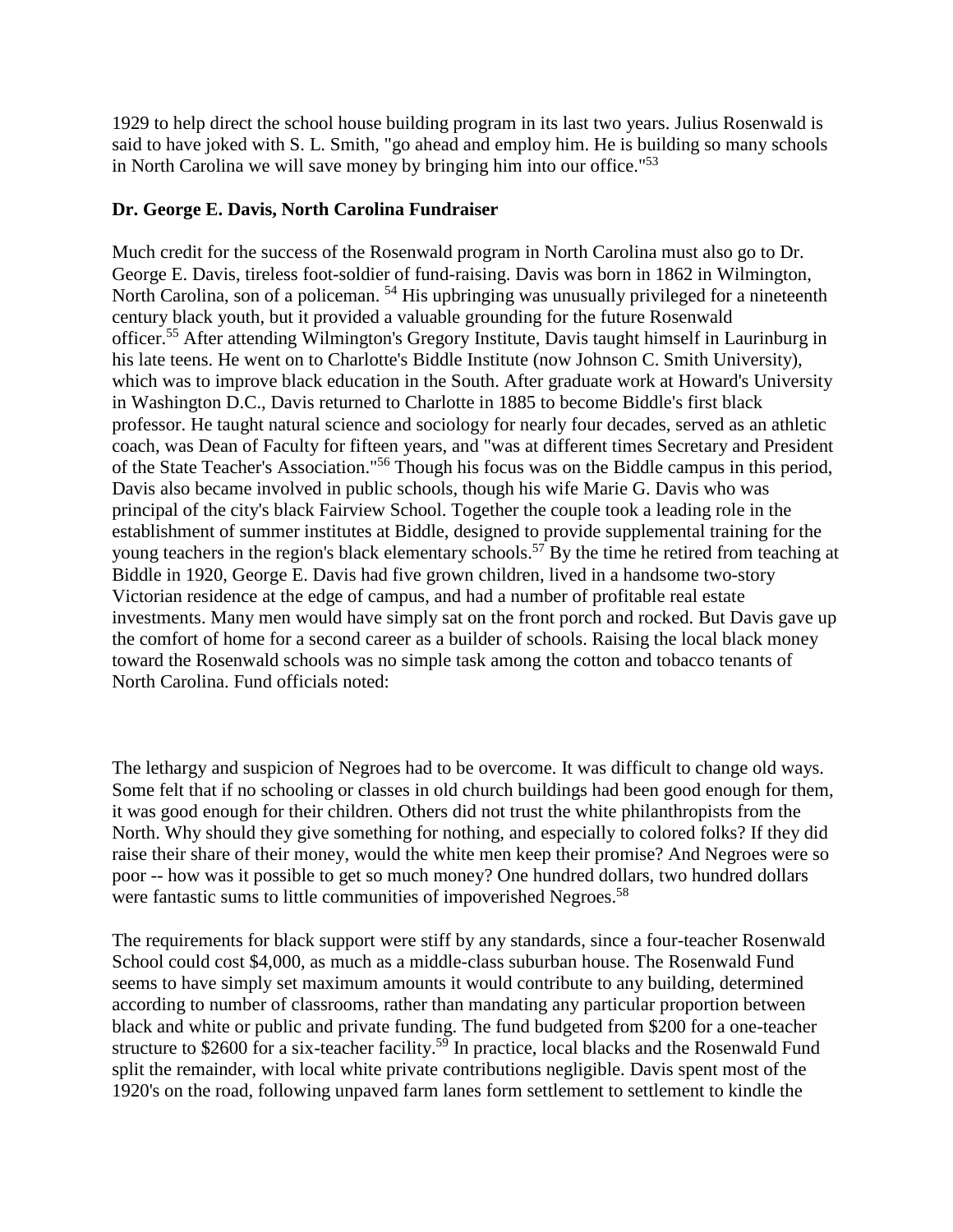fires of education. "Traveled approximately 1100 miles visited sixteen Rosenwald Schools. Helped in raising \$600.00 for Rosenwald Buildings. Addressed 2000 people, "reads the "Summary" at the end of his monthly report for March 1929.<sup>60</sup> Davis criss-crossed the state by automobile, seldom spending more than two days in the same place, and sometimes not returning to his Charlotte home for weeks. His itinerary for October 1922 indicates the range of his work:

Oct. 1 Waxhaw, Union County Oct. 2-3 Raeford, Hoke County Oct. 4 Fayetteville, Cumberland County Oct. 5-6 Raleigh, Wake County Oct. 7-8 Durham, Durham County Oct. 8-10 Greensboro, Guilford County Oct. 11-13 Charlotte: Reports and Letters Oct. 14-15 Statesville, Iredell County Oct. 16 Kannapolis, and Concord, Cabarrus County Oct. 17 Unionville, Union County Oct. 18 En route Smithfield Oct. 19 Smithfield - Thursday Oct. 20 Other points in Nash (County) - Friday Oct. 21-22 Wilson, Saturday and Sunday Oct. 23-24 Wayne County, Goldsboro Oct. 25 Johnson County and Smithfield Oct. 26 Raleigh Oct. 27 Pinehurst Oct. 28 Charlotte-McClintock Oct. 29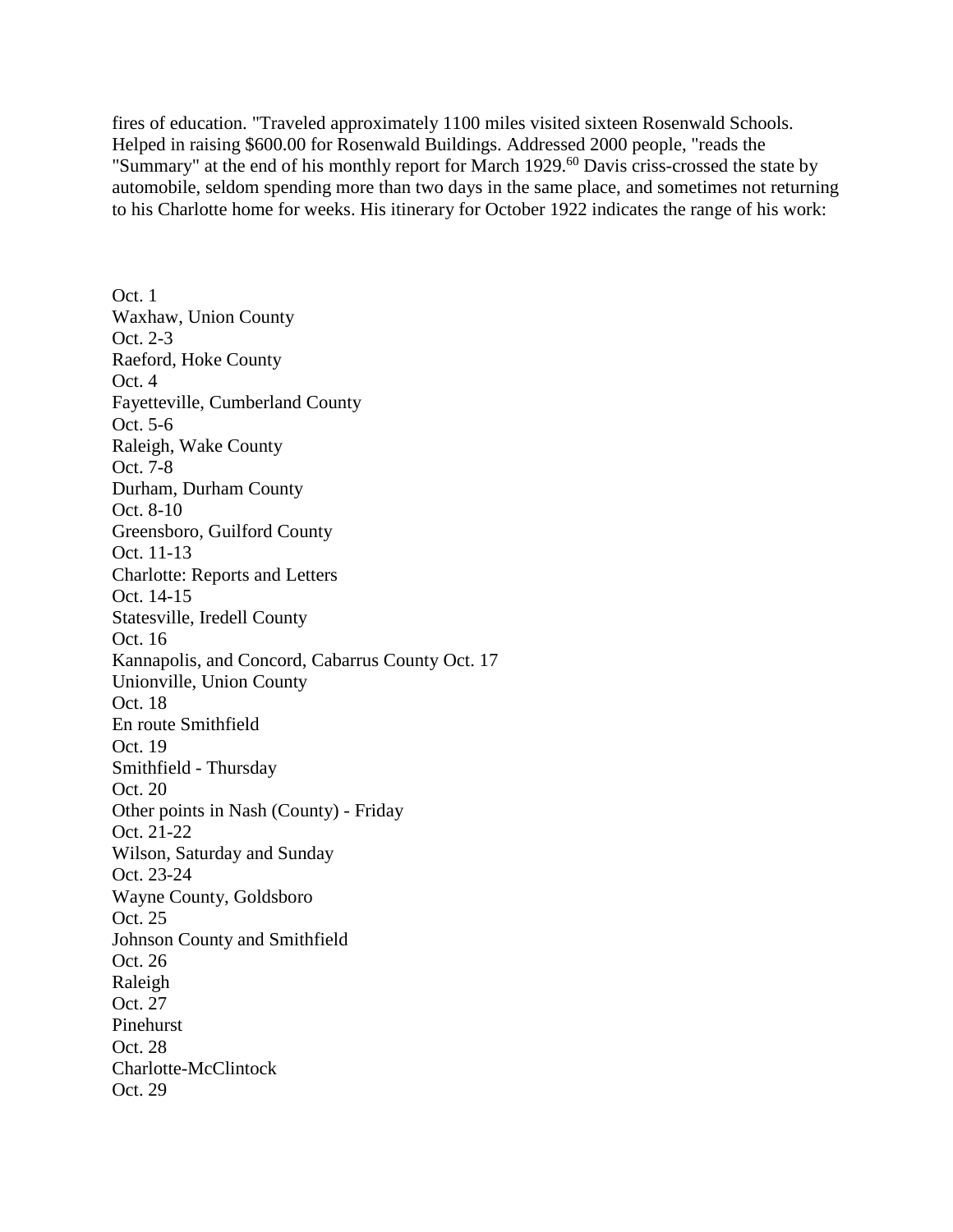Huntersville Oct. 30-31 Charlotte Reports and Office Work

Sometimes an existing sub-standard school would provide the focus for Davis' efforts. Often he would begin fresh with the congregation and elders of a country church.<sup>62</sup> In a region where black participation in nearly any organized activity was discouraged, churches provided the single strong institutional framework for black endeavor. After Davis met with black leaders of the rural community and with county school officials, a community-wide rally was scheduled to kick off fund-raising efforts. "FINANCIAL EDUCATION RALLY to be held at White Store Colored School Saturday, Feb. 18, 1928 for the purpose of raising money for a new school building" trumpets one surviving handbill.<sup>63</sup> A free dinner attracted the crowd, and a "special" program" of distinguished speakers talked up the need for education. At the White Store rally, these "prominent visitors" included the white Anson County school superintendent, his deputy for black education, and Wadesboro A.M.E. Zion minister. Principal speaker for the afternoon was Dr. George E. Davis. A successful rally yielded both cash donations and pledges. Finding cash-money in rural North Carolina was a challenge is that era, and it was especially difficult for black sharecroppers. These families received the necessities of life from their landlords, and paid for them at harvest with a share of the crop: often no cash ever changed hands. Money for the Rosenwald schoolhouses was gathered a penny and a nickel at a time. Wrote a North Carolina observer in 1924:

"Box parties" are often given to raise money for a school building. An acre of cotton may be planted and the profits from the sale of it applied on the school. In many sections hogs and chickens are raised by the community to obtain money for buildings. At Lumber Bridge, in Robeson County, the people gave seventy thousand feet of lumber for framing and sheathing. This was cut from their own lands, hauled by their own teams to a saw mill owned by themselves, saved by bill, and laid down on a school lot purchased with their own funds.<sup>64</sup>

Davis visited each site again and again, offering encouragement as pledges were collected, then inspecting construction to ensure it met Rosenwald standards.<sup>65</sup> In a 1931 report, Davis commented approvingly upon a return visit to Thompson's Chapel School in Robeson County: "Found that additional blackboards were added after first inspection, lattice put around the building between the pines, and considerable playground equipment placed."<sup>66</sup> Officials had also belatedly nailed chalk "channels" to the bottom of each blackboard. Davis could get tough if persuasion failed. The same report listed a project at Marshville in Union County where paint, seating, desks, and blackboards were substandard or absent. "Since it seemed that only the seating would be provided if Rosenwald money were granted, it was decided that in as much as the contract signed in application was not carried out to our satisfaction, to withdraw from the project, and the amount asked for was witheld."67 Completion of a Rosenwald building was cause for a celebration, and for a bit more fund-raising, as Dr. Davis pragmatically wrote about one school: "The dedication was held mainly to have the people present, that they might secure money enough to run the school for an extra month."<sup>68</sup> Davis expressed special pleasure in the opening of Long Creek School in Pender County: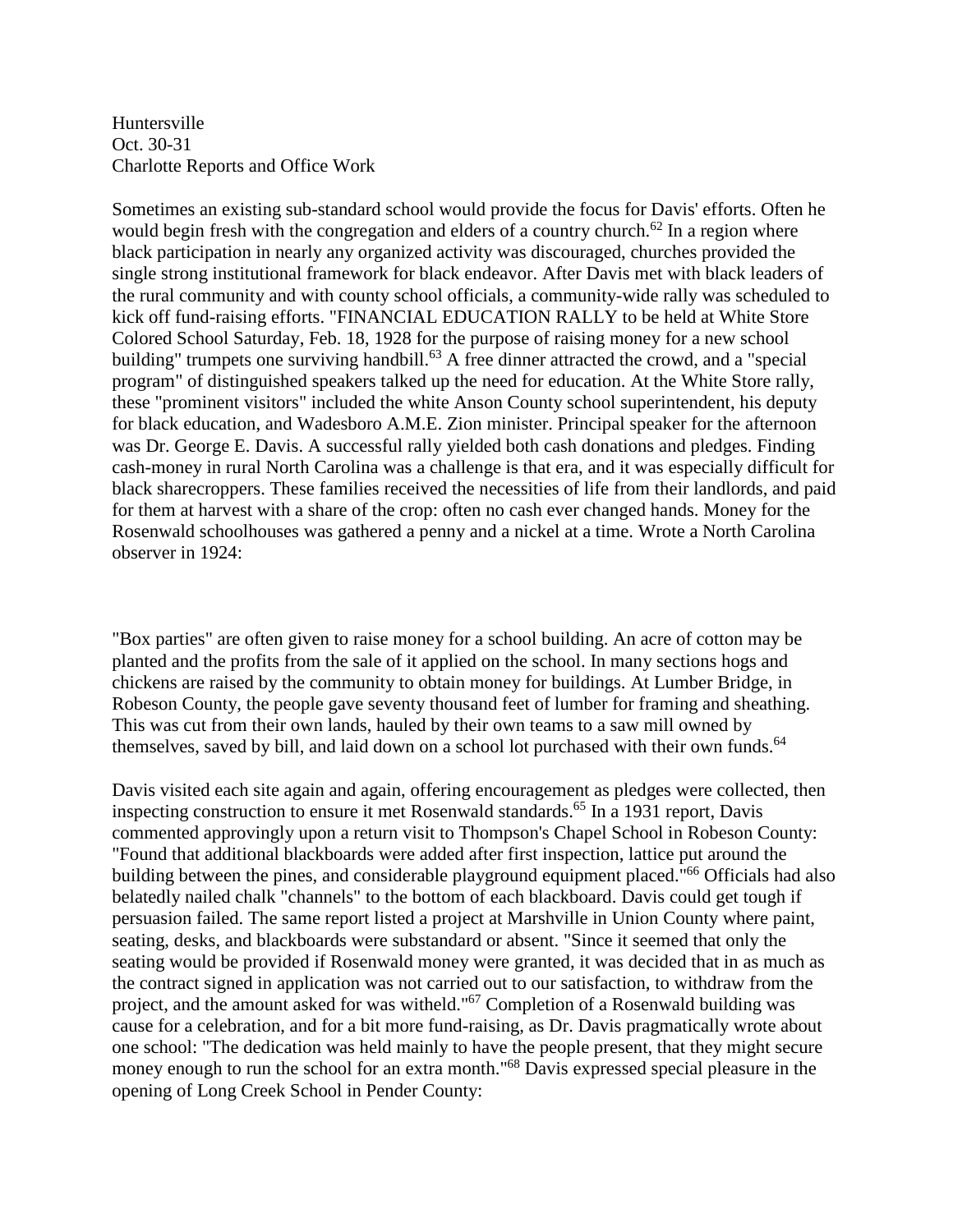[T]he chairman of the County Board of Education, the white Committeemen of the school and the principal and faculty of the white school of the community came out and joined with the colored people in expressions of appreciation. The building was filled to capacity and perhaps as large a number were at the windows and around the doors and grounds.... I think as much satisfaction over the building was shown by the large number of white people present, most of whom were served dinner in the building, as by the Negroes themselves. I was born within thirty miles of this place and I have known the time that white people would have lost their social prestige among their fellows had they been courageous enough to come out and dine....<sup>69</sup>

Dr. Davis continued to visit after schools were is use. At the eight-year old Rockwell School in Mecklenburg County Derita community in 1927:

Sunday the 30th of January I addressed the Parent Teacher Association in the Methodist Church near the School. They are raising money to pay for painting the building, repairing windows, and building sanitary closets. This obligation is, of course upon the County, but the Superintendent is not willing to do his duty by these people. They have gone on doing for themselves. We raised about \$27.00 and turned it into the treasury of the Association. <sup>70</sup>

Davis returned to the schools more often in March for "Rosenwald Day" excercises.<sup>71</sup> The event was the brainchild of Fund officials who recognized a need to regularly "rearouse community interest in schools, encourage the cleaning end beautifying of the school building and grounds, and to raise money for needed repairs or additions to equipment. To promote this effort, the Fund supplied the incidental expenses involved by the several state departments of education in issuing circulars and stirring up interest in this annual school festival in hundreds of communities throughout the rural south."72

# **Twenty-Six Schools in Mecklenburg**

Through the efforts of Davis, Credle, Newbold, and thousands of local citizens, Rosenwald school houses scattered thickly across North Carolina. Eventually all but seven of the state's 100 counties boasted at least one Rosenwald facility.<sup>73</sup> Rosenwald school houses were rarer -- though not unknown -- in the predominantly white counties of the Blue Ridge mountains in the western part of the state, and more common in the Piedmont and coastal plain. Concentrations were highest in two areas. One was the so-called "Black Belt" of tobacco counties in the northern coastal plains, particularly Halifax County, Edgecombe County, and Warren County, where black population sometimes equaled or even exceeded the white. Close behind the Black Belt were the counties which constituted the heart of North Carolina's cotton-growing region in the Southern Piedmont: Anson County and Mecklenburg County. Mecklenburg erected twenty-six Rosenwald buildings by July 1, 1930.74

The strong showing may have had something to do with the fact that Mecklenburg was Dr. Davis' homebase. It may also have been aided by the presence of the city of Charlotte in the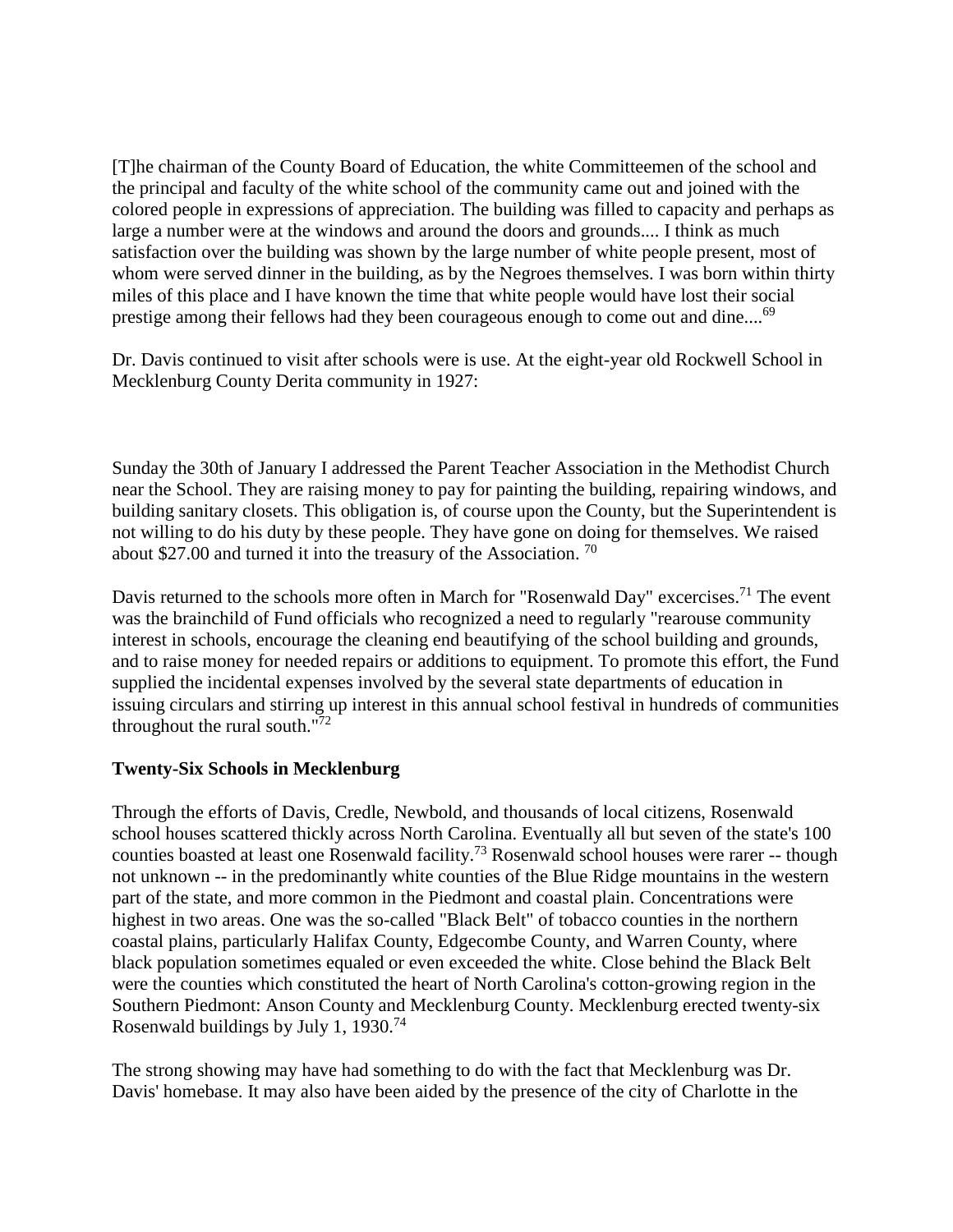county's midst. The city's School Board was completely separate from the county's, and did not participate in the Rosenwald program. But Charlotte was a fast-growing textile and banking center, which in 1930 emerged as the larger city in North and South Carolina, and its existence may have injected additional cash money into the surrounding economy. But probably the predominant reason why Mecklenburg built so many Rosenwald schools was that the county remained strongly rural despite the city at its center. Mecklenburg had long been among the state's leading agricultural producers, particularly cotton.<sup>75</sup> In both 1920 and 1930 rural blacks numbered just over 12, 000 people, constituting around thirty percent of the non-urban population.76 Many worked as tenant farmers. "In 1920," wrote University of North Carolina economist Edgar T. Thompson, "61.9 percent of Mecklenburg's farms were operated by tenants, and the percentage was higher than that of 85 other North Carolina counties.<sup>"77</sup> The first Rosenwald projects in Mecklenburg came before Dr. Davis joined the state program. State records show that in 1918-1919 Mecklenburg citizens raised matching money for a pair of oneteacher schools, at Piney Grove and Zoar.78 Another one-teacher unit followed in 1919-1920 at Jonesville, and in 1920-1921 four schools were funded, ranging form a one-teacher building at Ebenezer to a four-teacher facility at Rockwell. Creation of the Division of Negro Education in 1921 saw a stepped-up school building schedule, and a trend toward larger structures. No more one-teacher Rosenwald units were constructed in Mecklenburg after 1921, as the County concentrated in two-, three-, and especially four-teacher buildings.

Mecklenburg's Rosenwald Schools often stood near a church. Several of these were Presbyterian, probably thanks to Dr. Davis' long standing Presbyterian contacts through Biddle Institute. Baptist, A.M.E. Zion, and Methodist congregations also built Billingsville, for example, the black founders of that farm community, Sam and Alice Billings, sold two acres of their own land to the School Board in order to secure a Rosenwald facility.79 All the schools were centers of small rural black settlements. Such communities, now disappearing, were an important characteristic of the rural landscape of the Carolinas in the first half of the twentieth century. According to Dr. Davis, the Rosenwald program played a significant part in their development: "Building good Rosenwald schools has helped to stabilize industrial and social conditions by encouraging colored people to own and build their own homes near such schools."<sup>80</sup>Some of those communities survive today in Mecklenburg County, as at Huntersville and Rockwell. Others are much altered, as at Billingsville (Grier Heights) and especially Little Hope, which have become black suburban sections of Charlotte with new brick ranch-style houses. Many have vanished as at McClintock where only fields surround the old school and church, and the descendents of the former tenant farmers now drive from homes in Charlotte to worship each Sunday. Mecklenburg Rosenwald Schools had weatherboard exteriors, with the possible exception of the Matthews and Billingsville facilities, which may have originally been sheathed in brick. Mecklenburg's oldest known Rosenwald building today is Rockwell School.<sup>81</sup> It has an "L" shaped plan unlike anything shown in Community School Plans, and it originally had a second story (which was removed after damage in a 1930's windstorm). Though the design was locally generated, it did incorporate an industrial room, and a pair of classrooms which could be thrown together as an auditorium by means of a movable partition.<sup>82</sup> Mecklenburg's other surviving Rosenwald facilities were evidently planned after S. I. Smith opened his Nashville architectural department, for they closely resemble published designs. Rosenwald requirements did not preclude some improvisation, however. McClintock School, for instance, is clearly Smith's "Three Teacher Community School to Face East or West Only," with three classrooms,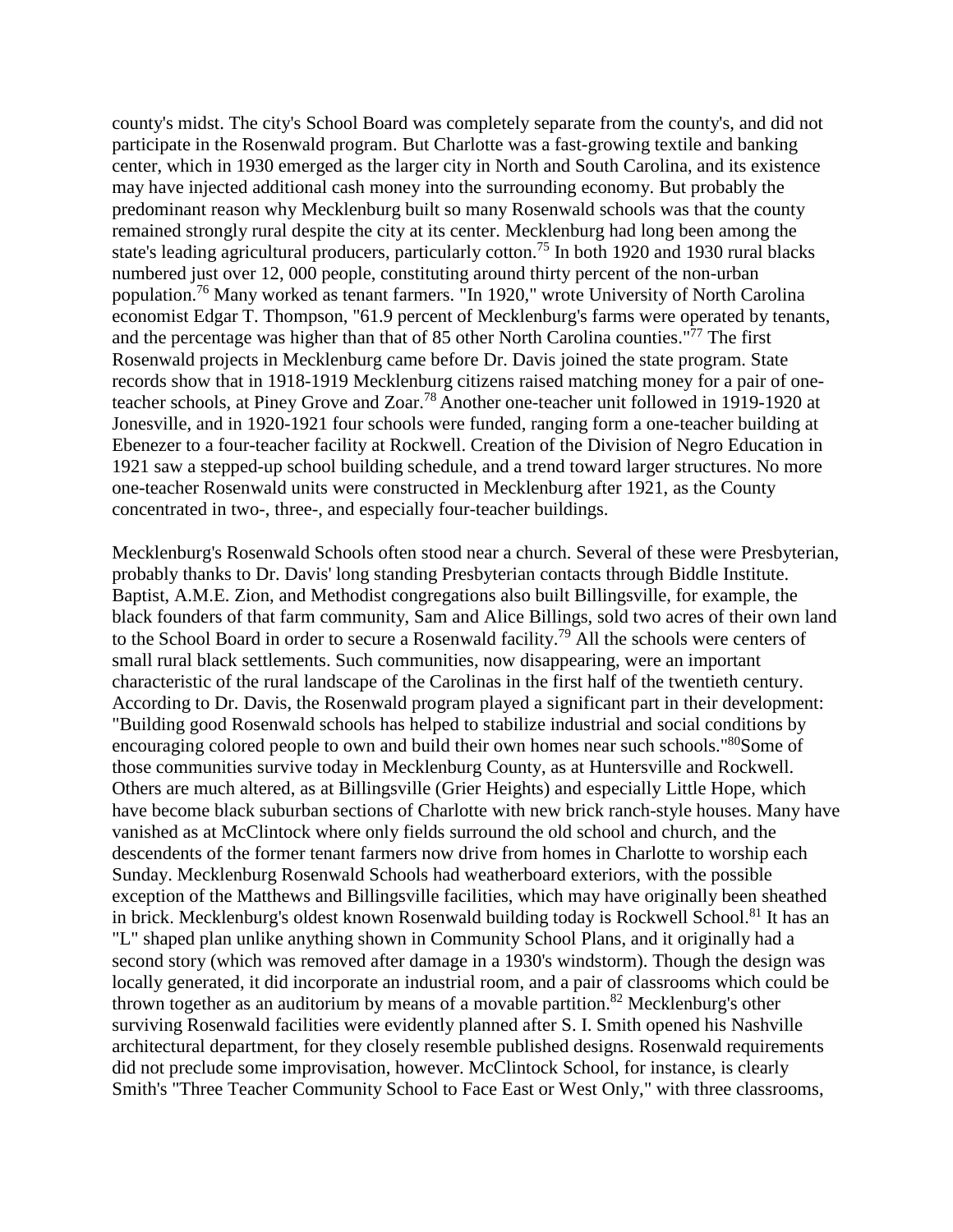an industrial room, and ample cloakrooms.<sup>83</sup> But it has a high hip roof rather than the suggested gable, a different front porch and entrance treatment, and banks of four rather than five windows lighting each classroom. Each Mecklenburg Rosenwald school house originally had a pair of privies. Only a single such building still stands in 1987, behind Rockwell School. McClintock and Rockwell students remember "coal houses" out back as well; one still stands in poor repair at Rockwell.<sup>84</sup> Community School Plans showed designs for teachers' houses to be built near the schools, but records indicate that none were funded in Mecklenuburg.<sup>85</sup> In the early years Mecklenburg's rural teachers boarded with neighbors. The automobile seems to have eventually ended this practice. A 1945 list of county school principals indicates that all but three lived in Charlotte, with the majority concentrated in neighborhoods near Johnson C. Smith University, Charlotte's black intellectual center.86

#### **Students and Teachers Remember Life in the Classroom**

"The devotion started about 8:30. We sang songs, and we and said the Lord's Prayer, and the 23rd Psalm was always said," recalls Shelby Foust, a McClintock pupil in the 1920's.<sup>87</sup> The schools had wooden benches and desks facing a large blackboard is each classroom. One of the county's largest Rosenwald schools, McClintock was a four-teacher facility, so the eight grades had to double up. According to George Reid, a student in the 1930's: "The teacher would have a few pupils in the second grade and a few in the third grade. While she's be teaching the second grade, the third grade would be studying." Samuel Spears remembers the same practice at Rockwell School in the 1920's: "You'd have one grade on one side of the room, and one on the other, with an aisle in between....The principal always taught the oldest grades." Says McClintock alumna Christine Luster: "There was a cloakroom where the children were disciplined, and at that time children really had a lot of pride. It wasn't the anger type of pride; they did not want their peers to see them disciplined." Fellow pupil Linwood Foust: "You really didn't need to see the discipline. You could hear the discipline." Shelby Foust: "[teachers used] a special kind of hickory stick. Down behind the church there grew some kind of red hickory that didn't break. They kept them by the dozens."

"When you got here, it was terrible. You'd be so cold your fingers, they's just ache like a toothache. Teacher, she'd get wash pan and put some cold water in it and you'd wash your hands in that cold water," remembers Lucille Stewart, who attended McClintock School 1930-1937. Dorthea Wallace, who taught at Clear Creek 1930-1944, recalls arriving half an hour before school started at 9 AM to light a fire in the stove of her classroom: "The kindling and the coal would already be inside. After you would start the fire you would have to keep it going. In the middle of winter the cold still seeped in through the big windows. We'd put benches around the potbelly stove and that's how we'd stay warm," says Clear Creek alumnus Johnnie Lineberger. We'd usually keep our coats on." Mecklenburg's black schools opened during the summer, as well, in order to have a fall break for harvesting. Remembers Stewart, "when you're going to school in August, you could go half a day, then you went home and picked cotton." Black schools closed completely from late August to early October: white schools did not. According to long-time Clear Creek principal Paris McCorkie, "we didn't think about that much. It was just a normal thing we did at the time." But black children keenly noticed the disparities between their schools and white facilities. Christine Luster still feels it: "The thing that bothered me the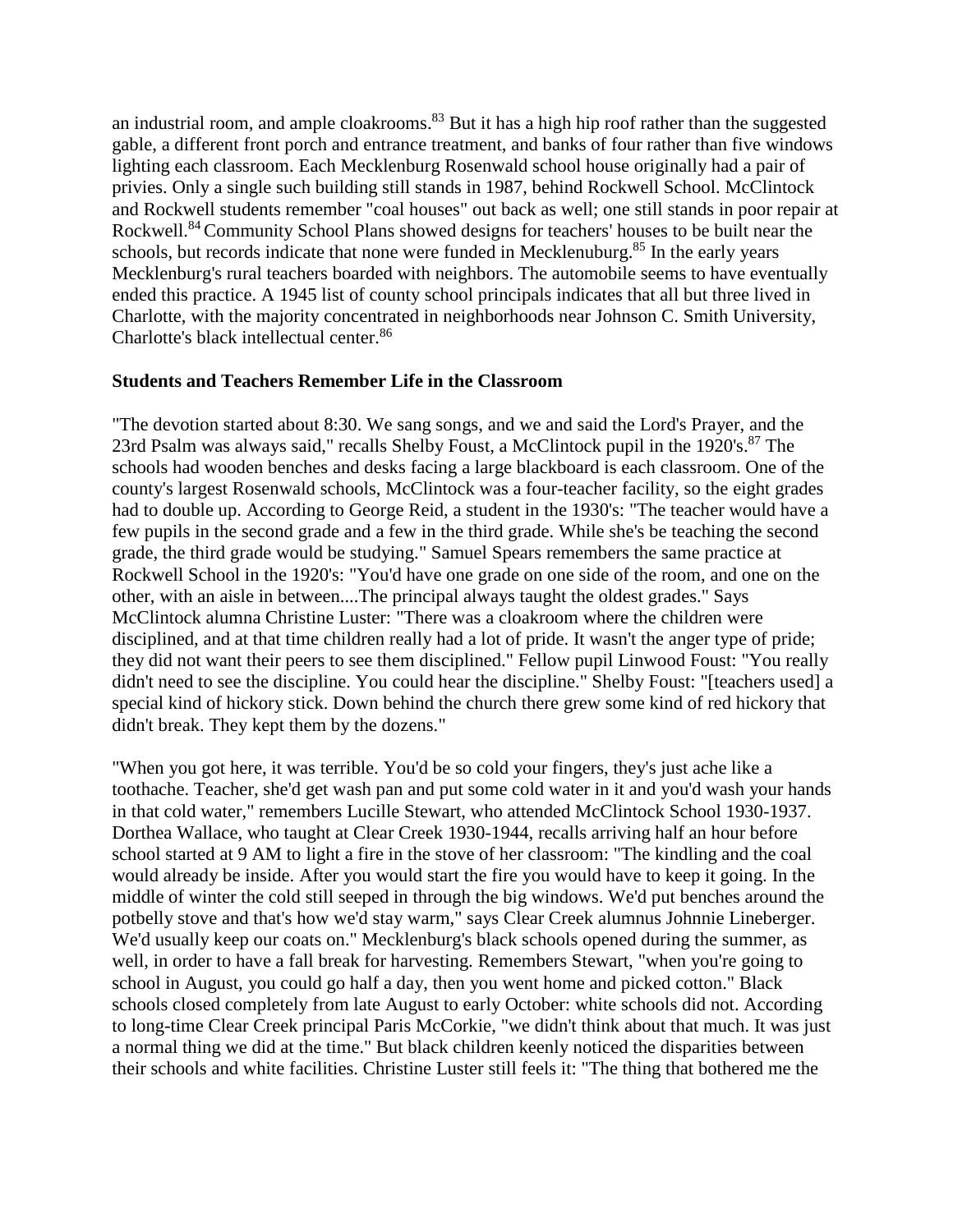most was that I lived right behind the white school. And every day I passed that school I wondered what education was like inside."

Fellow student Linwood Foust, now a Charlotte lawyer, found out. Playing basketball at white Steele Creek School, he sneaked inside to the water fountain, only to be ordered out. "But you got to see those shiny floors. They had tile!" For many years school texts were not free. "You'd come to school the first day, and they'd write down what books were needed. Your parents would go to town and buy that book," says Robert Foust who studied at McClintock from 1924 to 1932. Lucille Stewart recalls: "We used to go out in the corn field and pick creasy greens and sell them and take the money to help get our books. By the late 1940's the School Board provided used texts, prominently stamped "Steele Creek School." Even though it was bad to have the second-hand books," says Linwood Foust, "the contents were still there, and that's what we were trying to extract." "Ten o'clock was recess, and we went outside to play," says Shelby Foust. "That gave us an opportunity to go to the bathroom. We only had outside bathrooms, and we would line up because there wasn't but two holes." At recess children played horseshoes, remembers Linwood Foust: "They weren't the horseshoes you see now. They were true horse's shoes, the little ones....We did sack races, ring-around-the-rosy, the kind of game that did not require any equipment. There was no equipment, so we created our own games."

Christine Luster remembers school lunches at the end of the l940's: "Lunch period was a treat because the county would send big buckets of peanut butter and the students would bring biscuits from home. The biggest treat was you could have a carton of milk - cost three cents." "They're talking about the modern days," points out Wilburn Taylor a veteran of McClintock in the 1920's . "In the olden days, (your family) packed your lunch with whatever they cooked (the) night (before), and you brought it - if you didn't have a lunch box - either (in) a molasses can or a onepound lard can. Molasses, bread and butter, or bread - whatever. You didn't have any milk or that stuff she's talking about." In the early days there was virtually no chance for high school unless there were relatives in Charlotte who would give the student a home as he attended Second Ward High School. After finishing eighth grade at Rockwell School, young Samuel Spears tried to go on to ninth grade at Second Ward by hitchhiking and walking to town every day. But one day, he recalls:

It came to snow eight inches or more. I asked the teacher to let me out early because I had such a long way to go, but the teacher wouldn't let me go. I ended up walking the whole way -- couldn't get a ride. Then I got home I was froze. I told my Mom and Dad, 'I'd like to go to school, but I can't stand this.' I'd like to been froze to death. That's why I didn't go to school no more."

Children worked hard for their eighth-grade education in the Rosenwald buildings. But they found that schooling offered little opportunity to escape the life of a tenant farmer. "When we was going, there wasn't much hope," muses Robert Foust. "The only thing a black person could do then was teach a little bit in a black school." In fact, some of Mecklenburg's leading black citizens taught in the Rosenwald schools. Robert P. Wyche, Jr. served as Principal at Murkland School in 1938. He was a son of two distinguished Charlotteans: Rev. Robert P. Wyche, longtime pastor of the prestigious downtown Seventh Street Presbyterian Church; and Isabella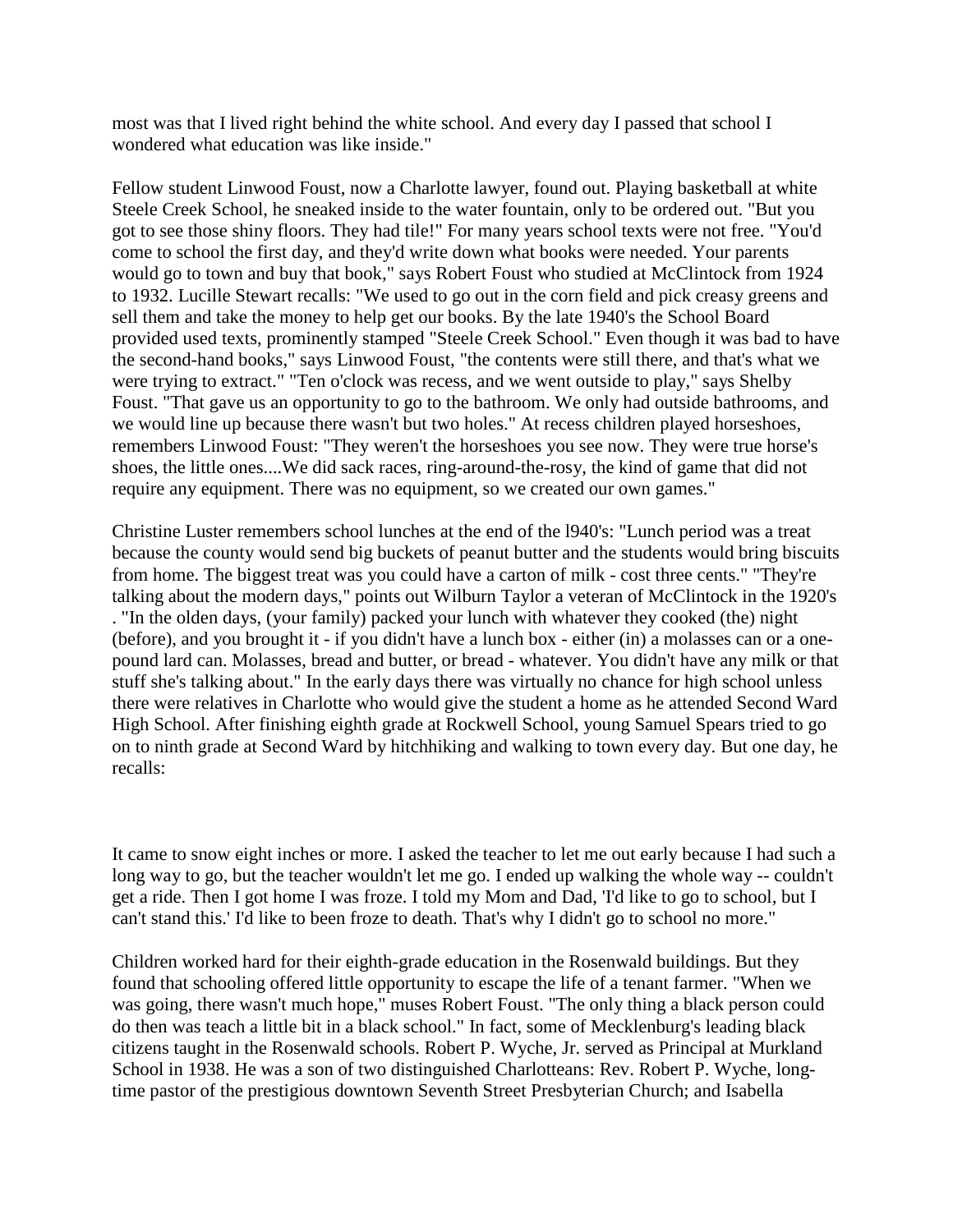Wyche, Charlotte's first black woman school principal. Nights and weekends he conducted "Jimmy Gunn and His Dixonians," a popular big band that toured the southeast and even appeared nationally on the "Red Skelton Show."89 Eugene Samuel "Genial Gene" Potts also combined teaching with an entertainment career. He taught at the Jonesville School in the late 1930's and served as principal of Billingsville School 1939-1946. About the same time he debuted on Charlotte's WGIV as the region's first black radio personality.

## **The Rosenwald Fund Turns Away from School-Building**

Beginning in 1928, the priorities of the Rosenwald Foundation changed. Julius Rosenwald was nearing the end of his life, and he hired Edward Embree from the Rockefeller Foundation to take over administration of the Fund, which the old man had largely directed himself. Under Embree, the Fund moved toward investigation and amelioration of a wide array of root problems underlying black inequality.

"Within a year the Fund's program, originally concerned only with building rural schoolhouses, was enlarged to include old to high schools and colleges, fellowships to enable Negroes of unusual promise to advance their careers, help to Negro hospitals and health agencies, the development of county library services in the southern states, and activities looking toward the distribution of medical services to persons of moderate means."<sup>90</sup>

Possibly through the influence of Dr. George E. Davis, Mecklenburg County served in 1929 as a pilot county for the Rosenwald library program, one of eleven counties scattered across the South. The Fund provided money for books for both blacks and whites, on the condition that "equal service was to be given to all people of the country, urban and rural, white and Negro, and that the service be adapted to the needs of the group."91 The experience of the pilot counties, chronicled by the University of North Carolina's noted Louis Round Wilson, proved that rural Southerners indeed had hunger for reading, and the library program was subsequently expanded by the Rosenwald staff. The Fund gave money for a widening array of projects. It encouraged the growth of four major Southern black universities at Nashville (Fisk), Washington (Howard), Atlanta (Atlanta University), and New Orleans (Dillard) and supported educational research efforts including the New School for Social Research in New York.<sup>92</sup> The Rosenwald Foundation underwrote extension of school terms for blacks to the standard eight months in some districts. It also provided start-up funds for transportation of rural pupils:

There were at this time no school buses for Negroes operated at public expense. The Fund therefore agreed to contribute toward bus transportation half the cost of the bus and part of the opening expenses for three years....[T]he fund helped provide 270 buses...in 128 counties of thirteen southern states."93

Though the Rosenwald Fund continued its multitudinous activities until 1948, the schoolbuilding program ended with Julius Rosenwald's death in  $1932.^{94}$  S. I. Smith kept the Nashville Office open for a short while longer, but it closed in 1937. In North Carolina, the Division for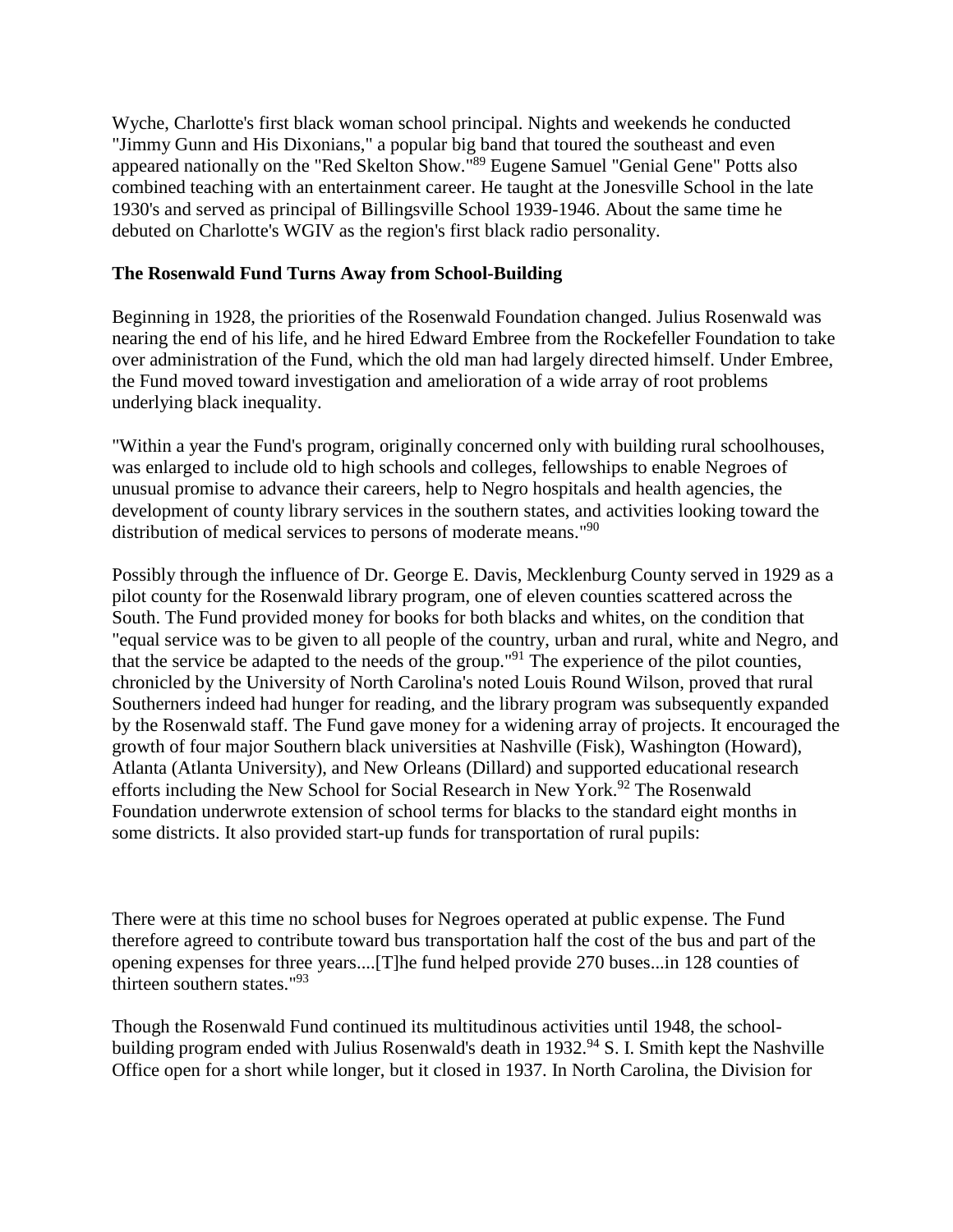Negro Education survived under Newbold and Crodle, but Dr. George E. Davis soon retired.93 An era had ended.

## **Mecklenburg's Rosenwald Schools in the Era of Consolidation**

The close of the Rosenwald building program came as new theories and technological advances - - ironically fostered in part by Rosenwald funds -- were making the little wooden rural schools obsolete. From the first, Rosenwald himself had worked for larger, more centralized facilities where children could get a more complete education. He recognized that the little wooden buildings represented only a step in that direction. Within a generation, as paving of rural roads progressed and the purchase and operating costs for school buses fell, the Rosenwald buildings began to be phased out. In the mid 1930's the state of North Carolina stepped up efforts to eliminate small schools, "consolidate" students into larger facilities, and extend high school opportunities to rural children through the construction of "union schools" (grades 1-11). Mecklenburg school superintendent J. N. Wilson later explained, "The little one-, two- and three teacher elementary schools...lacked so much in the way of instruction, comfort, and sanitation, and overall were costly to operate....It was also evident, according to all available information, that the students in the small schools were farther behind than those in the larger ones."96

The School Board divided Mecklenburg County into fourteen districts and planned a system of small feeder schools from a union school "in each district for white children, and a similar school in each quarter of the county for Negro children, who comprised less than 20 percent of the school population."<sup>97</sup> In the south end of the county, Clear Creek (later J.H. Gunn) School in the east, Huntersville (later Torrence-Lytle) School in the north, and Plato Price in the west.<sup>98</sup> The one-story brick buildings were built too late to receive Rosenwald construction money, but their architecture showed the program's lasting influence. In each structure, classrooms lined a main hallway and at Pineville an auditorium projected to the rear, designs modeled closely on floor plans #60 and #7 published in S.I. Smith's 1924 *Community School Plans*. <sup>99</sup> A few Rosenwald buildings -- Fiddlers School in Sharon Township, Zoar School in Steele Creek Township, and possibly one of the Huntersville schools -- closed before the beginning of the 1938 school year, when the union schools opened.<sup>100</sup> However, consolidation efforts for both whites and blacks were not completed until the early 1950's. This was due in part to the Second World War, but more because "moving children from one building to another necessitated the provision of additional classroom space, in addition to the mammoth task of securing agreement on the part of a majority of parents involved to consent to the change."<sup>101</sup> Between 1938 and 1945 Ebenezer, Johns Chapel, and Piney Grove shut their doors.<sup>102</sup> Ben Salem, Jonesville, Lawing, Little Hope, and Murkland followed by 1952.<sup>103</sup> This eliminated all the single-teacher buildings. The biggest consolidation push came in 1952. In 1951, wrote superintendent Wilson, "all of the State bond money allocated to the County was used in modernizing and adding to the Negro union schools."104 In the summer of 1952 the *Mecklenburg Times* carried the headline, "TO CONSOLIDATE 10 NEGRO SCHOOLS:"

....Davidson elementary school will absorb Lytle's Grove, Smithville, and Caldwell. Huntersville will take in Long Creek. Clear Creek will take North Charlotte [not a Rosenwald facility], Newell and Henderson Grove. Pineville will get Big Pineville [non-Rosenwald] and Henderson Grove. Plato Price will absorb the Reed School [non-Rosenwald]. All of the schools being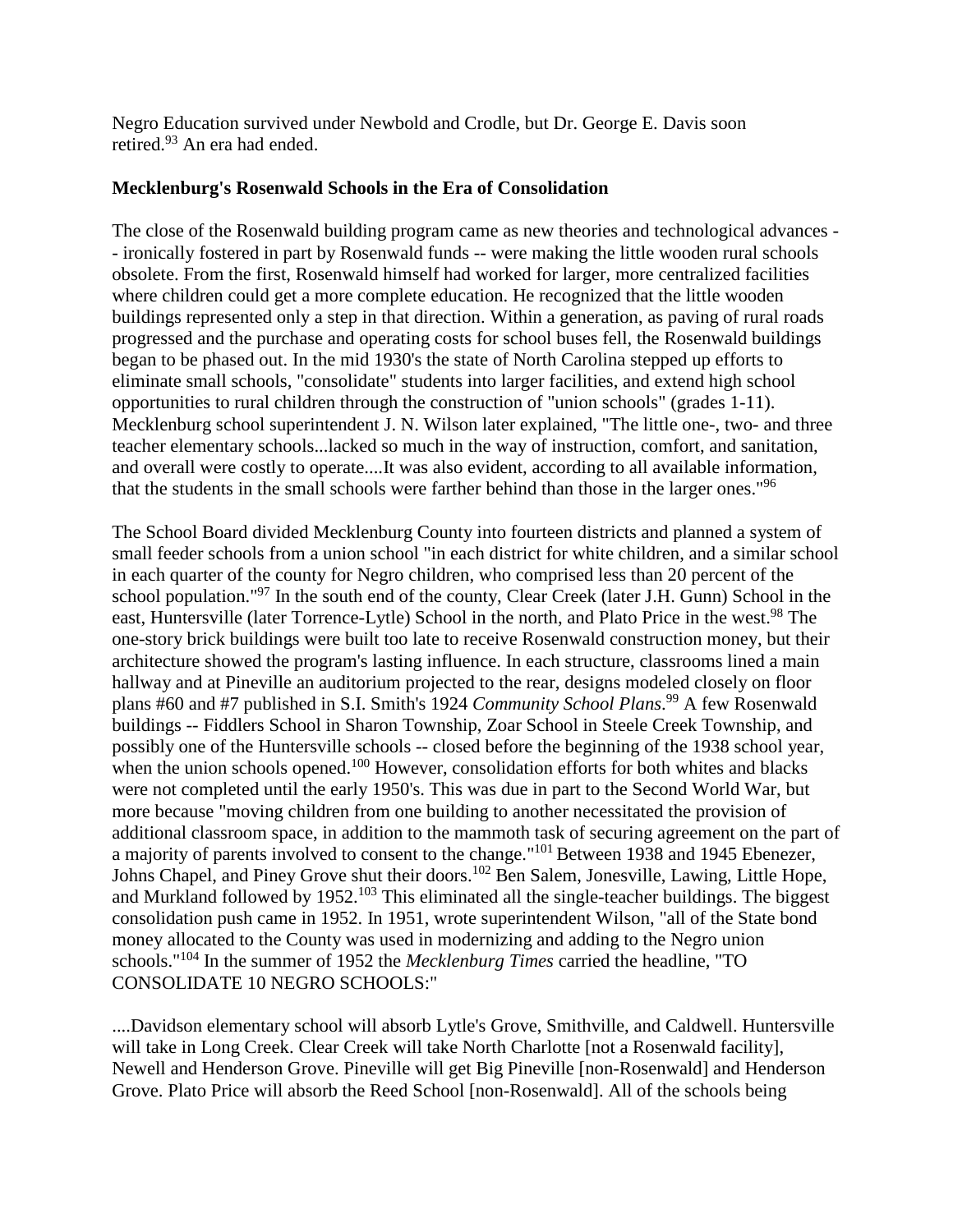absorbed are small elementary plants. The schools taking over the others are all high schoolelementary units except Davidson which is solely elementary.<sup>105</sup>

The moves reduced the county's black schools from nineteen to nine, and left five Rosenwald buildings still operating: Rockwell, Matthews, Paw Creek-Hoskins, and Woodland in the county, and Billingsville, which by this time had been taken into the fast-growing city of Charlotte system. In 1954, the United States Supreme Court ruled that the nation's black and white students should be desegregated.<sup>106</sup> But in Charlotte, as elsewhere in the south, segregation persisted. As late as 1965, "only two percent of the black students in Charlotte - 490 out of 20,000 - were in schools with whites."<sup>107</sup> That year a black Charlotte family filled suit to allow their son to attend an all-white school in the city. The national NAACP chose to back the suit, Swann vs Charlotte Mecklenburg Board of Education as a test case, hoping that it would lead to legal measures enforcing desegregation. The Charlotte Mecklenburg School Board (the city and county systems had merged in 1960) closed its most substandard black schools in 1966 in an effort to mollify the courts.<sup>108</sup> Among those schools were all the remaining Rosenwald buildings, except for Billingsville (which survives in 1987 as one structure of a larger elementary school campus). But the strategy did not stop the suit. In 1971 the United States Supreme Court ruled on what was now a landmark case: Mecklenburg County became the nation's model for court-ordered busing for integration.<sup>109</sup> The concept of "black schools" was dead, and with it the inequality in facilities which had given rise to the Rosenwald program.

#### **New Life for Rosenwald Buildings**

Of Mecklenburg County's twenty-six Rosenwald sites, 21 have been located at this writing.<sup>110</sup> Three are still in use by the Charlotte-Mecklenburg Board of Education. The original Rosenwald building still stands at Billingsville, At J.H. Gunn Elementary the old wooden Clear Creek Rosenwald building was used as extra classroom space and a media center until 1983, when School Board officials ordered it burned.<sup>111</sup> Its site is now a hilltop playground overlooking the newer brick buildings of the school campus. Pineville Negro School is today Sterling Elementary. There is no trace of the Rosenwald schoolhouse, though the 1937 brick union school structure occupies a prominent place on campus. Most of the old Rosenwald sites now belong to private individuals, civic groups or churches. In the late 1940's and early 1950's the Mecklenburg County School Board put its surplus school buildings up for sale. One at a time the Rosenwald structures and lots were advertised for bid. Those for which records survive sold for as little as \$400 and as much as \$3200, depending presumably on the size of the school, amount of land, and location. Nine of these buildings are still extant in 1987. Private buyers were sometimes nearby families who remodeled the buildings as residences. The McGee family, for example, bought the Lawing School in the early 1950's and remodeled it. Over the years new interior walls split the big classrooms, a portion of the building was removed, and a front porch was added and later enclosed. In 1987, Beatrice McGee still lives there. She grew up nearby on the 35 acre farm owned by her parents. She not only attended Lawing School as a child, but remembers walking to the one-room school which preceded the Rosenwald building.<sup>112</sup> Some of the schools continued on as gathering places for their black communities.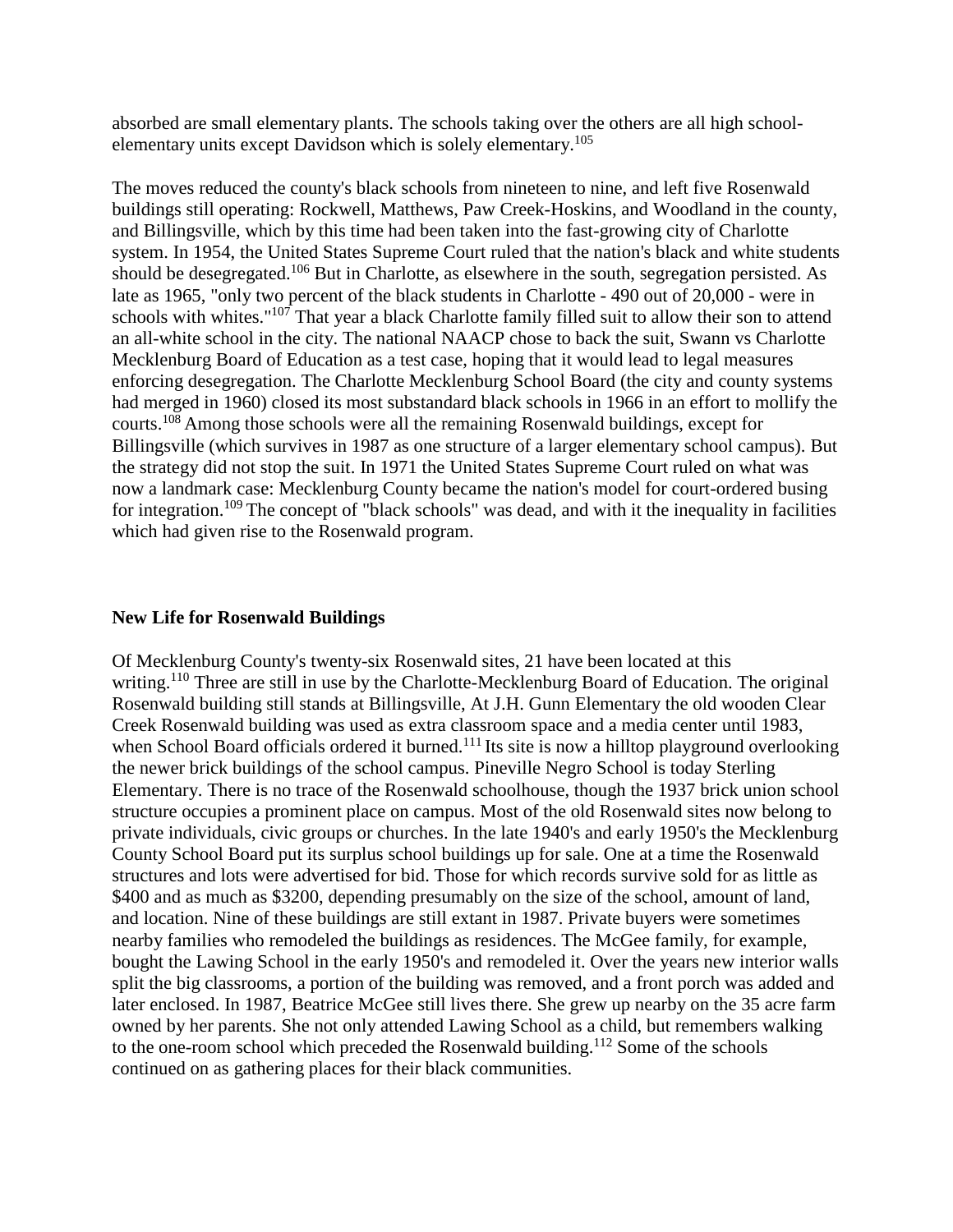At Smithville, a group of black citizens incorporated as the "Better Community Club" in 1954 to buy the abandoned Rosenwald structure.<sup>113</sup> It remained a community hub for more than thirty years as the old farm settlement evolved into a black suburb of the village of Cornelius. The Newell Rosenwald School is in 1987 the meeting place of the black Silver Set Lodge 327 Free and Accepted Masons. On Dellwood Drive at the edge of the village of Huntersville, the Huntersville Rosenwald school today is being remodeled as a community center. Whites bought the old Rosenwald schools, too. Johnny Johnson, a building contractor in his thirties, now lives in the former Henderson Grove School near Mint Hill. The exterior sports new, smaller windows and the interior has been thoroughly rebuilt as a "woodsy" home worthy of the pages of *Southern Living* magazine. Across the county, on NC73 near present-day lake Norman, stands the old Caldwell School. It was purchased from the School Board in 1953 by T. W. Burgess, and used for many years as a storage building for Burgess Supply Company, the family's building materials business. In 1987 family-member Ben Griffith is restoring the structure as a showroom. He is proud of its past: "My teacher in school told me she used to go here. People in the area have stopped by to say they have old school books from the building. We want to fix it up as much as we can like it was, with a display on its history."<sup>114</sup>

A number of Mecklenburg's Rosenwalds became the property of the churches which had helped spawn them. The buildings became education and fellowship halls for expanding congregations, and in some cases served as churches themselves. Until recently, Rockwell A.M.E. Zion Church rented the former Rockwell School to another congregation. At Paw Creek-Hoskins, Salem Baptist Church uses the gutted school as a temporary sanctuary while a new church is erected next door. Today the best-preserved of Mecklenburg's Rosenwald school houses is the McClintock School. It is in the care of Rev. Robert Shirley, pastor of the adjoining McClintock Presbyterian Church, one of the county's initial post-Civil War black congregations.<sup>115</sup> In 1986, he began searching out the building's history and videotaping church members who had studied or taught at the school. To Shirley, the school's story is a way to communicate to church youth the value of today's educational opportunities. He plans to restore the building. Rev. Shirley hopes it will be a magnet to draw his congregation of tenant farmers' children and grandchildren, now turned city dwellers, back each Sunday to the church in the midst of the fields.

### **Summary and Conclusion**

The Rosenwald Fund was, as Henry Allen Bullock: acknowledged in his 1967 Harvard University Press study *A History of Negro Education In the South*, "the most influential philanthropic force that cane to aid of Negroes at that time."116 By July 1, 1932, a total of 5357 Rosenwald school houses, shops, and teachers stood in 883 counties of fifteen states, erected at a total cost of \$28.4 million.<sup>117</sup> The Rosenwald Fund's donation of some \$4.3 million had sparked \$4.7 million in black contributions. Local governments had in turn spent \$18.1 million, 64 per cent to the total, with private local white contributions making up the remaining 4 per cent. Julius Rosenwald's school buildings represented an important advance, even though they were largely outgrown within a generation. Thousands of rural black shanty schools were quickly replaced with structures which outshone the houses of nearby whites. S. L. Smith's architectural office introduced an entire region to new standards in country schoolhouse design, as white and blacks alike used his plans. In fact, the Rosenwald buildings may be seen as an important part of America's wider architectural history. A major trend in the evolution of the American "built environment" has been the rise of standardized architectural designs. The process may be traced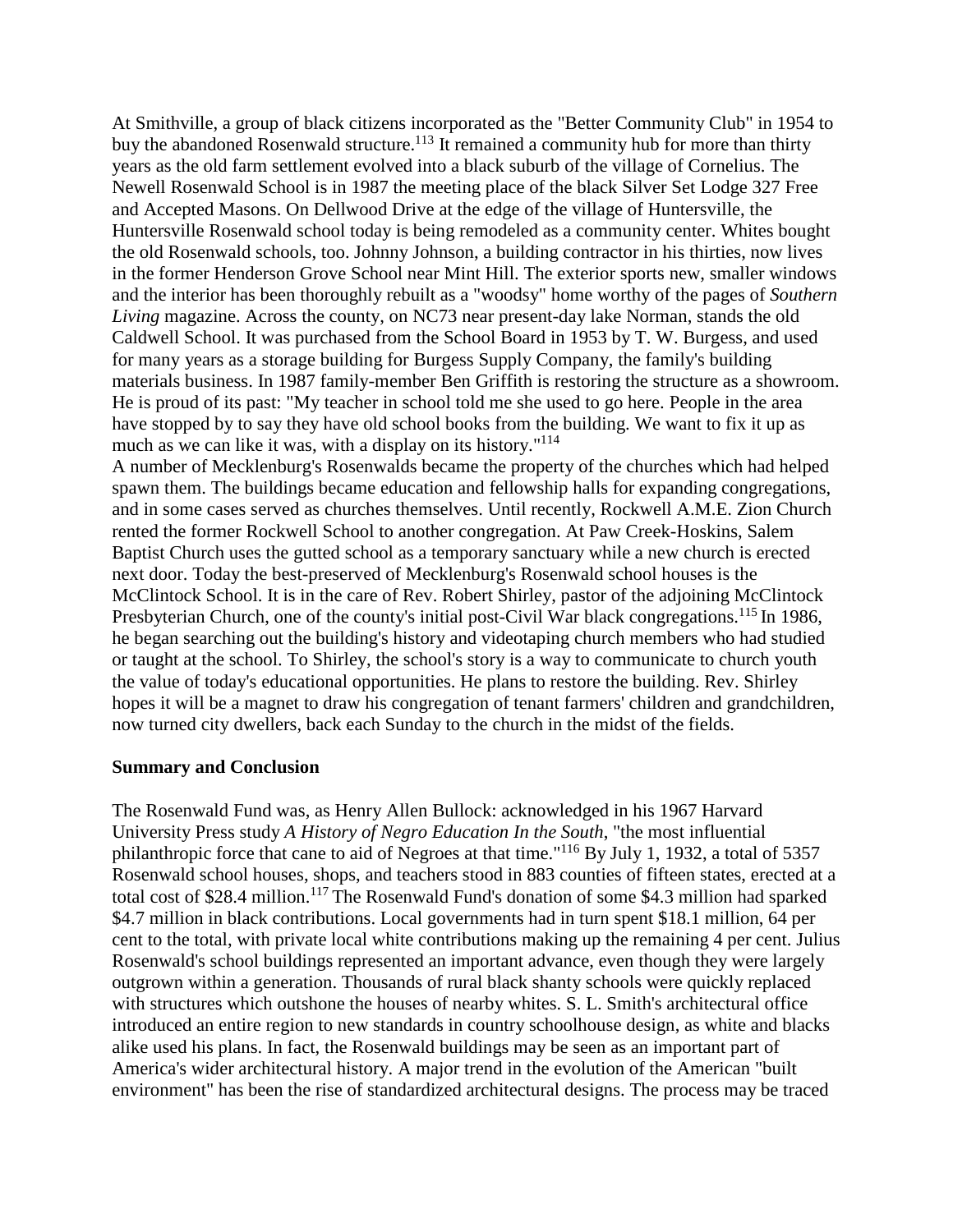far back, to the "house pattern books," of Asher Benjamin, Andrew Jackson Downing, and many others. It shifted into high gear with the rising popularity of the automobile in the mid  $1920's$ .<sup>118</sup>

Gasoline and restaurant chains began creating readily identifiable architectural treatments that consumers could recognize no matter where they traveled. Today much of America's nonresidential architecture results from this approach. The Rosenwald Fund developed standard plans, detailed down to color schemes, for reasons of function rather than image. But still it was possible by the mid-twenties to identify Rosenwald schools by sight, no matter where they stood in the South. The Rosenwald building program ranked among America's largest non-residential experiments in standardized architecture to that time. In North Carolina, black residents had contributed more than \$666,000 toward new buildings.<sup>119</sup> These contributions plus Rosenwald money helped trigger an increase in outlays of public tax money for black education. All told, the period 1915-1930 saw spending per black student increase five-fold in North Carolina.120 More of the state's black children now went to school, and they benefited from longer school years, and from better trained teachers. In retrospect, it is amazing to realize the extent to which the South relied on Northern philanthropy for the education of one-third of its citizens. The legendary appetite of white Southerners for local control of Southern affairs seems to have been temporarily suspended. One explanation is that infusion of money represented too good a deal to pass up. A better explanation is found by examining the sort of education the philanthropists provided. Rosenwald and his fellows believed they could work within the social system to change Southern white attitudes toward blacks. They took care not to offend Southern propriety. Segregation was maintained. Philanthropists provided incentives for white-controlled school boards to increase appropriations for blacks, but no punishments if they did not.

With eight-grade educations and "industrial" classes in farming and home economics, students were educated to be good farmers, rather than given the ability to leave rural life. Rosenwald and his fellow philanthropists succeeded magnificently in raising the level of black education in the South. But they failed in their larger goal of promoting equality. Despite the marked improvements in conditions, in 1930 black students were even farther behind whites by almost every important measure than they had been in 1915. Though black schools had improved, white school boards were improving white facilities much faster. North Carolina schools spent \$2.77 per white student for every \$1.00 per black student in the 1914-1915 budget year. In 1932 the ratio was \$3.11 to \$1.00.<sup>121</sup> Or, as young, Linwood Foust noted, black schools now had sanitary privies and well-built wood floors, but white schools had indoor water fountains and tile. The Rosenwald building program was a well-conceived and well-executed effort, of massive scope by private standards. But ultimately it showed the inability of private initiative to overturn racist attitudes toward black education that were deeply imbedded in the Southern social system. Money from the federal government eventually supplanted the programs of the philanthropists. And it in time provided the tool to break the lock of inequality. Real progress in ending inequality in Southern education came only when federal officials, wielding control over huge appropriation budgets, and backed up by the courts and Congress, decided to challenge the Southern educational system. By accepting confrontation, they won a measure of success in the 1960's and 1970's, where persuasion and philanthropy had earlier failed.

Representative Mecklenburg Rosenwalds must be preserved because: 1) they are the earliest black school buildings known to survive in the county, 2) they provide a window on rural black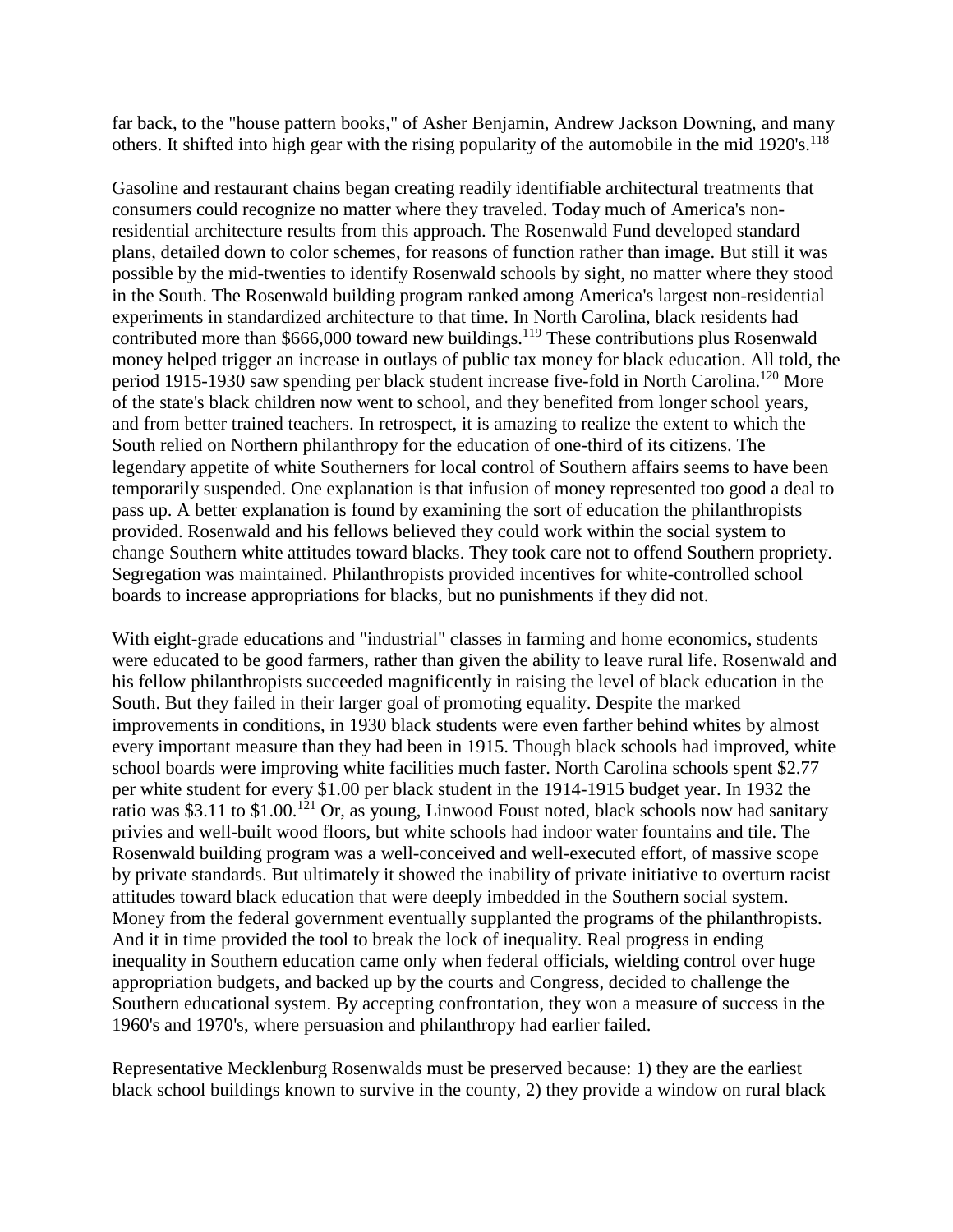life in the first half of the 20th century, 3) they mark black farm communities, often now vanished, 4) they are a testament to black tenacity in achieving education, 5) they are local examples of one of America's largest non-residential experiments in standardized architecture to that time, 6) they are a reminder of a private agency's attempt-if only partially successful-to improve black education and to get blacks and whites to work together in the Jim Crow South.

## **NOTES**

<sup>1</sup> Edwin R. Embree and Julia Waxman. *Investment in People: The Story of the Julius Rosenwald Fund* (New York: Harper and Brothers, 1949), p. 51.

<sup>2</sup>"Rosenwald School Building in North Carolina, From the Beginning Until July 1, 1950," typescript in the North Carolina State Archives, Department of Public Instruction collection, Division of Negro Education, Special Subject File, box 8. This nineteen page list is organized by county and gives the name of every Rosenwald school house, with its budget year and its "type" (number of teachers?), plus the location and budget years for North Carolina's eighteen teacherages and six shops funded with Rosenwald grants to that date. A few additional Rosenwald buildings were constructed in 1931 and 1932, and are not shown on this list. Hereafter, material in the North Carolina State Archives, Department of Public Instruction collection, Division of Negro Education files will be referred to as "NC Division of Negro Education," followed by file name and box number, if any.

<sup>3</sup> It is a challenge to find the Rosenwald sites today, since neither the state nor local records give precise locations. In the period, everyone evidently knew where "Piddlers" or "Zoar" were, but today these communities have vanished except in the memories of a few. Director Dan Morrill and research Wanda Hendricks of the Charlotte Mecklenburg Historic Properties Commission played a leading role in identifying locations, along with Rev. Robert Shirley, Allan Purvis, and *Charlotte Observer* architecture critic Richard Maschal. Carrol York and Wanda Hills graciously provided access to the records of the Physical Facilities Office of the Charlotte-Mecklenburg School Board.

<sup>4</sup> Janette Thomas Greenwood, "The Black Experience in Charlotte-Mecklenburg, 1850-1920: A Teaching Packet for Charlotte-Mecklenburg Teachers," (Charlotte: Charlotte-Mecklenburg Historic Properties Commission, 1984), section 5, p. 51. Harry P. Harding, "Charlotte City Schools," bound, photocopied typescript in the collection of the Carolina Room of the Public Library of Charlotte and Mecklenburg County, pp. 12-13.

<sup>5</sup> *North Carolina Authors: A Selective Handbook* (Chapel Hill: University of North Carolina Press, 1952), pp. 19-20. See also: R. Walser, *Young Readers Picturebook of Tarheel Authors* (Raleigh: North Carolina Division of Archives and History, 1981), p. 12; Helen M. Chesnutt, Charles Waddell Chesnutt, *Charles Waddell Chesnutt: Pioneer of the Color Line* (Chapel Hill: University of North Carolina Press, 1952).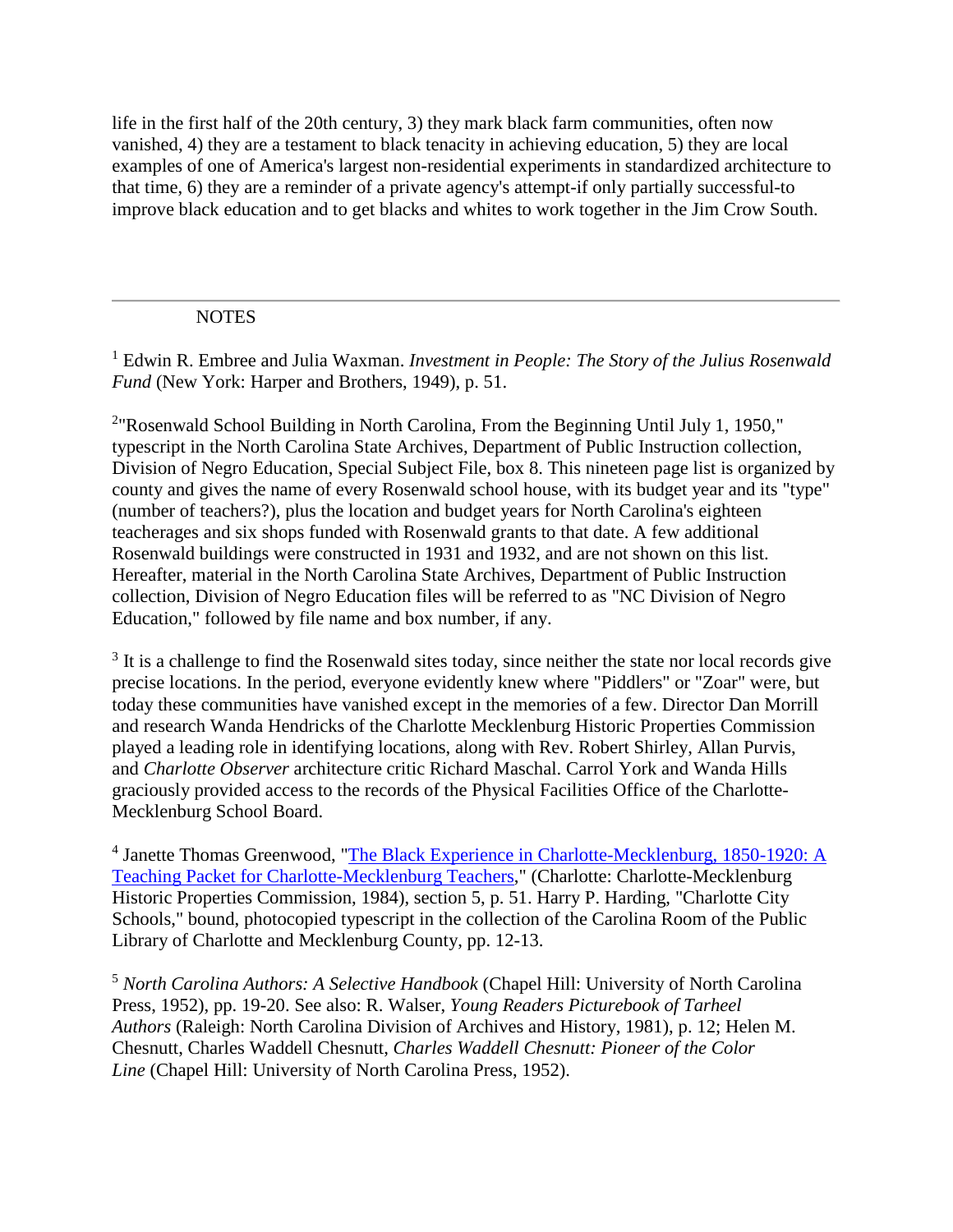<sup>6</sup> Charles Chesnutt, "Journal I," 1874-1876, in the Fisk University archives, Charles W. Chesnutt collection. Chesnutt notes that Rockwell School is in the "Malley Creek" area: Mallard Creek today. See also Helen M. Chesnutt, Charles Waddell Chesnutt, pp. 8-11.

<sup>7</sup> Helen M. Chesnutt, Charles Waddell Chesnutt, p. 9.

<sup>8</sup> Charles Chesnutt, "Journal I," 1874-1876, in the Fisk University Archives, Charles W. Chesnutt Collection. This school was likely "Jonahville." A black school survived into the twentieth century with this name, located not far from Jonahville A.M.E. Zion Church on present-day Browne Road just south of Dearmon Road, (north of the Derita community) which is in the Mallard Creek area. Residents today pronounce Jonahville as "Jonesville." By contrast, the Jonesville community (a Rosenwald site) was located many miles to the south off Providence Road. Jessie Young and Joe Frazier, interviews with Thomas W. Hanchett, February 20, 1987.

<sup>9</sup> "Mecklenburg County School Property," a 1940's typescript in the "Old Deeds Box," Physical Facilities Office, Charlotte Mecklenburg School Board gives the dates of purchase for school lands held at that time. Earliest were lots for white schools at Mallard Creek and Berryhill, bought in 1875 and 1877. Oldest black school sites were: Berryhill, 1881; Mallard Creek, 1882; Crab Orchard, 1888; Grier, 1888; Matthews, 1895; Hale, 1896. There of course might have been earlier sites, abandoned by the 1940's. Interestingly, a 1912 document indicates that in that year the county owned a whopping 73 white schools and 60 black schools. "Numbers, Names and Locations of Mecklenburg County Schools, 1912" typescript in the "Old Deeds Box," Physical Facilities Office, Charlotte Mecklenburg School Board.

<sup>10</sup> Louis R. Harlan, *Separate but Unequal: Public School Campaigns and Racism in the Southern Seaboard States, 1901-1915*, 2nd. Ed. ? (New York: Atheneum, 1969), p.12.

<sup>11</sup> "Negro Education," in *State School*, volume 10, number 6 (March 1938), p. 1. See also Harlan, Separate and Unequal, especially p. 19.

<sup>12</sup> An earlier law mandating proportional outlay had been judged unconstitutional but the North Carolina Supreme Court in 1886. Dennis Hargrove Cooke, *The White Superintendent in the Negro Schools in North Carolina* (Nashville: George Peabody College for Teachers, 1930), p. 17. Constitutional amendments were voted down in 1901 and 1903 at the urging of Governor Charles B. Aycock who declared, "It must be manifest that such a provision as this is an injustice to the Negro and injurious to us." N.C. Newbold, "Common School for Negroes in the South," in *The Annals of the American Academy of Political and Social Science* (November 1928), pp. 559-562.

<sup>13</sup> Hugh Tamalge Lefler and Albert Ray Newsome, *North Carolina: The History of a Southern State*, 3rd ed. (Chapel Hill: University of North Carolina Press, 1973), pp. 559-562.

<sup>14</sup> H. Leon Prather, *Resurgent Politics and Educational Progressivism in the New South: North Carolina, 1890-1915* (Rutherford, N.J.; Fairleigh Dickinson University Press, 1979). See also: Harlan, pp. 40-41; James L Leloudis II, "School Reforms in the New South: The Women's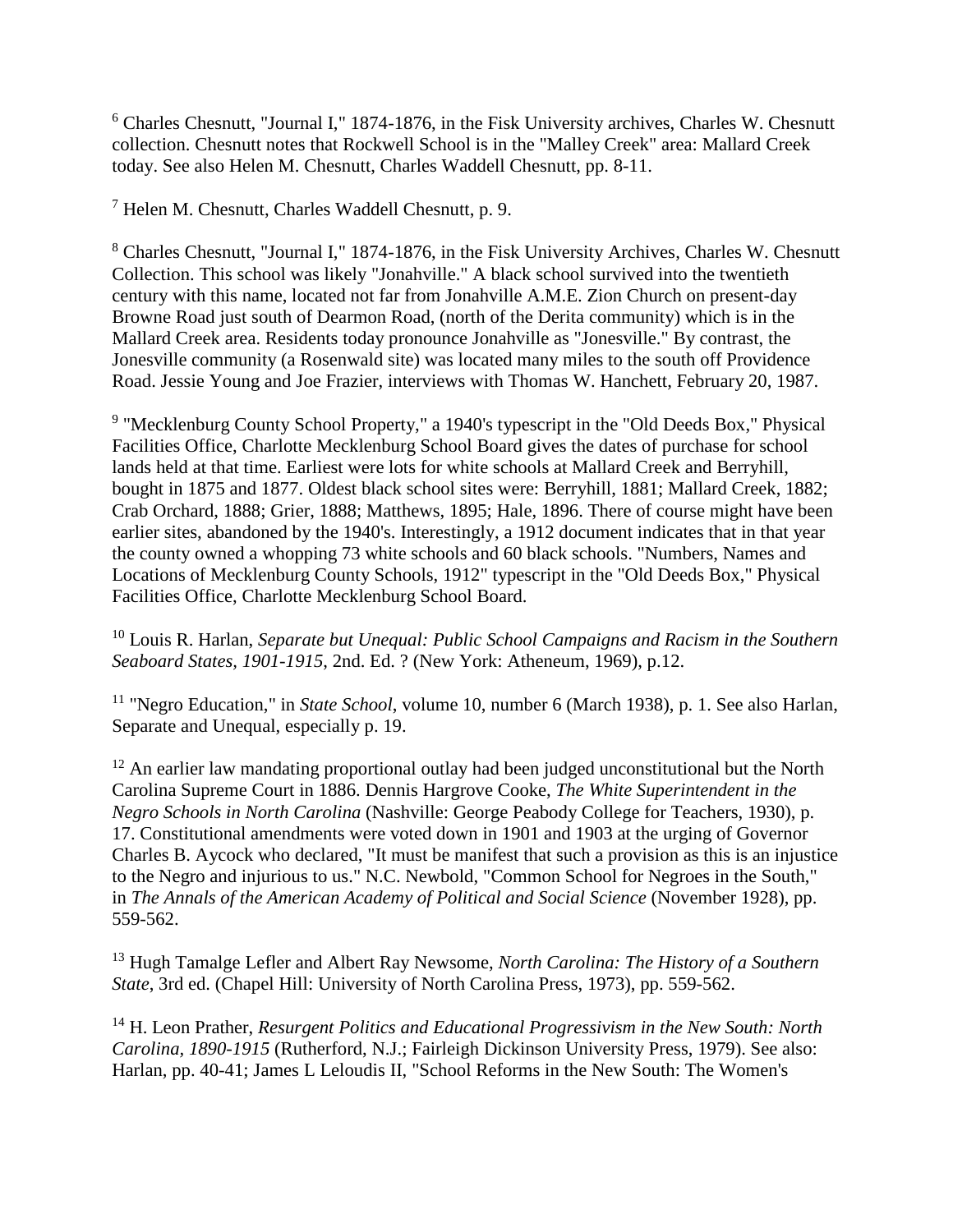Association for the Betterment of Public Schools in North Carolina, 1902-1919" *The Journal of American History* (March, 1983), pp. 886-909.

<sup>15</sup> Information on the postbellum philanthropies is summarized from N.C. Newbold, "Common" Schools for Negroes in the South," pp. 3-5; Embree and Waxman, *Investment in People* pp. 56- 57; M.R. Werner, *Julius Rosenwald: The Life of a Practical Humanitarian* (New York: Harper and Brothers, 1939), pp.112-114.

<sup>16</sup> Ines Moore Parker, *The Rise and Decline of the Program of Education for Black Presbyterians of the United Presbyterian Church, USA, 1865-1970* (San Antonio: Trinity University Press, 1977).

<sup>17</sup> Information on the early twentieth-century philanthropists is summarized from N.C. Newbold, "Common Schools for Negroes in the South," pp. 3-5; Embree and Waxman, *Investment in People* pp. 56-57; M.R. Werner, *Julius Rosenwald: The Life of a Practical Humanitarian* (New York: Harper and Brothers, 1939), pp.112-114. For more on the Jeanes Fund, see *The Jeanes Story: A Chapter in the History of American Education, 1908-1968* (Jackson, Mississippi: Jackson State University, 1979).

<sup>18</sup> Biographical information on Julius Rosenwald is drawn from Embree and Waxman, *Investment in People*, pp. 5-27, and M.R. Werner, Julius Rosenwald, pp. 1-136.

<sup>19</sup> M.R. Werner, Julius Rosenwald, pp. 107-108.

<sup>20</sup> Embree and Waxman, *Investment in People*, p.42.

 $21$  Ibid, pp. 1-4. Skeptics claimed that interest in charity rose in proportion to increases in inheritance taxes and the imposition of federal income tax in the 1910's , and pointed out that the social problems had sometimes be aggravated by the very methods by which the industrialists had piled up their wealth.

<sup>22</sup> Between 1889-1919, 1,412 communities in every U.S. state except Delaware and Rhode Island received grants for Carnegie libraries. Susan Spaeth Cherry, "Carnegie Live," *American Libraries*, volume 12, number 4 (April 1981), pp. 184-188, 218. For more background, see George Bobinski, *Carnegie Libraries* (Chicago: American Library Association, 1969).

<sup>23</sup> Embree and Waxman, *Investment in People*, p. 28. To the consternation of Fund officials, Mr. Rosenwald in fact did not entirely stop giving away money from his private fortune. Generally, data on amounts granted and schools built seem to refer to activities of the Rosenwald Fund, and do not include Julius Rosenwald's prior or continuing philanthropies.

<sup>24</sup> Ibid., p. 38.

 $25$  Ibid., p. 29.

<sup>26</sup> Ibid., p. 39. ["Bullets" added].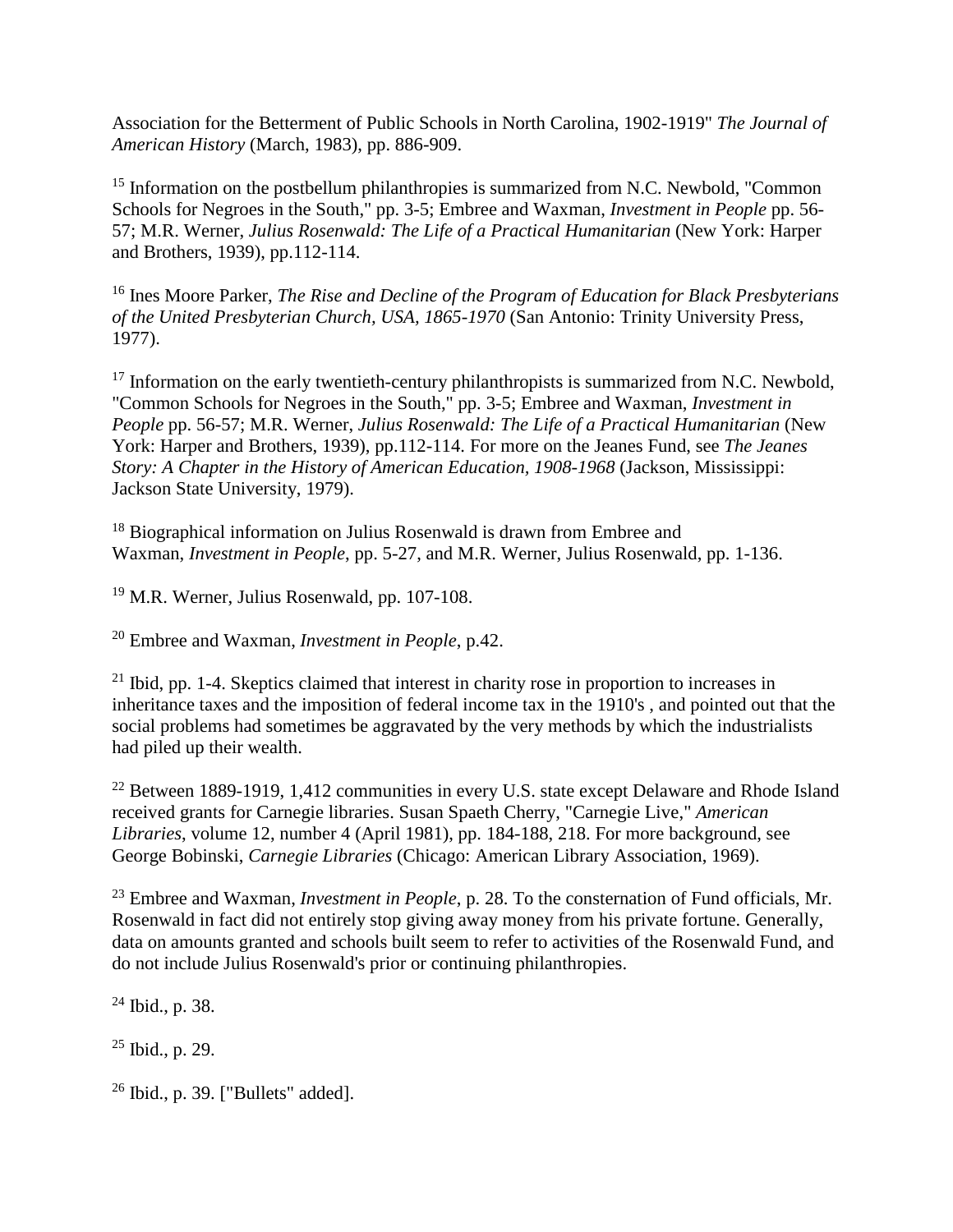<sup>27</sup> N.C. Newbold, "Common Schools for Negroes in the South," p. 15.

<sup>28</sup> Embree and Waxman, *Investment in People*, p. 40.

<sup>29</sup> Ibid., p. 38.

<sup>30</sup> Ibid., p. 38.

<sup>31</sup> Katherine Cole Stevenson and H. Ward Jandl, *Houses by mail: A Guide to Houses from Sears, Roebuck and Company* (Washington: The National Trust for Historic Preservation, 1989), pp. 20-35.

<sup>32</sup> Embree and Waxman, *Investment in People*, p. 52. S.L. Smith, *Community School Plans, Rosenwald Fund Bulletin Number 3* (Nashville: Julius Rosenwald Fund, 1924). Editor S.L. Smith published updated editions in 1926, 1927, 1928, and 1931.

<sup>33</sup> All quotations in this section are drawn from S.L. Smith, *Community School Plans*, pp. 1-2, 24-32, Except as noted.

<sup>34</sup> W.F. Credle, letter to S.L. Smith, February 26, 1925: NC Division of Negro Education, Correspondence of the Supervisor of the Rosenwald Fund, Box 1. See also W.F. Credle, letter to George E. Davis, September 14, 1923; same location.

<sup>35</sup> S.L. Smith, letter to W. F. Credle, September 12, 1923: NC Division of Negro Education, Correspondence of the Supervisor of the Rosenwald Fund, box 1. See also, note 34.

<sup>36</sup> Samuel R. Spencer, Jr., *Booker T. Washington and the Negro's Place in American Life* (Boston: Little, Brown & Company, 1955), pp. 51-53.

<sup>37</sup> Embree and Waxman, *Investment in People*, p. 59.

<sup>38</sup> Ibid., p. 52. The Interstate School Building Service became part of the Division of Surveys and Field Services at Peabody College for Teachers. Peabody later merged with Vanderbilt University, and the Division of Surveys is now the Educational Services Department. Some early blueprints and records are said to remain in the Department offices; others were transferred to the archives of nearby Fisk University, along with the papers of S.L. Smith. The Interstate School building Service evolved into the still-active Interstate Building Conference, an annual summer gathering in Nashville of school facilities planners from across the U.S. Norman Moore (Educational Services Department, Peabody College of Vanderbilt University), telephone interview with Thomas W. Hanchett, February 12, 1987.

<sup>39</sup> Embree and Waxman, *Investment in People*, p. 55-56.

<sup>40</sup> S.L. Smith, *Builders of Goodwill: The Story of the State Agents of Negro Education in the South, 1910 to 1950* (Nashville: Tennessee Book Company, 1950).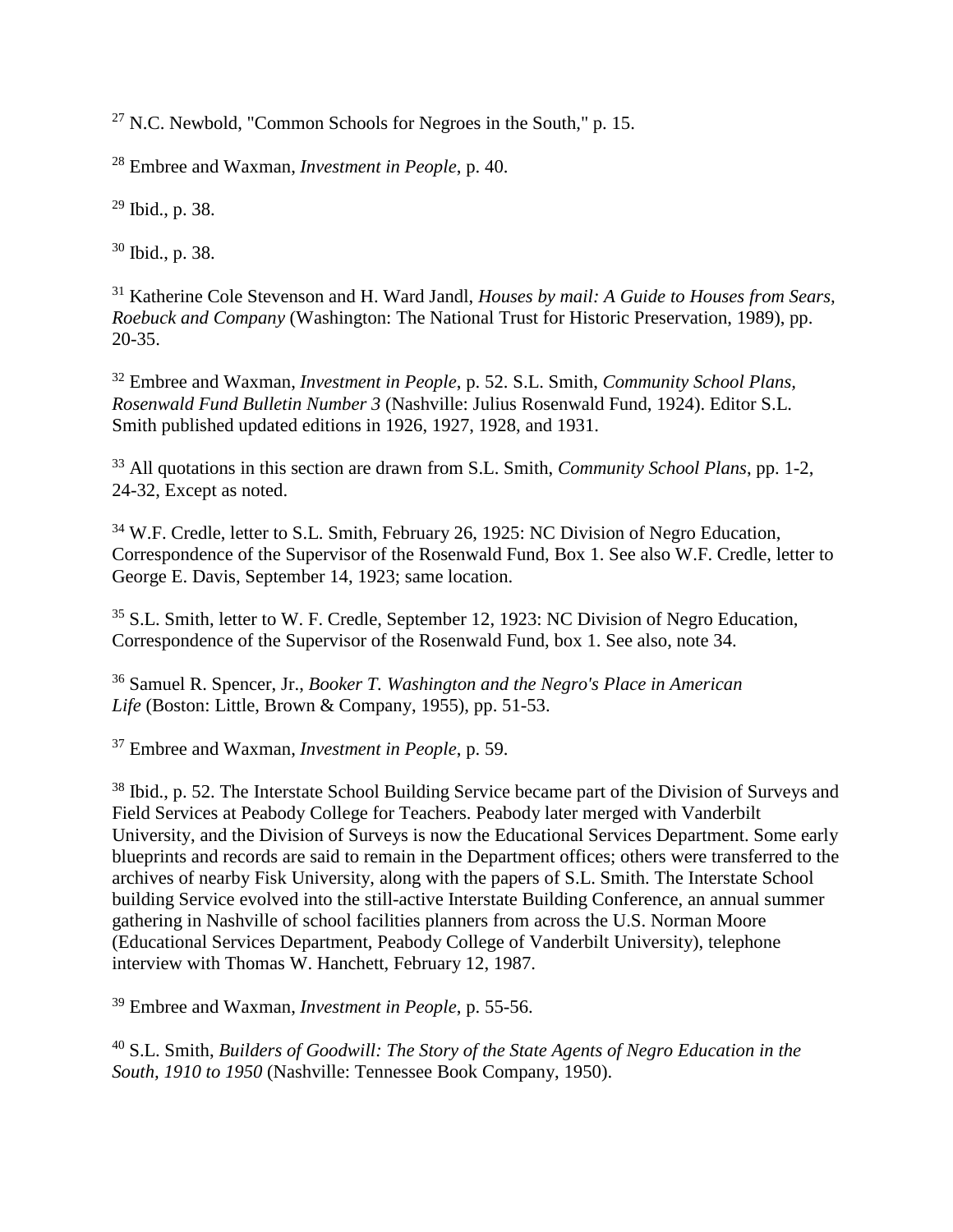$41$  Ibid., p. 12-13.

<sup>42</sup> Ibid. Newbold served longer than any other Southern administrator in charge of black schools, retiring in 1950. For a black educator's perspective on Newbold, see Hugh Victor Brown, *E-Qual-ity Education in North Carolina Among the Negroes* (Raleigh: Irving-Swaim Press, 1964), pp. 93-95, 107.

<sup>43</sup> W.F. Credle, "The Julius Rosenwald Fund in North Carolina," *The North Carolina Teacher*, volume 1, circa May 1924, pp. 290-291.

<sup>44</sup> S.L Smith, *Builders of Goodwill*, pp. 43-44.

<sup>45</sup> Ibid., p.48.

 $46$  Ibid.

<sup>47</sup> Ibid., pp. 56-57.

<sup>48</sup> By 1928 the Division of Negro Education still had, in addition to Director Newbold, eight staff members, with the following salaries: Assistant Director, \$3300; Supervisor Rosenwald Fund, \$3000; Secretary, \$1800; Jeanes Fund Clerk, \$1500; Supervisor Rosenwald Buildings, \$2550; State Jeanes Supervisor, \$1950; High School Supervisor \$2950; Stenographer, \$1200. "Outline of Request to the General Education Board for Development of a Statewide Program for Negro Education in North Carolina," 1928; typescript in the NC Division of Negro Education files, Articles and Speeches, Box 1.

<sup>49</sup> Also among the noteworthy staff that Newbold gathered him in 1921 was Annie W. Holland. The black woman, initially hired as Supervisor of Elementary Schools, won praise for her work with the Jeanes teachers, and in 1924 founded the North Carolina Congress of Colored Parents and Teachers. G.H. Ferguson, "Some Facts about the Education of the Negroes in North Carolina, 1921-1960," typescript in the North Carolina State Archives, Department of Public Instruction collection.

<sup>50</sup> First agents had been A.T. Atmore, white, and C.H. Moore of Greensboro, black. S.L. Smith, *Builders of Goodwill*, p. 177. Letters, NC Division of Negro Education, General Correspondence of the Director files, box 3.

<sup>51</sup> Embree and Waxman, *Investment in People*, pp. 50-51.

<sup>52</sup> S.L. Smith, *Builders of Goodwill*, p. 177.

<sup>53</sup> Ibid, p. 49.

<sup>54</sup> A.B. Caldwell, ed., *History of the American Negro, North Carolina Edition,* Volume 4 (Atlanta, Georgia: A.B. Caldwell Publishing, 1921), pp. 52-54. *Greensboro Daily News*, January 13, 1959. *Greensboro Record*, January 12, 1959. See also Inez Moore Parker, *The Biddle-*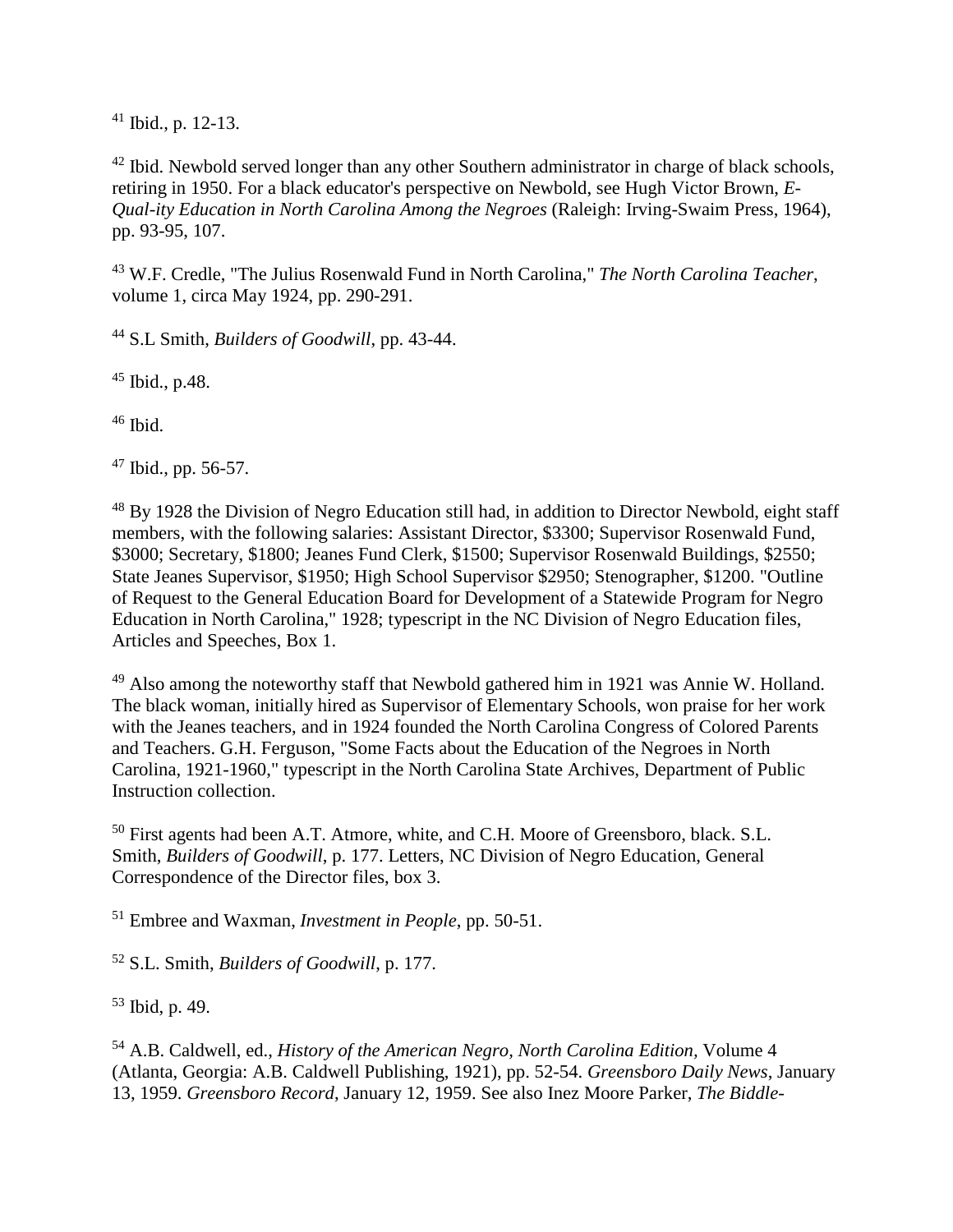*Johnson C. Smith University Story* (Charlotte: Charlotte Publishing, 1973), pp. 8-9. William H. Huffman, "Dr. George E. Davis House: Survey and Research Report," unpublished report for the Charlotte Mecklenburg Historic Properties Commission, 1984.

55 Davis was a fascinating study in contrasts: a man of almost patrician background and extensive education who could work successfully with illiterate backcountry farmers; an "active member of the Presbyterian Church" who was buried as a Catholic; a man with a deep emotional commitment to overcoming white racism, who nonetheless wrote a letter to his superior asking for time off to participate in a Confederate States of America celebration, saying that in his opinion slavery had not been central to the Civil War and that "My father was stricken with Yellow Fever while on duty at Fort Fisher in its defense in '63." George E. Davis, letter to W.F. Credle, May 17, 1929. N.C. Division of Negro Education, Correspondence of the Supervisor of the Rosenwald Fund, box 5.

56A.B. Caldwell, ed.., *History of the American Negro*, pp. 52-54

<sup>57</sup> Dr. Davis was "conductor for twenty consecutive sessions of the North Carolina State Summer Schools." Ibid.

<sup>58</sup> Embree and Waxman, *Investment in People*., p. 45.

59 Ibid, pp. 41-42.

<sup>60</sup> "Report of Dr. George E. Davis....March 1929," NC Division of Negro Education, Special Subjects file, box 8.

<sup>61</sup> "Report of Dr. George E. Davis....March 1929," NC Division of Negro Education, Special Subjects file, box 8.

 $62$  In this he may have drawn on long observation of the efforts of his own Presbyterian Church, whose small system of elementary-level feeder schools across the Southeast fed into Biddle Institute (which maintained its own high school until 1919). Inez Moore Parker, Education for Black Presbyterians.

<sup>63</sup> Representative handbills are in NC Division of Negro Education, Correspondence of the Supervisor of the Rosenwald Fund, box 9.

64 Joseph K. Hart, "The Negro Builds for Himself," undated and unattended 1920's magazine article, North Carolina Collection, University of North Carolina at Chapel Hill.

<sup>65</sup> In a 1935 report, Davis noted a visit to a Rosenwald School in Belmont in Gaston County that was now raising money for an addition: "On Sunday, March 11th, I met with an enthusiastic and responsive group at the school building. Good music excellent addresses by several good speakers and then I spoke concluding with an appeal to the people to pay in at once on the project. We secured in cash \$127.00.... Two more efforts will secure the amount...." Report of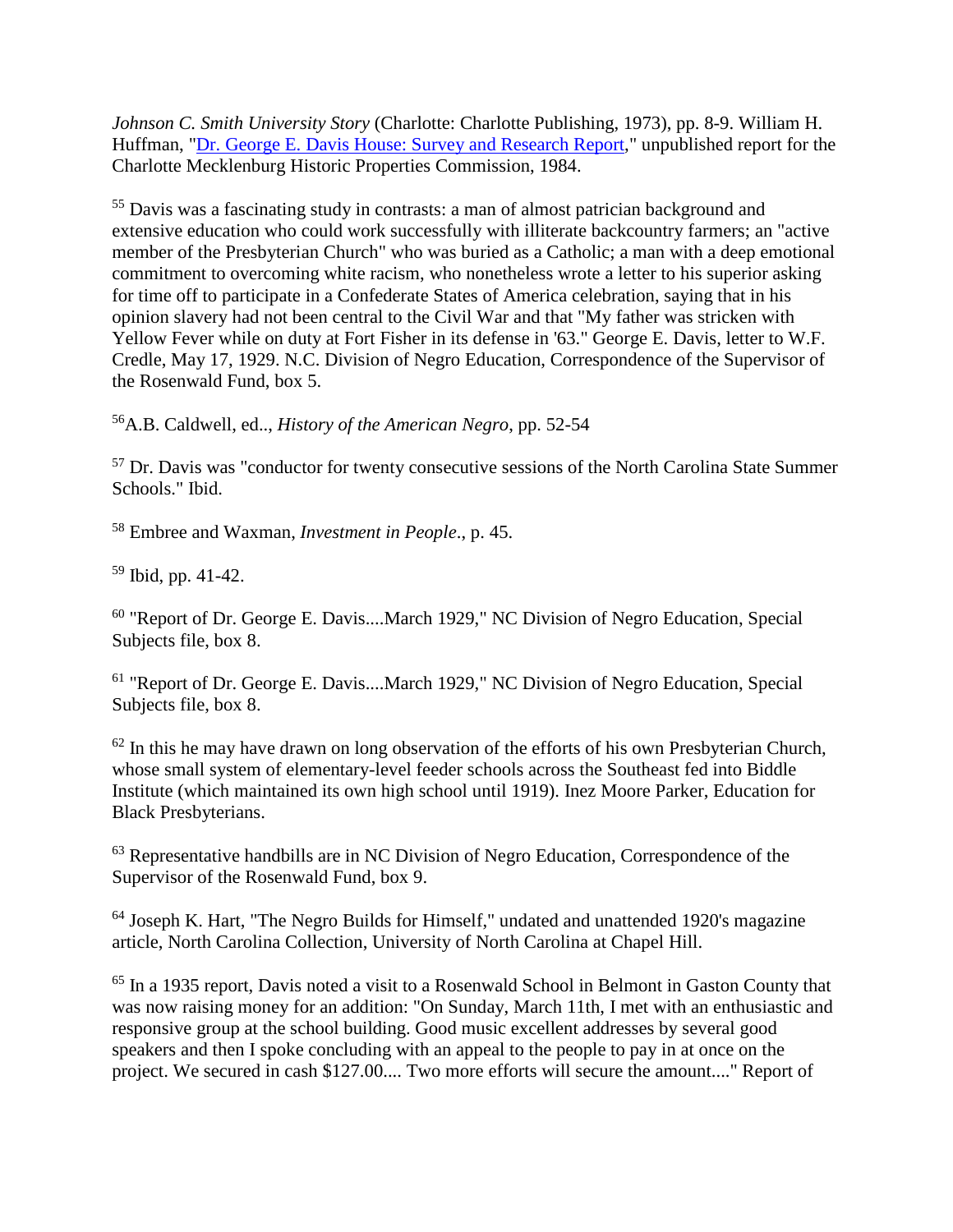Dr. George E. Davis....March 1929," NC Division of Negro Education, Special Subjects file, box 8.

<sup>66</sup> "Report of Dr. George E. Davis...May and June 1931," NC Division of Negro Education, Special Subjects file, box 8

 $67$  Ibid.

<sup>68</sup> "Report of Dr. George E. Davis...May and June 1931," NC Division of Negro Education, Special Subjects file, box 8.

# $69$  Ibid.

<sup>70</sup> "Report of Dr. George E. Davis...January 1927," NC Division of Negro Education, Special Subjects file, box 8.

<sup>71</sup> Rosenwald Days occurred at different times in March in different North Carolina counties, and Davis was often asked to visit, inspect, and speak. "Wake County Rosenwald Schools: March 20th was set aside by this county and designated as Rosenwald Day. At the invitation of Mrs. P.L. Byrd the Jeans [sic] Supervisor I spent several days in this county visiting the Rosenwald schools....Pictures of our good friend, Mr. Rosenwald, were already placed in all except one of these buildings, and we carried his picture to that one the day we spoke there." Report of Dr. George E. Davis....March 1929," NC Division of Negro Education, Special Subjects file, box 8.

# <sup>72</sup> Embree and Waxman, *Investment in People*, pp. 52-53.

<sup>73</sup> "Rosenwald School Building in North Carolina, From the Beginning Until July 1, 1930," typescript in the NC Division of Negro Education, Special Subject file, box 8. See also map in "Report on Schoolhouse Construction, Transportation, and School Libraries to July 1, 1932" (Nashville: Julius Rosenwald Fund, 1932).

74"Rosenwald School Building in North Carolina, From the Beginning Until July 1, 1930," typescript in the NC Division of Negro Education, Special Subject file, box 8.

<sup>75</sup> United States Agricultural Census figures consistently showed Mecklenburg among North Carolina's top twenty counties in cotton, dairy, and grain showing throughout the second half of the nineteenth century. In 1890 Mecklenburg was the state's number one cotton-producing county.

<sup>76</sup> *County Population Trends: North Carolina 1790-1960: State, Region, County, Residence, Color*. (Raleigh: published jointly by the Carolina Population Center of the University half of the nineteenth century. In 1890 Mecklenburg was the state's number one cotton-producing county.

<sup>77</sup> Edgar T. Thompson, *Agricultural Mecklenburg and Industrial Charlotte: Social and Economic* (Charlotte: Charlotte Chamber of Commerce, 1926), p.195. The 1920 census reported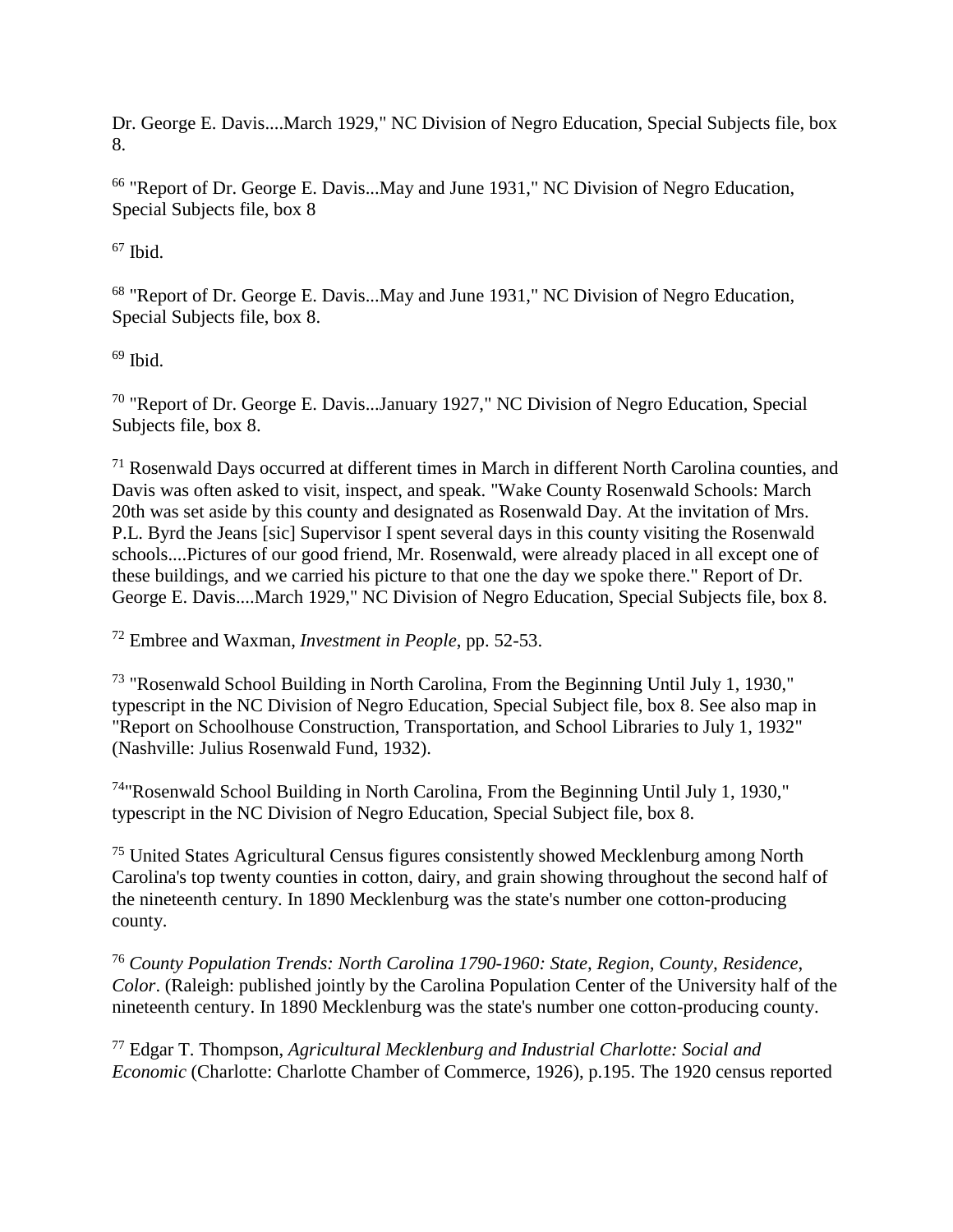that Mecklenburg had 150 black farm owners and 1,497 black tenant farm families: Thompson, p.171.

78"Rosenwald School Building in North Carolina, From the Beginning Until July 1, 1930," typescript in the NC Division of Negro Education, Special Subject file, box 8.

<sup>79</sup> William H. Huffman, "Billingsville School: Survey and Research Report," unpublished report for the Charlotte Mecklenburg Historic Properties Commission,

80 Joseph K. Hart, "The Negro Builds for Himself."

 $81$  It opened in the fall of 1919, "partly funded by the Rosenwald benevolence," according to the *Charlotte Observer*, August 15, 1919. This date is earlier than that indicated in "Rosenwald School Building in North Carolina, From the Beginning Until July 1, 1930." The discrepancy may indicate that a school was not tallied in state records until the facility had been inspected and approved and the funds released. The structure stands near Rockwell A.M.E. Zion Church, which had long been a school site; back in 1874, Charles Chesnutt had found a school there, but no money to pay a teacher.

<sup>82</sup> *Charlotte Observer*, August 13, 1919, and Samuel Spears interview.

83 S.L. Smith, *Community School Plans*, p. 8.

<sup>84</sup> *Charlotte Observer*, February 7, 1983, February 16, 1986.

85 "Rosenwald School Building in North Carolina, From the Beginning Until July 1, 1930," typescript in the NC Division of Negro Education, Special Subject file, box 8.

86 Educational Directory of North Carolina, 1945-1946, publication no. 254 (Raleigh, North Carolina: State Superintendent of Public Instruction, 1945?), pp. 72-73.

<sup>87</sup> Ouoted reminiscences in this section from former Rowenwald school students and teachers come form three sources. McClintock School alumni Shelby Foust, Robert Foust, Linwood Foust, George Reid, Christine Luster, and Lucille Stewart were interviewed by reporter Richard Maschal for a lengthy article in the *Charlotte Observer*, February 16, 1986. Former Clear Creek teachers Dorthea Wallace and Paris McCorkle and pupil Johnnie Lineberger were interviewed by reporter William Douglas for a story in the *Charlotte Observer*, February 7, 1983. Rockwell School graduate Samuel Spears was interviewed by Thomas W. Hanchett, February 11, 1987.

89 "History of Schools," notebooks, Communications Office, Charlotte Mecklenburg School Board. *Charlotte News*, September 11, 1938. *Charlotte Weekly South*, February 1, 1987.

<sup>90</sup> Embree and Waxman, *Investment in People*, pp. 33.

<sup>91</sup> Smith, *Builders of Goodwill*, pp. 106-108. The quotation is from Louis Round Wilson, *County Library Service in the South: A Study of the Rosenwald County Library*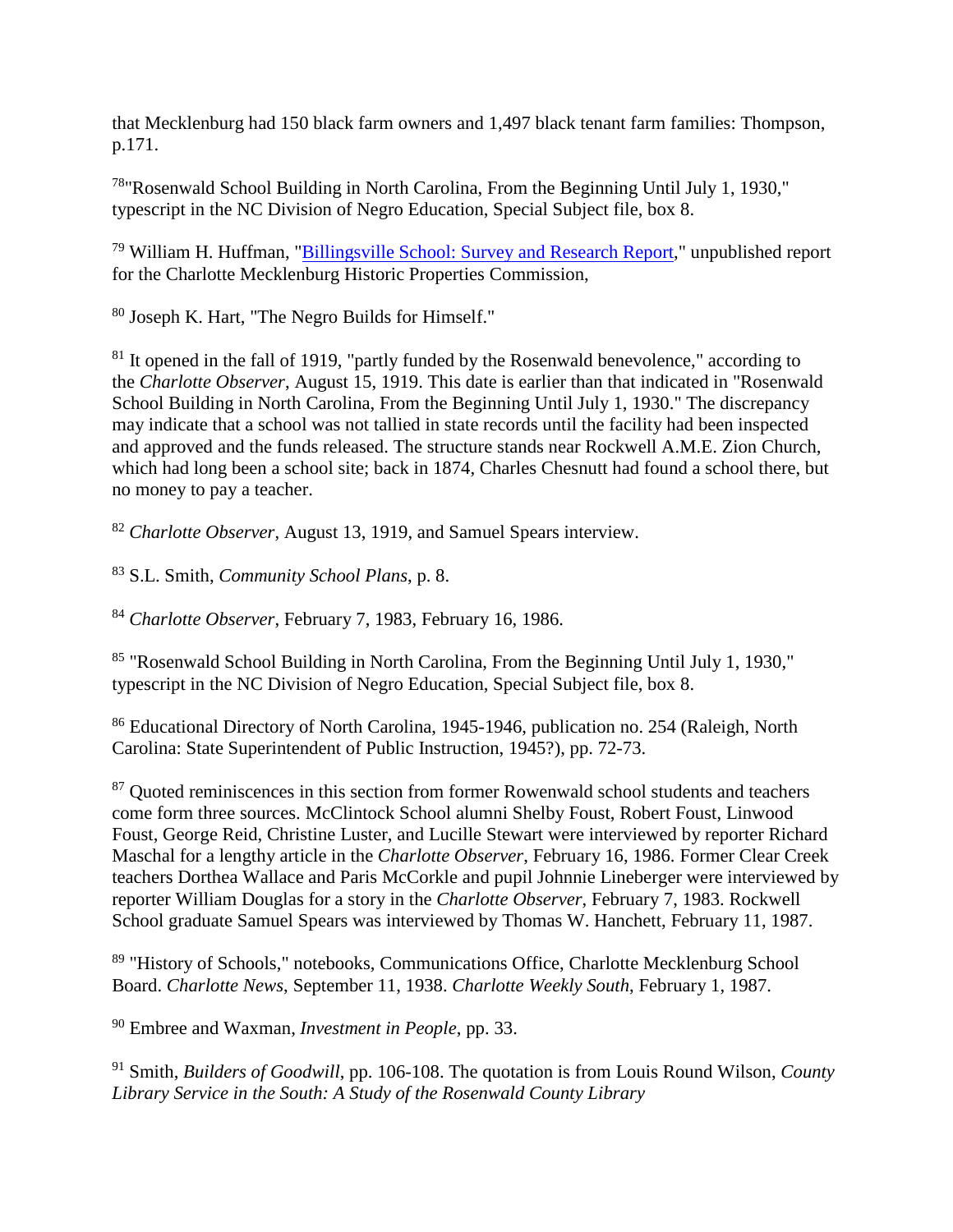*Demonstrations* (Chicago: University of Chicago Press, 1935), p. 81. Charlotte had earlier been the South's "first city to build a library for Negroes with its own funds." Eliza Atkins Gleason, *The Southern Negro and the Public Library: A Study of the Government and Administration of Public Library Service to Negroes in the South* (Chicago: University of Chicago Press, 1941), pp. 20, 81-82.

<sup>92</sup> Embree and Waxman, *Investment in People*, pp. 34, 74.

<sup>93</sup> In its first four years, 1928-1932, the school bus program of the Fund helped buy 69 vehicles for North Carolina counties. "Negro Education in North Carolina," typescript in the North Carolina Archives, Department of Public Instruction files, 1933. As can be imagined, the arrival of the school bus was a welcome alternative to long walks to tiny schools. Recent observers have pointed out, however, that the pointed out, however, that the busing was used to perpetuate existing segregation patterns. White children experienced lengthy trips as they passed black schools on the way to their own, and vice versa. Interestingly, these long rides did not spur the same calls for "neighborhood schools" that recent busing for integration has.

<sup>94</sup> While the decision was made well before Black Friday, the sharp decline of the Fund's endowment with the 1929 stock market crash hastened Embree's movement away form construction funding. Embree and Waxman, *Investment in People*, pp. 34-35. "Believing that perpetual endowments could become a hindrance to progress of the present generation," Rosenwald had set a twenty-five year limit on the activities of the Fund. Jerry L. Cross, "Julius Rosenwald: His Fund and His Schools, A Brief Historical Sketch of the Rosenwald Fund and Black Education in the South 1917-1948," unpublished paper prepared for the North Carolina Department of Cultural Resources, 1980.

<sup>95</sup> It appears that the Division of Negro Education continued to employ Davis after the Rosenwald building program ended. Correspondence as late as 1932 survives, and Davis' obituary states that he did not retire until 1935. George E. Davis, letter to N.C. Newbold, March 10, 1932, NC Division of Negro Education, Correspondence of the Director, box 11. *Greensboro Daily News*, January 13, 1959. *Greensboro Record*, January 12, 1959.

<sup>96</sup> J.N. Wilson, "Mecklenburg County Schools, 1944-1960," undated, in the vertical files of the Carolina Room of the Public Library of Charlotte and Mecklenburg County, p. 1. (Hereafter sited as: J.N. Wilson, "Mecklenburg County Schools").

<sup>97</sup> J.N. Wilson, "Mecklenburg County Schools," p. 1.

<sup>98</sup> Today the 1937 Pineville Negro School building still stands as part of the campus of Sterling Elementary. The 1937 building at Clear Creek remains in use at J. H. Gunn Elementary. The Torrence-Lytle building is no longer a county school, but survives as a community center. Plato Price's 1937 building is a School Board storage facility on Morris Field Drive, near Charlotte/Douglas International Airport.

<sup>99</sup> S. L. Smith, *Community School Plans*, p. 18.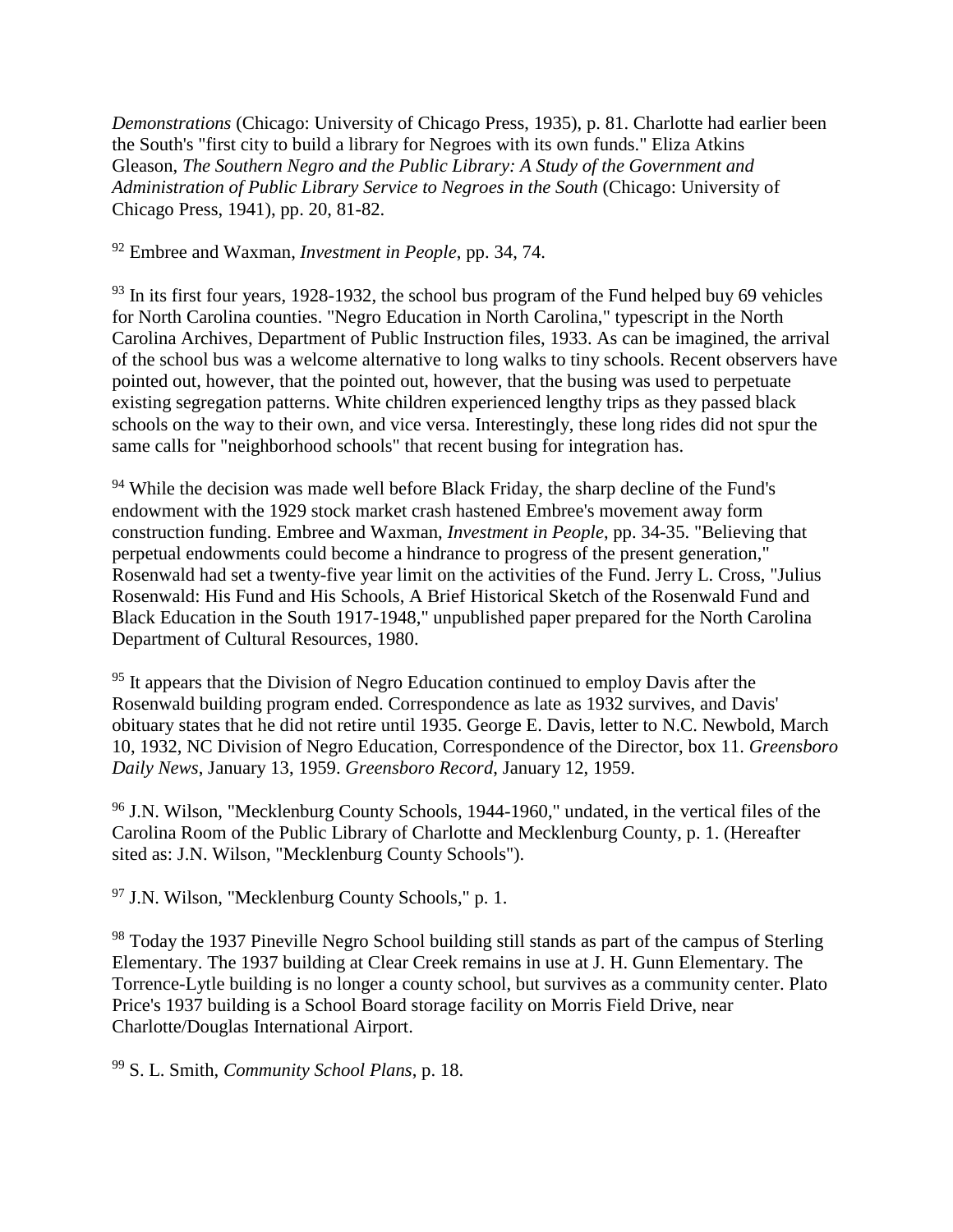<sup>100</sup> *Charlotte News*, September 11, 1938.

<sup>101</sup> J.N. Wilson, "Mecklenburg County Schools," p. 2.

<sup>102</sup> *Charlotte News*, September 11, 1938. *Educational Directory of North Carolina, 1945-1946*, pp. 72-73. In 1938 there were a total of 35 black schools. By 1945-46, 26 black schools and 24 white schools.

<sup>103</sup> *Mecklenburg Times*, June 5, 1952.

<sup>104</sup> J.N. Wilson, "Mecklenburg County Schools," p. 11. Wilson went on to say, "To begin with, these buildings were the newest of the older buildings, and after the additions were made, these facilities were the best of any in the County other than the new buildings." This was somewhat faint praise: all the new buildings were for white students.

<sup>105</sup> *Mecklenburg Times*, June 5, 1952.

<sup>106</sup> Bernard Schwarz, *Swann's Way: The School Busing Case and the Supreme Court* (New York: Oxford University Press, 1986), p. 5.

 $107$  Ibid., p 8.

<sup>108</sup> Closing dates are form the "History of Schools" notebooks, Communications Office, Charlotte-Mecklenburg Board of Education. Consolidation date is from LeGette Blythe and Charles Brockmann, *Hornets' Nest: The Story of Charlotte and Mecklenburg County* (Charlotte: McNally of Charlotte, 1961), p. 223. 109. Bernard Schwarz, *Swann's Way*....

<sup>110</sup> As noted in footnote 3, locating the Rosenwald sites is a challenge. In addition to the persons cited earlier, an important aid was the "Map of Mecklenburg County, NC, 1942: Compiled and Drawn by Orr & Cherry, Engineers and Surveyors, Charlotte, NC" (Charlotte Board of Commissioners, 1942?). This massive map, approximately 4' x 5', shows many of the church sites and school sites in the county. Though it is neither complete nor always reliable, it did point the way to a number of Rosenwald locations. A copy is in the Carolina Room of the Public Library of Charlotte and Mecklenburg County.

<sup>111</sup> *Charlotte Observer*, February 7, 1983.

<sup>112</sup> Beatrice McGee, interview with Thomas W. Hanchett, January 19, 1987.

<sup>113</sup> The "Old Deeds Box" in the Physical Facilities Office of the Charlotte Mecklenburg Board of Education includes a carbon typewritten copy of the bid advertisement for the Smithville School, with the pencilled notation that the structure was sold to the Better Community Club for \$2200. Also included is a copy of the incorporation papers of the Better Community Club, whose trustees were Wilson Potts, E. Harwell, Oxon Brice, Mack Brice, And James Caldwell.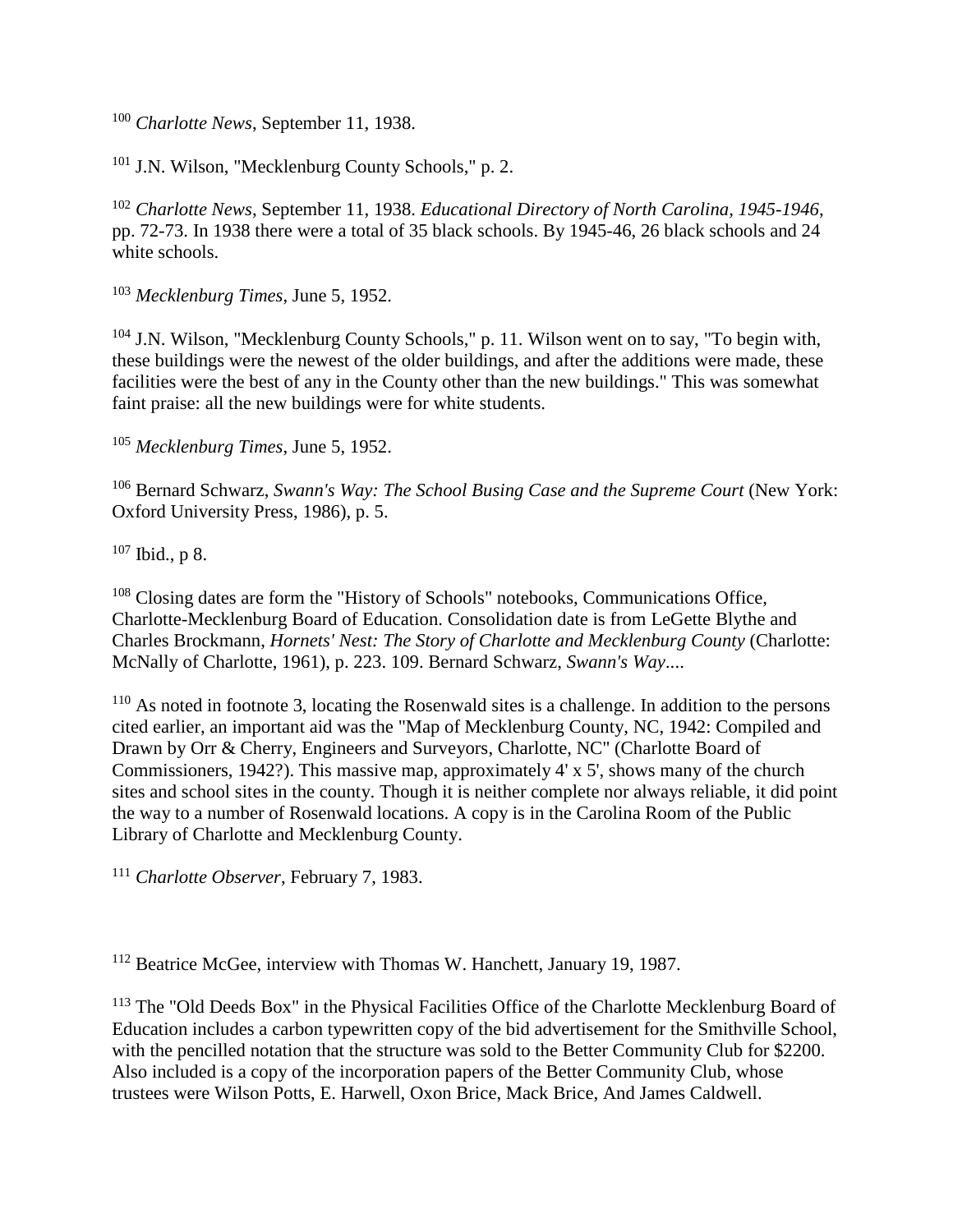<sup>114</sup> Ben Griffith, interview with Thomas W. Hanchett, January 19, 1987.

<sup>115</sup> The original circa 1866 building of McClintock Presbyterian Church still stands, much altered, near the school. It was one of the original four churches in the Catawba Presbytery, the first all-black presbytery of the Presbyterian Church, U.S.A. Rev. D.G. Burke, *The Catawba Story: A Brief History of the Catawba Presbytery* (Charlotte?: Historical Committee of the Catawba Presbytery, 1981).

<sup>116</sup> Henry Allen Bullock, *A History of Negro Education in the South, from 1619 to the Present* (Cambridge, MA: Harvard University Press, 1967), p. 139.

<sup>117</sup> Embree and Waxman, *Investment in People*, pp. 50-51. The building total black down to 4977 schools, 217 teacherages, and 163 shops: "Report on Schoolhouse Construction, Transportation, and School Libraries to July 31, 1932," (Nashville: Julius Rosenwald Fund, 1932).

<sup>118</sup> White Castle Hamburger restaurants and Pure Oil gas stations were among the earliest major practitioners of standardized design. Chester H. Liebs, *Main Street to Miracle Mile: American Roadside Architecture* (Boston: Little, Brown & Co., 1985), pp. 98-102, 206-208.

<sup>119</sup> "Report on Schoolhouse Construction, Transportation, and School Libraries to July 312, 1932."

<sup>120</sup> Henry Allen Bullock, *A History of Negro Education in the South, From 1619 to the Present* (Cambridge, MA, Harvard University Press, 1967), p. 180.

 $121$  Ibid.

# APPENDIX I LOCATION AND STATUS OF ROSENWALD SCHOOLS IN MECKLENBURG COUNTY,

# **JANUARY 1987**

*Compiled by Thomas W. Hanchett and Wanda Hendricks*

**Name** Budget Year Church Affiliation **Location**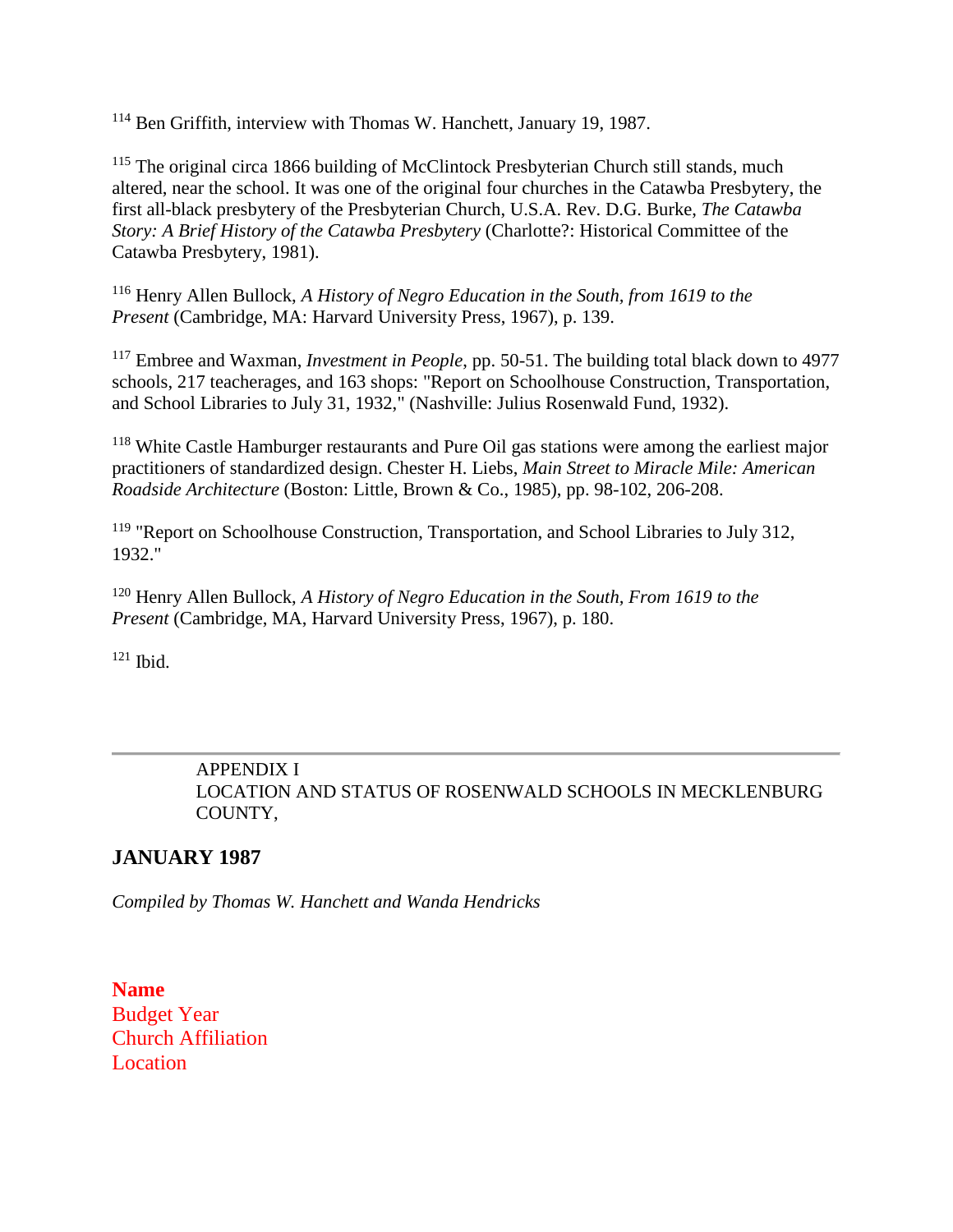# **Description** Survival

#### **Ben Salem**

1922-23 Ben Salem Presbyterian Sharon Amity Rd Between Monroe Rd. & Independence Crab Orchard Township. "4-room frame building" TYPE 3 No longer extant Lot /Building sold to Leroy and Minnie Dunn, June 1954.

### **Billingsville**

1927-28 none known 124 Skyland Ave. Off Randolph Rd. near Mint Museum, Charlotte Township Brick TYPE 4 Extant. Remodeled as part of Billingsville Elementary campus.

### **Caldwell**

1924-25 none known Highway 73, near Lake Norman, just east of Beatties Ford Road. Lemley Township 4-room frame. Rosenwald plan #400. TYPE 4 Extant Sold to T.W. Burgess for \$2925, March 1953. Now part of the Burgess Supply Co., undergoing renovation

### **Clear Creek**

1925-26 none known 7520 Harrisburg Rd. off Albemarle Rd. Clear Creek Township? TYPE 1 Demolished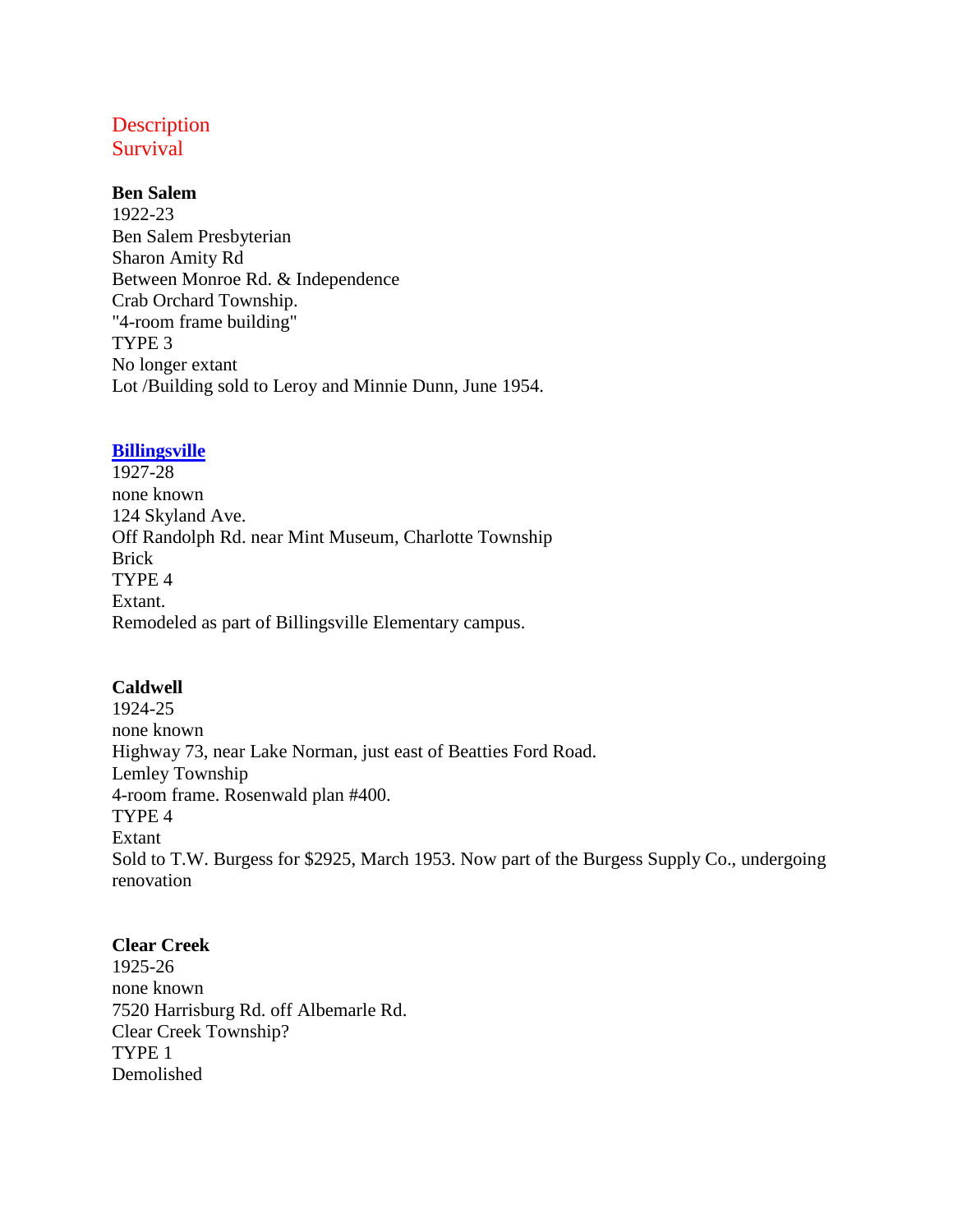Part of J.H. Gunn School till demolished by School Board in 1983.

#### **Ebenezer**

1920-21 Old Pineville Rd.? Sharon Township Location unidentified 1942 County map indicates it may stood at today's Ebenezer ARP Ch.

### **Fiddlers**

1920-21 Sharon Township TYPE 2 Location unidentified There was a pre-Rosenwald Fiddlers School, 1912. The name isn't in a 1938 list of County schools.

### **Henderson Grove**

1928-1929 Henderson Grove Presbyterian Church 8720 Blair Rd. North of village of Mint Hill Clear Creek Township 3-room frame. Rosenwald plan #20. TYPE 2 Extant Sold to John W. McDonald 1954. Remodeled as home. Johnny Johnson owner in 1986.

### **Huntersville**

1920-21 St. Phillips Baptist Church Dellwood Dr. Southwest edge of Huntersville, Huntersville Township Frame. Rosenwald plan 2-C TYPE 3 Extant Being remodeled as a community center

# **Huntersville #2**

1925-26 Huntersville Township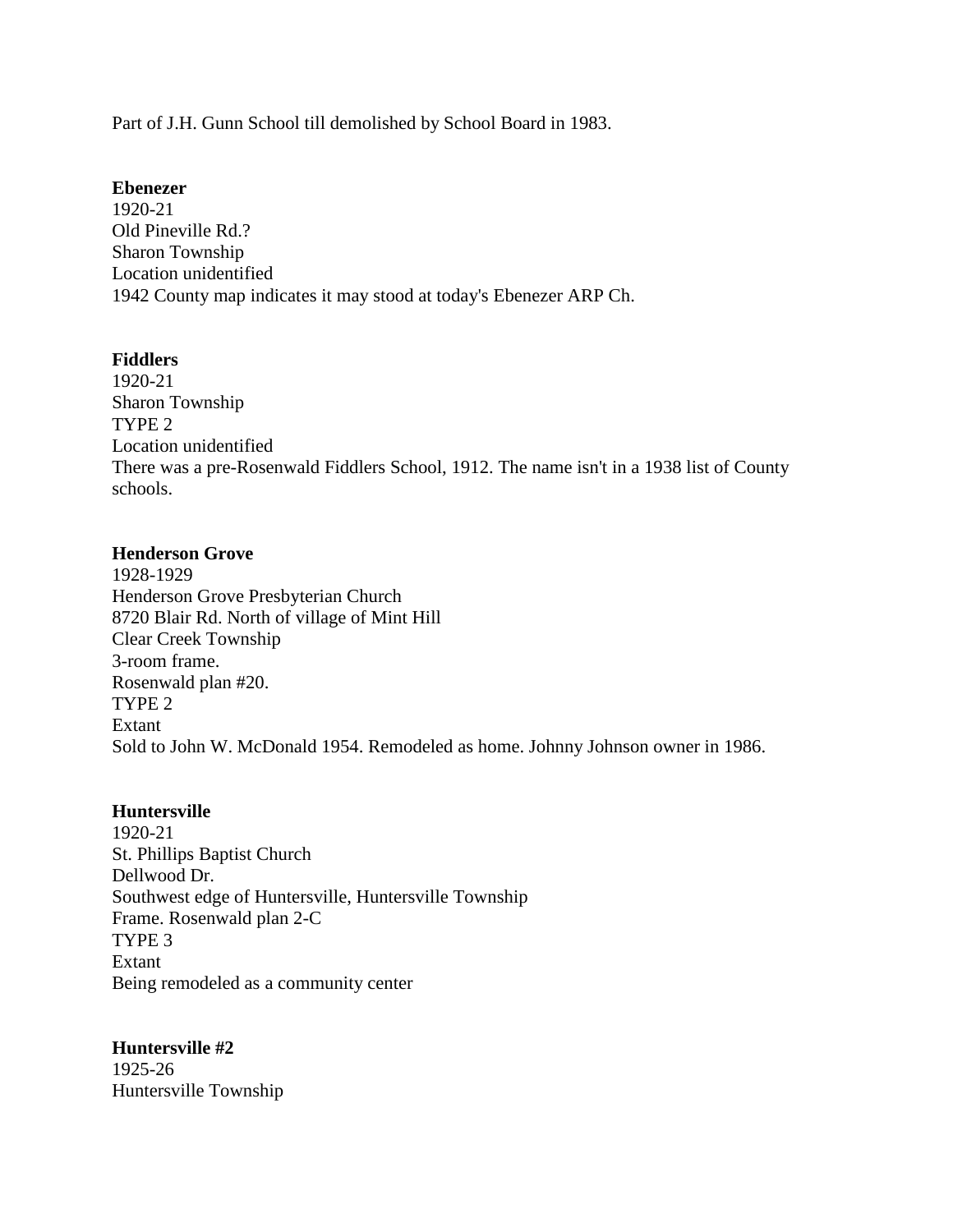TYPE 4 Location Unidentified

#### **Johns Chapel**

1919-1920 St. Johns Methodist Church, Colored Beatties Ford Rd. East Side of road, near interstate Charlotte Township 3-room frame TYPE 2 Demolished? Sold 1946. Church and school for 185?

#### **Jonesville**

1919-20 Jonesville A.M.E. Zion Church 5527 Providence Rd. West Providence Township TYPE 1 Demolished. Lot offered for sale 1949, no building included.

### **Lawing**

1923-24 Church ruins are nearby County Rd. 1665, SW corner of NC16 and Mt. Holly-Huntersville Rd. Paw Creek Township 3-room frame? Rosenwald plan #20? TYPE 2 Extant Sold in 1950's to McGee family who remodeled it greatly as a home, and still live there.

### **Little Hope**

1928-29 Mt. Calvary A.M.E. Zion Church (originally called Little Hope, now Walls Memorial) Little Hope Rd., Off Marsh Rd. behind Park Rd. YMCA Charlotte Township 4-room frame TYPE 2 No longer extant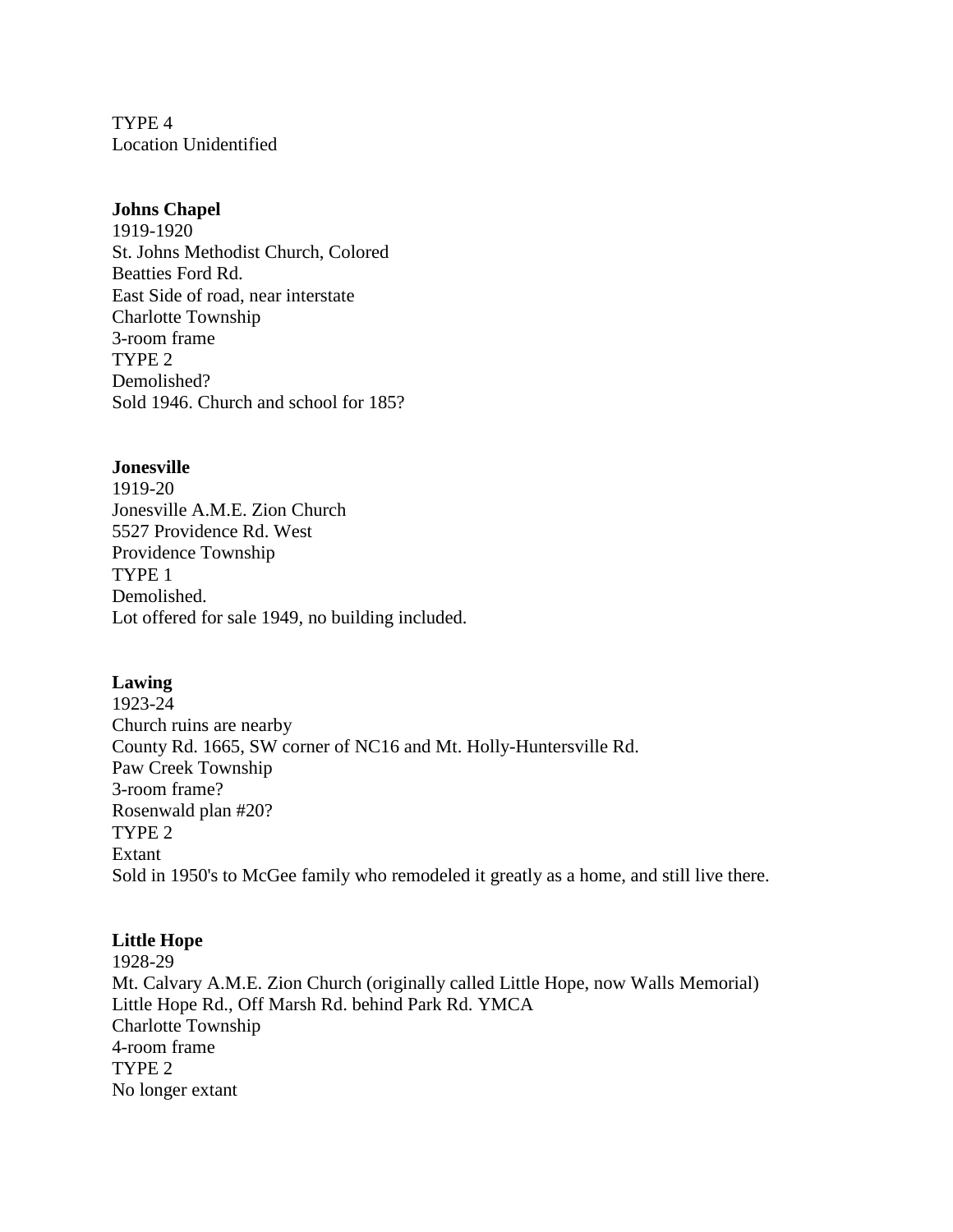Bought 1952 by Mt.Calvary cemetery now on site.

#### **Long Creek**

1926-27 Mt. Olive Baptist? Neck Road? Long Creek Township TYPE 3 Location Unidentified. Sold to Floyd McClure in 1954. 1942 map shows it near Mt. Olive Baptist Church, but county records list a separate Mt. Olive School.

#### **Lytle's Grove**

1927-28 Columbus Chapel (C.W. Lytle was a church trustee) NC 73 At Poplar Tent Rd. on Cabarrus County line Huntersville Township TYPE 3 Demolished? Closed 1952. May survive as part of present church.

#### **Matthews**

1924-25 None known Crestdale Rd. Behind Rexham Corp. Morning Star Township TYPE 4 Demolished Became part of Crestdale Elementary in 1960's later sold and torn down.

#### **McClintock**

1922-23 McClintock Presbyterian Ch. Erwin Rd. West of NC near Carowinds Steele Creek Township 4-room frame. Rosenwald plan #3. TYPE 3 Extant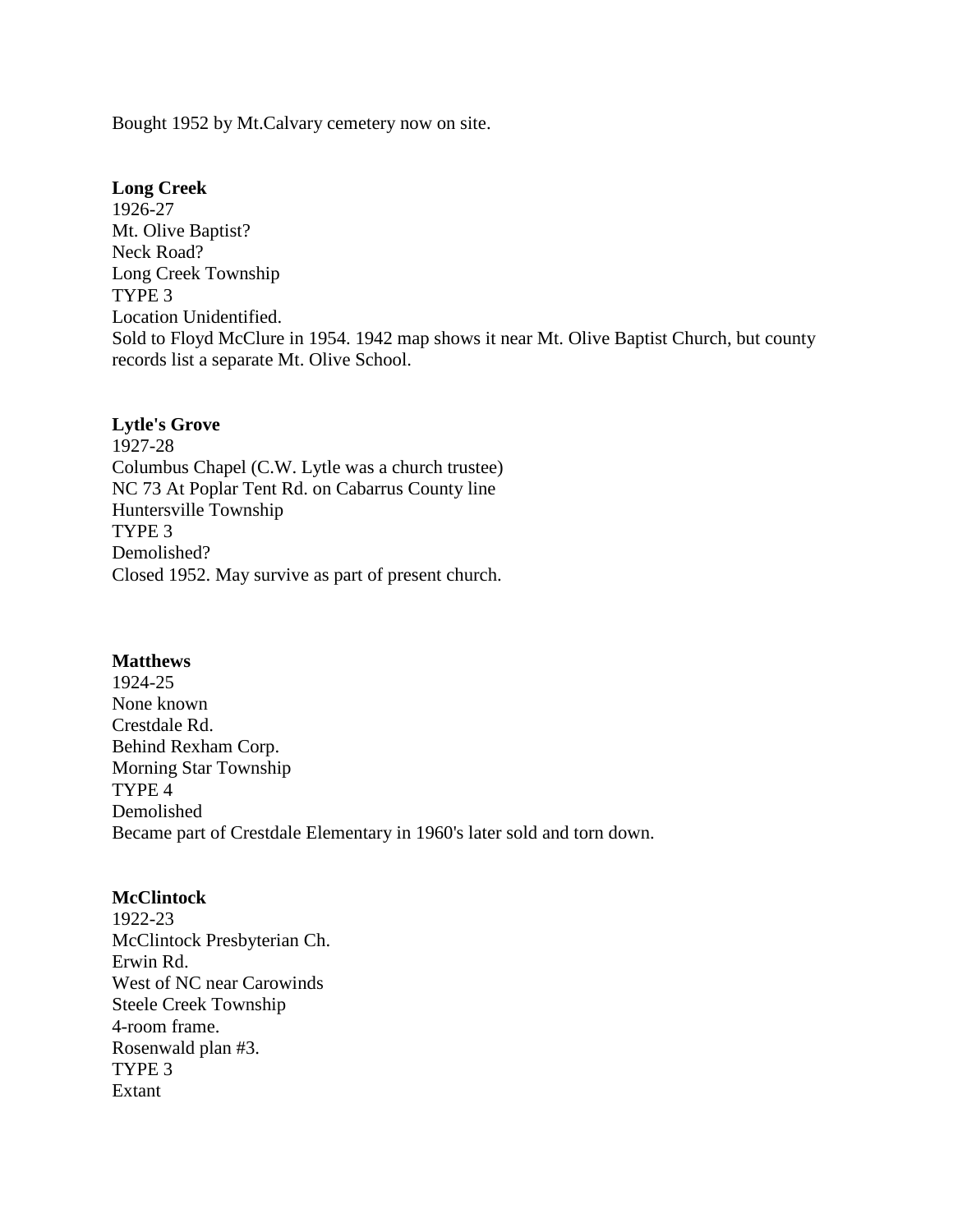Sold to church in 1954. Preserved in excellent condition as education bldg.

#### **Murkland**

1925-26 Matthews-Murkland Presbyterian Ch. Old Providence Rd. On west side of road just north of Rea Rd. TYPE 4 Only a stone building stood on lot in 1952 Demolished Sold back to grantor Adolphus Jones in 1952

#### **Newell**

1928-29 Torrence Grove A.M.E. Zion Ch. Torrence Grove Church Rd. Off Old Concord Rd. SW edge of Newell. Crab Orchard Township 4-room frame, Rosenwald plan #3 TYPE 3 Extant Sold by School Board. Exterior in excellent original condition.

**Paw Creek-Hoskins** (misnamed Haw Creek in state records) 1928-29 Salem Baptist Ch. 5318 Salem Church Rd. Off Rozelles Fry Rd. Near Charlotte-Meck Utility HQ Paw Creek Township 4-room frame Rosenwald plan #3 TYPE 3 Extant: Threatened Exterior excellent, interior gutted as temporary church. To be demolished when new church is completed?

**Piney Grove** (misnamed Pine Grove in state records) 1918-1919 None known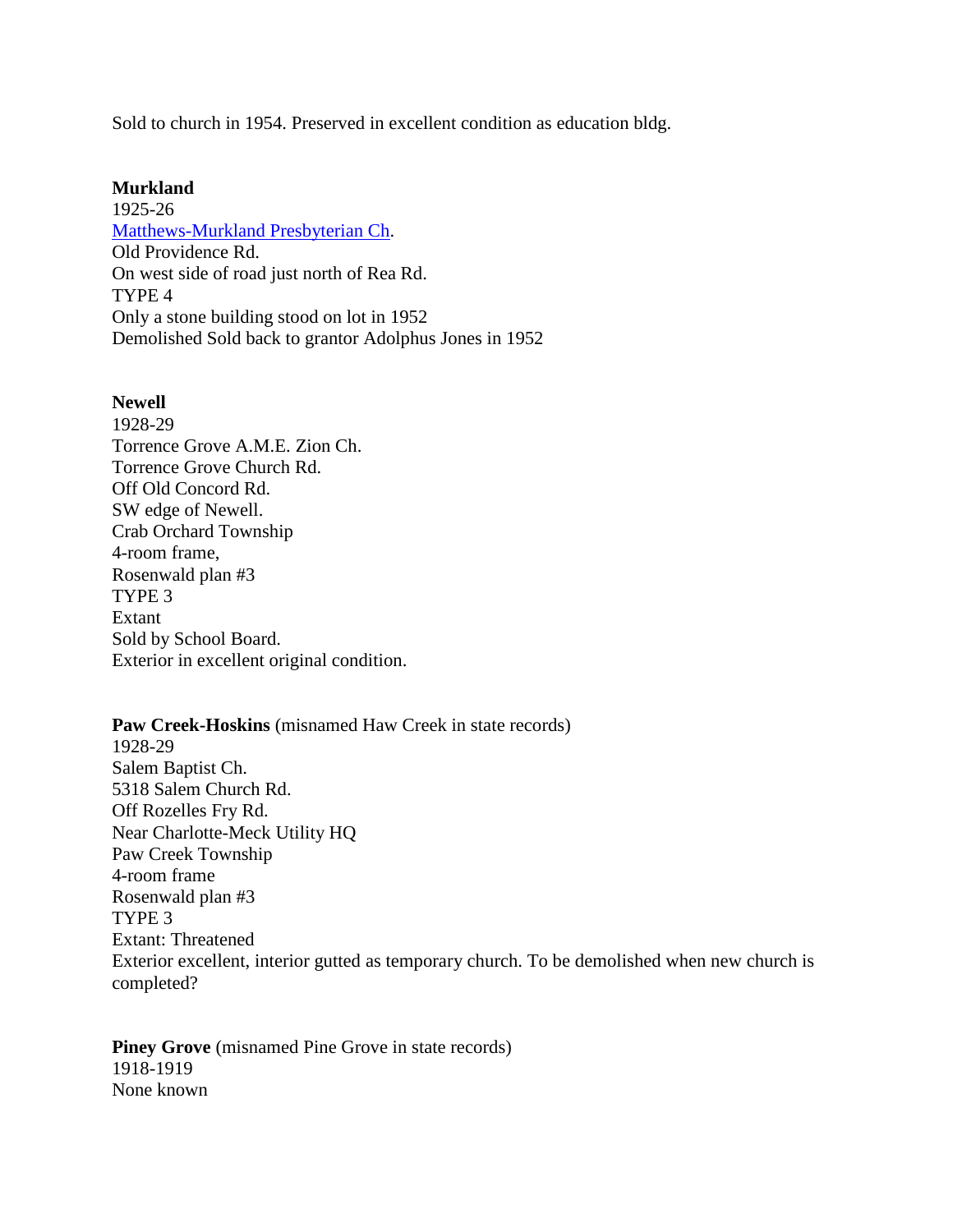Piney Grove Rd. South off Idlewild Rd. Crab Orchard Township 1-teacher in 1938 TYPE 1 Demolished Deeded to John Mayes, July 6, 1942, \$250.00. Used as houses, now demolished for Ryan subdivision.

#### **Pineville**

1924-1925 None known Old Pineville Rd. Pineville Township TYPE 4 Demolished? Seems to have been on site of Sterling Elementary, whose oldest bldg. today is 1937. (see also Big Pineville School, end of list)

#### **Rockwell**

1920-21 None known Derita Rd. at Chesire Rd. Derita Community Mallard Creek Township 3-room frame? NOT a Rosenwald plan! TYPE 4 Extant Sold by School Board. Excellent 1930's condition. Now Christian Missionary Baptist Church.

#### **Smithville**

1922-23 None known Southhill Rd. Smithville Community at east of Cornelius. Lemley Township. 6-room frame (with addition) Rosenwald plan #3? TYPE 3 Extant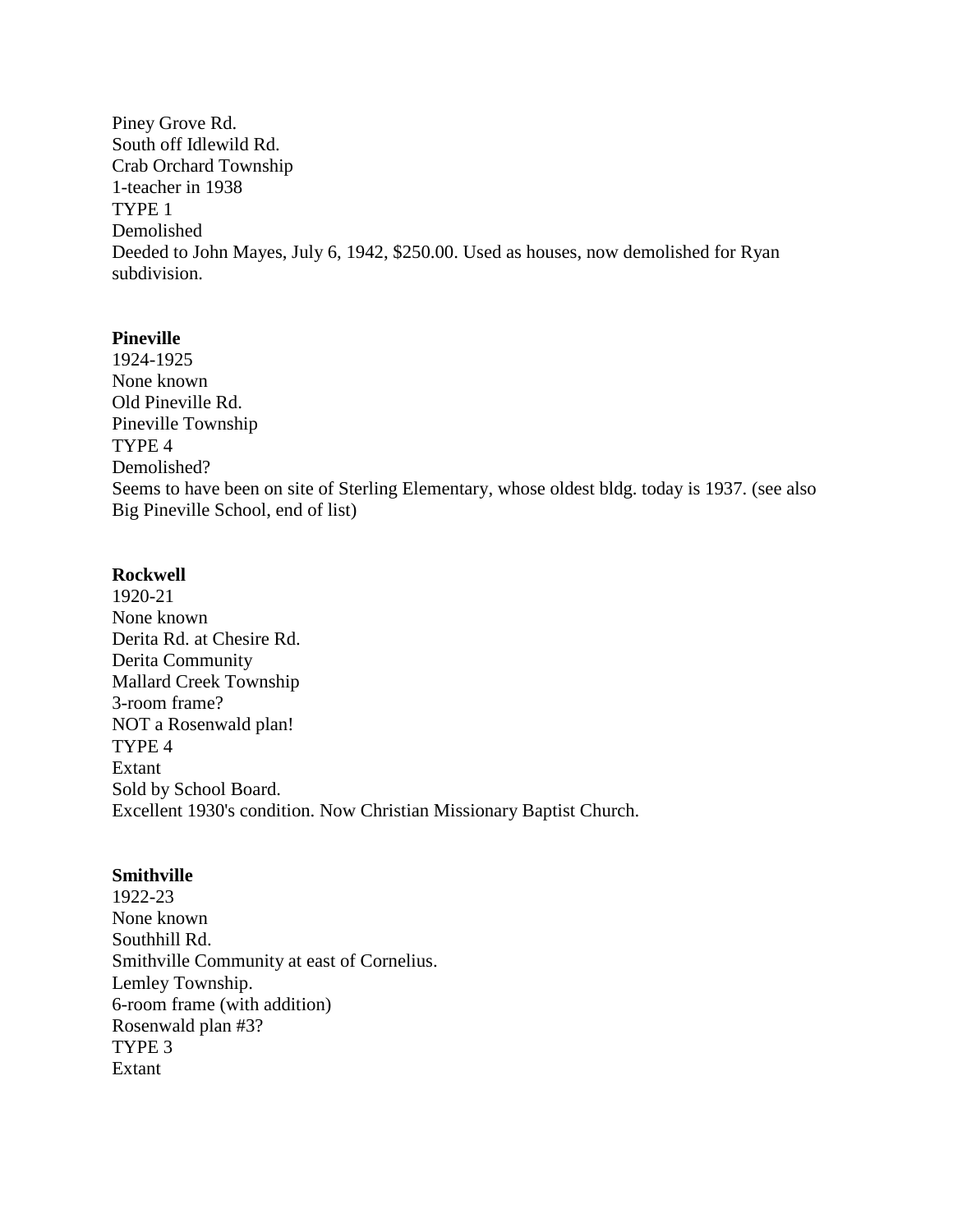Sold 1954 to Better Community Club (col.) of Cornelius for \$2200.00 Now run-down, for sale

#### **Woodland**

1924-25 Woodland Presbyterian Church Moore's Chapel Rd. Paw Creek Township TYPE 4 No longer extant? Present Pawtuckett Elementary was black Woodland School, but oldest building is brick, from 1930.

**Zoar** 1918-1919 Zoar Rd.? Off NC 160 North of Tega Cay? Steele Creek Township TYPE 1 Location unidentified County had had a Zoar school since 1888. Closed before 1938.

Among the county's early schools NOT funded by Rosenwald:

**Big Pineville** -- At 15401 Marvin Rd. just south of Providence Rd. W., extant as rental housing

**Davidson (Ada Jenkins)** -- West of the tracks in Davidson, extant as a community center

**Grier/Miranda** -- North Charlotte -- At the railroad on Sugar Creek Road, near Tryon Mall, demolished

**Plate Price** -- Morris Field Rd., near airport, extant as storage facility for School Board

**Joe Reid** -- Built in the 1910's on E. Rocky River Road, east of Davidson, extant as Ferman Hills home

**Torrence-Lytle** -- Created in 1937 near Huntersville, extant as a community center

In the 1920's Mecklenburg County had more than thirty small black schools. As late as publication of the 1945-46 Educational Directory of North Carolina, the county still had 26 black schools.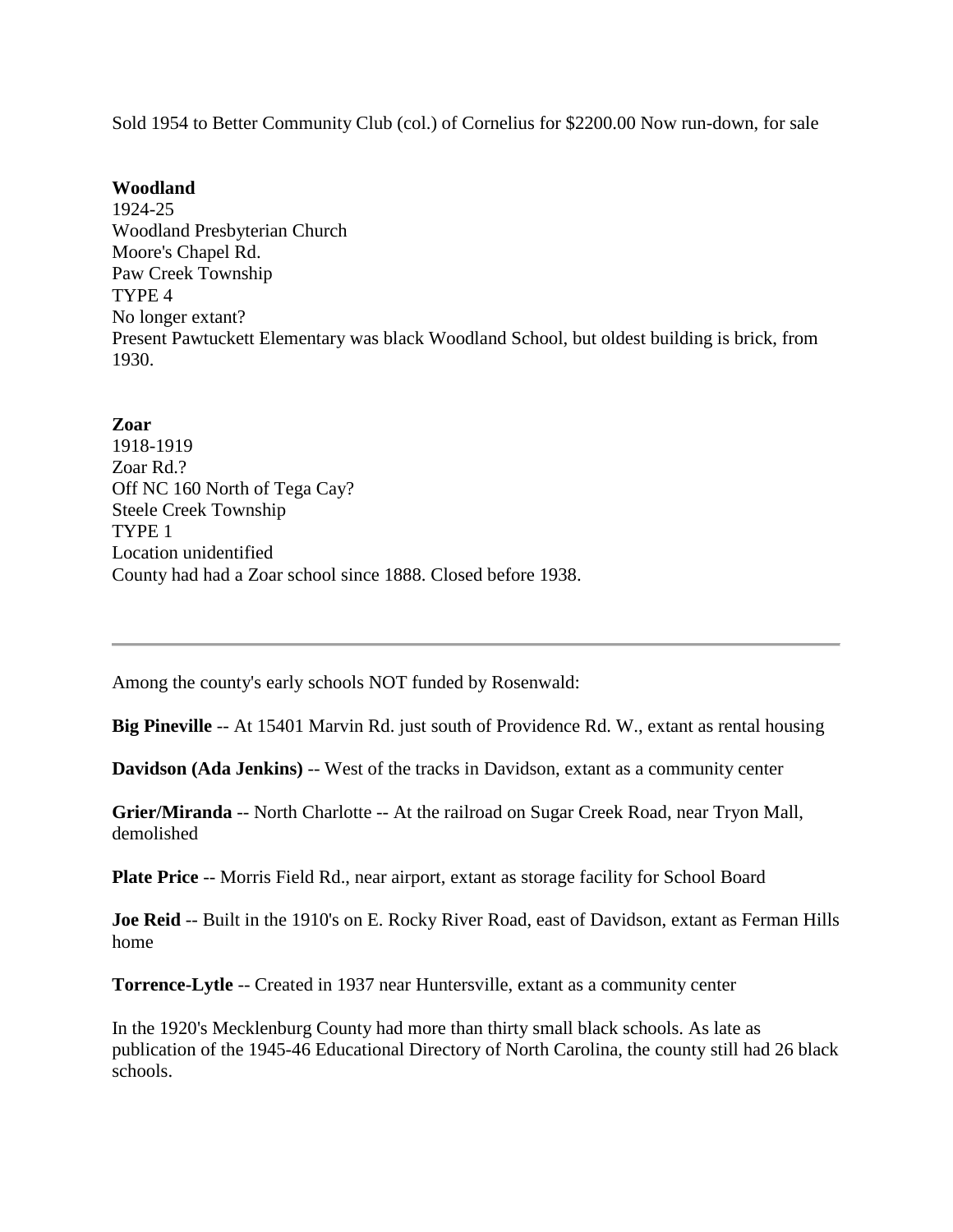Rosenwald Schools in Mecklenburg Appendix II

# *Architectural Description*

**Name: McClintock School Budget Year: 1922-23 TYPE: 3 Address: Steele Creek Township Erwin Rd. (west of Hwy. 49, near Carowinds.)**

#### **History:**

McClintock School is Mecklenburg County's best-preserved Rosenwald example. It is located next to McClintock Presbyterian Church, one of the county's most historic black congregations. The church is part of the Catawba Presbytery, the first all-black presbytery founded by the Presbyterian Church, U.S.A. after the Civil War.<sup>1</sup> In Mecklenburg's rural McClintock, Murkland, and Woodland churches and downtown Seventh Street Presbyterian church were the presbytery's original four congregations, funded in 1866. Today the early wooden McClintock church building survives, heavily remodeled, with a recent brick veneer. McClintock's strong Presbyterian background made it a logical target for Dr. George E. Davis, who raised local money for black schools throughout North Carolina in his job as the state's Rosenwald Building Agent. Davis was himself a Mecklenburg County resident and a Presbyterian, a former professor at the denomination's Biddle University, which had long sought to promote black elementary and secondary education. The fundraising efforts of Davis is and the church elders were successful. In March of 1922 J.L. Milwee and his wife sold a parcel of land near the church to the school system for \$225.00, and over the summer the school building was erected.<sup>2</sup> Dr. George E. Davis is himself was on had for the opening of McClintock School in October of 1922:

"MECKLENBURG COUNTY: MCCLINTOCK: The end of the month finds us in Mecklenburg County to take part in the dedication of the beautiful Rosenwald School here. The occasion was one of inspiration. The school has already become the social center of the section. It has brought to the community some of the very best talent to speak to them, college then and women who know the best things in education."3

In 1938 the *Charlotte News* listed McClintock's staff as Junious K. Diamond, principal, and teachers Ora Ruth Oglesby and Sara Falls Byers.<sup>4</sup> In 1952 the facility was merged into Pineville School.<sup>5</sup> McClintock Church acquired the old Rosenwald building for use as a fellowship hall, and it remains in use virtually unchanged to this day.<sup>6</sup> In 1986 McClintock's Rev. Robert Shirley launched a project to document the history of the school and preserve the building. His efforts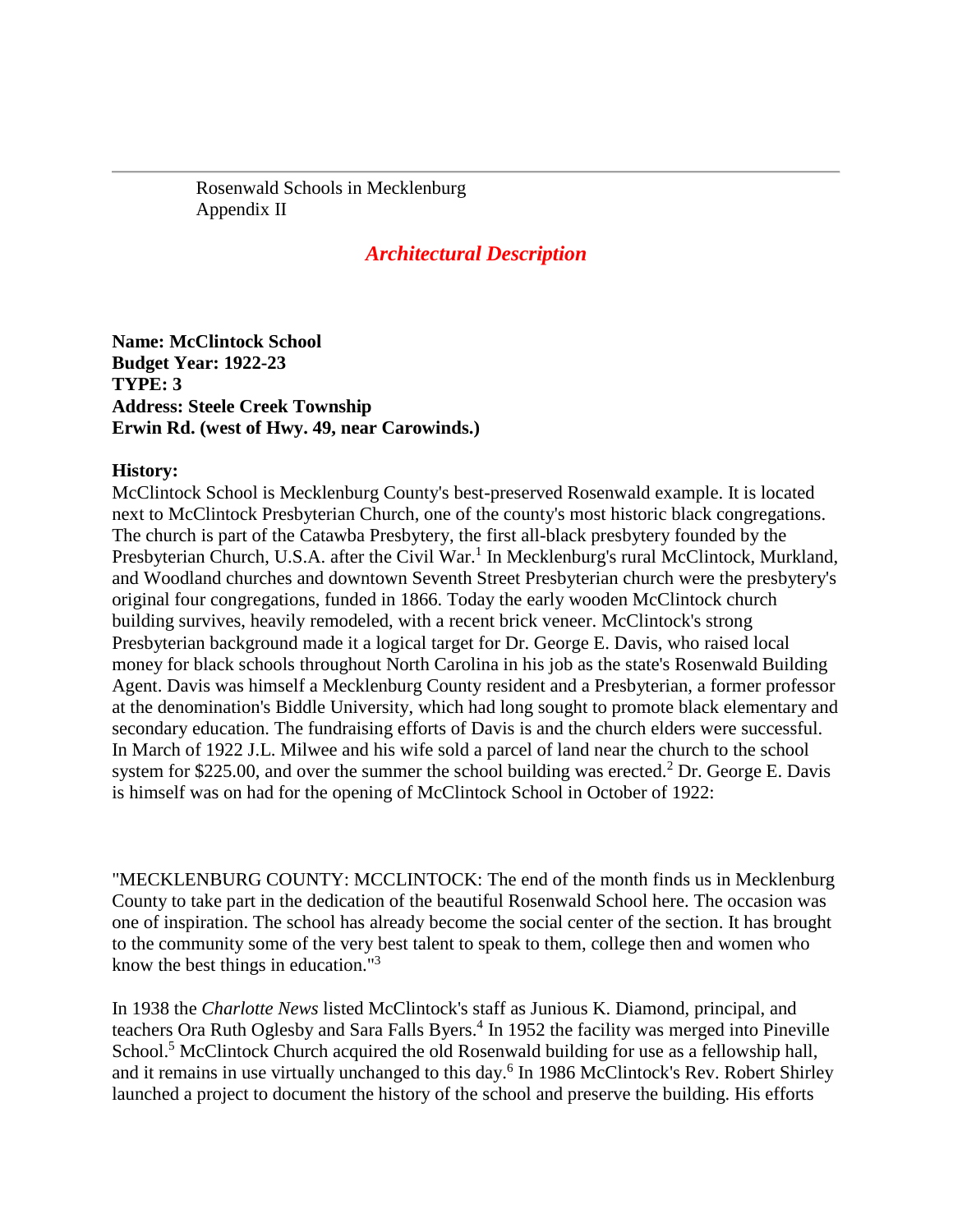led to a story in the *Charlotte Observer*, and a videotape of former students sharing their memories.7 Shirley's work reawakened interest in Rosenwald schools countywide.

### **Architecture:**

Today the tenant farms that once clustered near McClintock are gone, and the church, cemetery, and school stand alone in the midst of the fields near highway NC49 at the southern edge of Mecklenburg County. A paved county road, Erwin Road, passes on the south side of the school building. The school is prominently sited near a curve, so that the visitor driving west from NC49 gets the temporary illusion that the road leads directly to the school's front door. The school's design was adapted from "Floor Plan No. 3: Three Teacher Community School, to Face East or West Only" - shown on page eight of the Rosenwald Fund's 1924 booklet Community School Plans.<sup>8</sup> The interior closely followed the Rosenwald prescription of three classrooms, on industrial room, and cloakrooms, opening off a short corridor. Local builders improvised somewhat on the exterior, however. They used a high hip roof rather than the suggested gable.

A wide porch was substituted for the plan's gable-roofed recessed vestibule. The banks of windows have four rather than five units apiece. Nonetheless, the McClintock School is instantly recognizable as a Rosenwald design. The standing-seam metal roof is pierced by three plain brick chimneys, as indicated in Community School Plans. Rafter ends are left exposed in the eaves for a Bungalow-influenced ornamental effect. The double front doors, each with six glass panes over horizontal wooden panels, are sheltered by a hip-roofed porch carried on four simple square columns. On either side of the entrance is a bank of four nine-over-nine-pane doublehung sash windows. Walls are weatherboard. The rear of the building is similar to the front, except that there is no porch or entrance. Here the upper portions of the windows have been covered with planking, but the original sash appears to survive underneath. The south and north side facades have no openings. The building rests on brick piers, the customary foundation for rural buildings in Mecklenburg County in the 1920's. Inside, the building has seen few substantive changes. There are plaster walls and ceilings, tongue-and-groove wainscoting, and wooden floors throughout. Recent stoves are still vented through the old stove-pipe holes at the chimney flues. Blackboards are gone. Floor coverings and dropped ceilings of acoustical tile in metal grids has been added in some areas. New kitchen equipment and counters are in the old industrial room. The sliding or folding doors that converted the two rear classrooms into an auditorium are gone, but the low wainscoted wall that they sat on is still in place. The only original walls that appear to have been removed are the small ones within the cloakroom area and a portion of the ones separating the cloakrooms from the corridor.

# **McClintock School Notes:**

<sup>1</sup> Rev. D.G. Burke, *The Catawba Story: A Brief History of the Catawba Presbytery* (Charlotte?: Historical Committee of the Catawba Presbytery, 1981).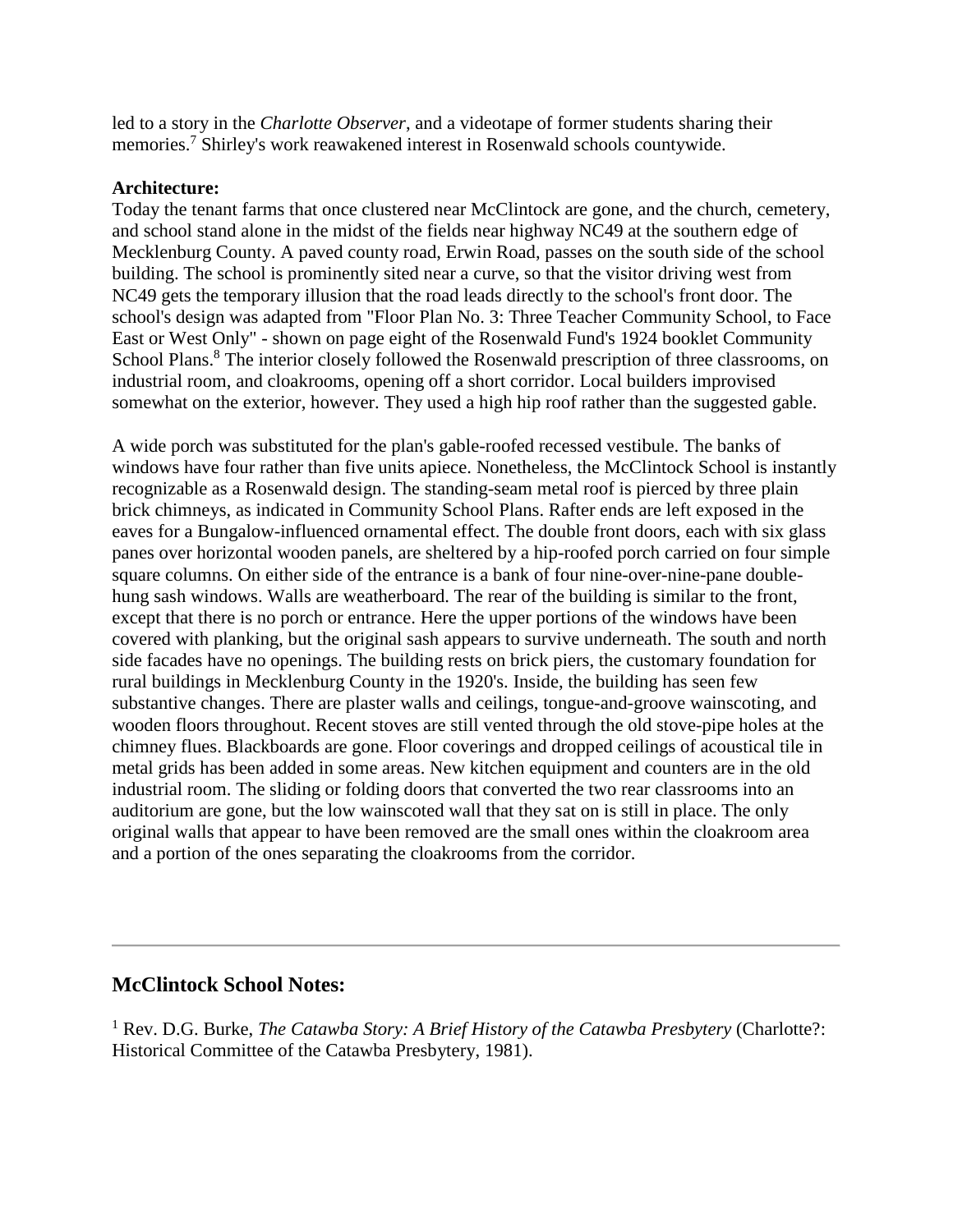<sup>2</sup> Data on land acquisition, site acreage, and township were compiled by Wanda Hendricks from information in the "Old Deeds Box," Physical Facilities Office, Charlotte Mecklenburg School Board. Information on budget year, name, and type was compiled by Thomas W. Hanchett from "Rosenwald School Building in North Carolina, from the Beginning Until July 1, 1930," typescript in the North Carolina State Archives, Department of Public Instruction collection, Division of Negro Education, Special Subject file, box 8.

<sup>3</sup> "Report of Dr. George E. Davis ... October 1922," typescript in the North Carolina State Archives, Department of Public Instruction collection, Division of Negro Education, Special Subject file, box 8.

<sup>4</sup> *Charlotte News*, September 11, 1930.

<sup>5</sup> *Mecklenburg Times*, June 5, 1952.

<sup>6</sup> Mecklenburg County Tax Office: tax number 201-211-05

<sup>7</sup> *Charlotte Observer*, February 16, 1986.

<sup>8</sup> S.L. Smith, *Community School Plans, Rosenwald Bulletin Number 3* (Nashville: Rosenwald Fund, 1924).

#### **Newell School**

### **History:**

Among the best-preserved Rosenwald schools in Mecklenburg County is the one on Torrance Grove Church Road at the Southwest edge of the unincorporated village of Newell. The Newell community was one of a number of farm villages that sprang up along the new railroad lines in the second half of the nineteenth century. Founded by the white Newell family, it had some 100 citizens by the mid 1890's, including enough blacks to warrant a black church.<sup>1</sup>Torrence Grove A.M.E. Zion church erected its sanctuary in 1894.<sup>2</sup> By 1922 the congregation had grown enough to require the remodeling of the sanctuary. Not long after, the church became the focus for a successful fund-raising effort to build Rosenwald school. In February of 1928 the Mecklenburg County School Board purchased a site adjacent to the church from Sarah P. Newell. She was paid \$200.00 for 1.80 acres.<sup>3</sup> Newell School was built with three classrooms and an "industrial" room," where such practical skills as cooking and woodworking were taught. By 1938, according to a *Charlotte News* article, Newell was a four-person operation.<sup>4</sup> Principal A.F. Corley was in charge of teachers Creola Moore, Beatrice Johnson Brown, and Abiah L. Miller Winston. In 1952 Newell was merged into Clear Creek (later J.H. Gunn) School, and the Newell Rosenwald building was closed.<sup>5</sup> Today the Newell school house still stands next to the old cemetery and the recently rebuilt sanctuary of Torrence Grove Church. It is used as a lodge hall, and is owned by Silverset Lodge #327, Free and Accepted Masons, part of the predominantly black Prince Hall branch of the international Masonic organization.6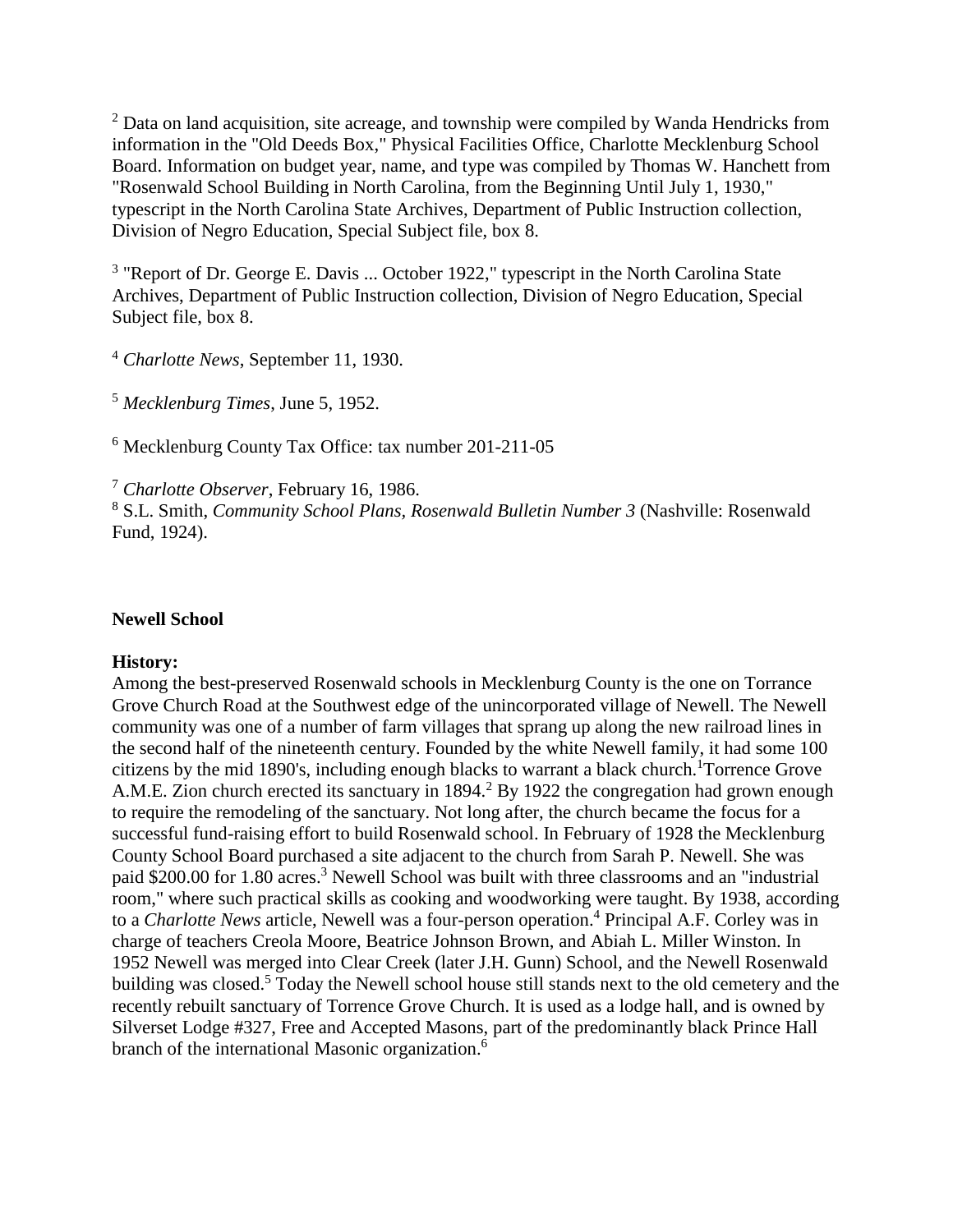#### **Architecture:**

To reach the Newell Rosenwald school, one turns west off busy Old Concord Road onto dirt Torrence Drove Church Road. The lane winds through a small black community, whose modest houses appear to postdate the school building. The road ends in about half a mile at the school and church, which are located on a small knoll. The design of the Newell school house is closely modeled on "Floor Plan No. 3: Three Teacher Community School, to Face East or West Only," shown on page 8 of the Rosenwald Fund's 1924 booklet Community School Plans.<sup>7</sup> It is a onestory, gable-roofed, weatherboard structure with center front entrance and symmetrical front and rear facades. Today the exterior is in very good original condition. The roof is covered with standing-seam sheet metal, pierced by three plain interior chimneys of red brick. Rafter ends are left exposed under the eaves, giving a Bungalow-style decorative effect. The front entrance (which faces due east) is receded, and is sheltered by a shallow-gabled portico supported by two Doric columns. On either side of the entrance is a bank of five tall windows. These nine-overnine-pane double-hung sash units provided ample natural light for the classrooms. The rear facade is similar to the front, with two banks of windows but with no entrance. The south side facade is almost blank (per Rosenwald instructions), except for a pair of wooden louvered attic vents in the gable, and a pair of asymmetrically placed six-over-six-pane double-hung sash windows which lighted an interior cloakroom. The north facade is also almost blank, with attic vents and an asymmetrically placed door which is probably not original. The building rests on a continuous foundation of red brick, which appears to be original.

The interior has seen more changes over the years then the exterior, but much of the original material survives. One enters through the double front doors, which each have six panes of glass above horizontal wooden panels, and which are flanked by similar but narrower sidelights. Inside is a short corridor, off which all the room open. It is finished with painted tongue-and-grove wainscoting, plaster walls, and a painted tongue-and-groove ceiling. The visitor is struck here (and throughout the building) by the height of the ceilings: approximately fourteen feet above the wooden plank floor. The right front and right rear classrooms remain in almost original condition. Each classroom has one horizontally panelled door, topped with a three-pane transom which still functions. Inside the classroom, wall and ceiling finishes are the same as those in the corridor. The molding which originally surrounded the blackboards is still in place, though the blackboards are gone. In a corner of each room is a chimney flue, with a high hole that once held the stovepipe. Between the front room and line back room, a pair of "breeze windows" are still intact. These transoms- like interior windows, located high up in the wall, are shown in the Rosenwald plans. The left rear classroom is now the meeting hall of the Masonic lodge. It was enlarged by removing two walls which originally enclosed the school's cloakrooms, and by extending two other wails partway into the corridor. This remodeling was carefully done, with original doors and wainscoting retained or reused throughout. But the reasons for it are a bit mysterious; did this school lack the movable partition between rear classrooms that would have allowed easy creation of a large meeting space? The industrial room which occupied the left front part of the building has also seen changes. Its walls remain intact, but inside them have been construct new bathrooms with dropped ceilings.